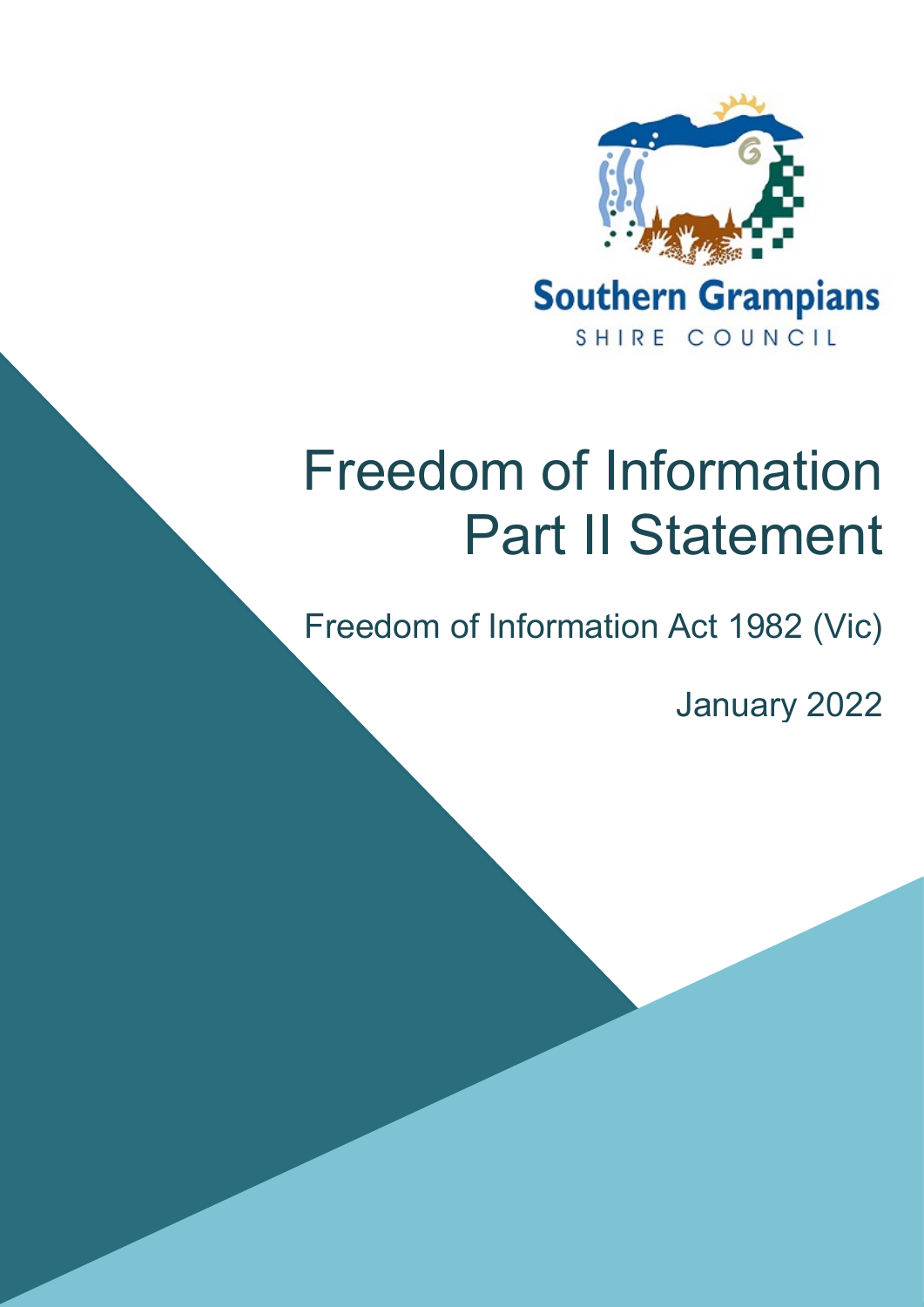| $1_{-}$ |  |  |  |  |  |
|---------|--|--|--|--|--|
|         |  |  |  |  |  |
| 2.      |  |  |  |  |  |
| 3.      |  |  |  |  |  |
| 4.      |  |  |  |  |  |
| 5.      |  |  |  |  |  |
| 6.      |  |  |  |  |  |
| 7.      |  |  |  |  |  |
| 8.      |  |  |  |  |  |
| 9.      |  |  |  |  |  |
| 10.     |  |  |  |  |  |
| 11.     |  |  |  |  |  |
| 12.     |  |  |  |  |  |
| 13.     |  |  |  |  |  |
|         |  |  |  |  |  |
| 14.     |  |  |  |  |  |
| 15.     |  |  |  |  |  |
|         |  |  |  |  |  |
| 16.     |  |  |  |  |  |
| 17.     |  |  |  |  |  |
| 18.     |  |  |  |  |  |
| 19.     |  |  |  |  |  |
| 20.     |  |  |  |  |  |
| 21.     |  |  |  |  |  |
| 22.     |  |  |  |  |  |
| 23.     |  |  |  |  |  |
|         |  |  |  |  |  |
| 24.     |  |  |  |  |  |
|         |  |  |  |  |  |
|         |  |  |  |  |  |

### TABLE OF CONTENTS

### **Authorised**

<span id="page-1-0"></span>**Interim CEO** Tony Doyle<br>Date 26 November 2021

Signature



| <b>File Location</b>    | D/21/113984       |
|-------------------------|-------------------|
| <b>Version</b>          | 3                 |
| <b>Version Date</b>     | 24 November 2021  |
| <b>Next Review date</b> | By 1 January 2023 |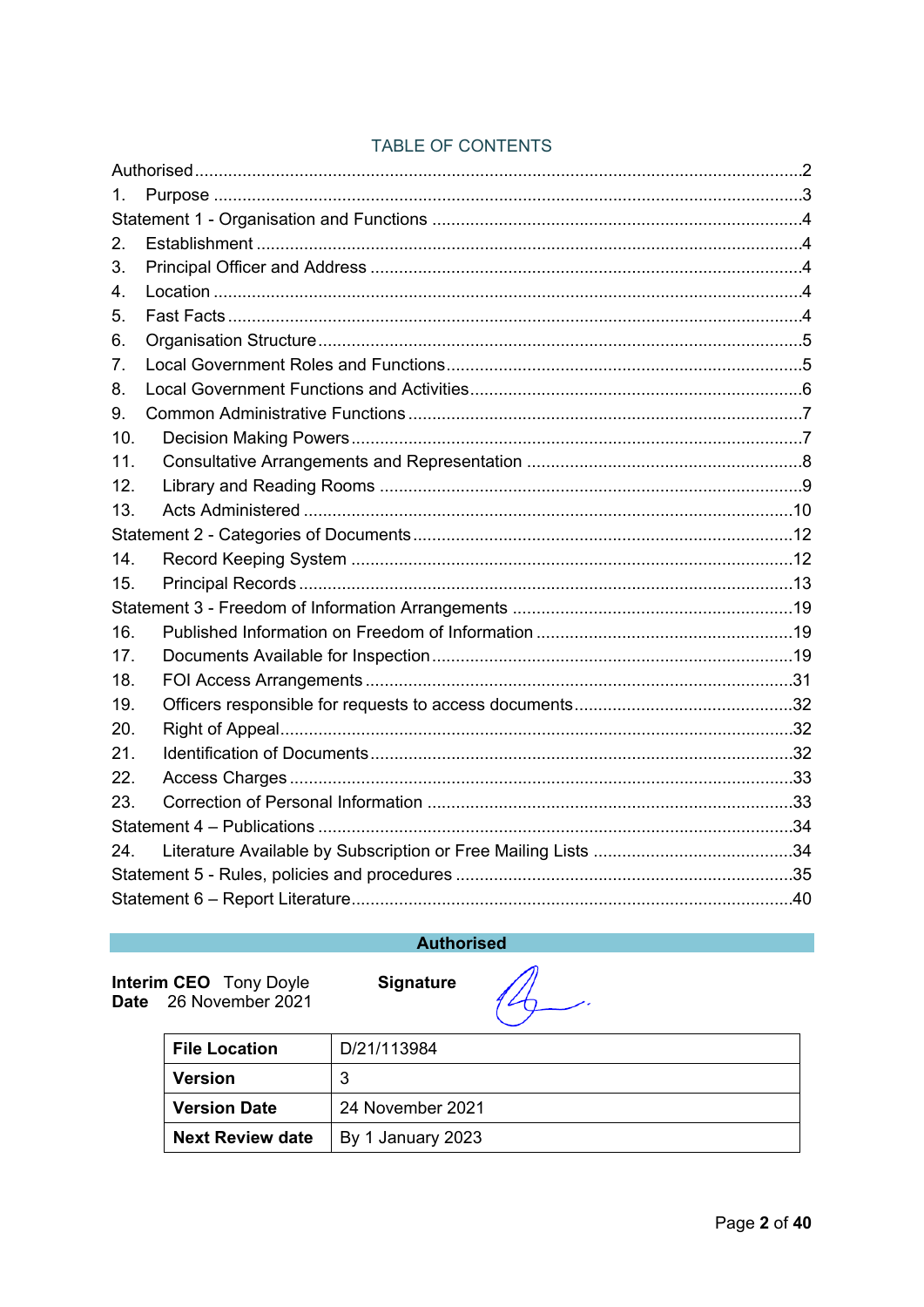# <span id="page-2-0"></span>1.Purpose

This document has been produced by Southern Grampians Shire Council in accordance with the *Freedom of Information Act 1982* (Vic) ("the Act").

Freedom of Information ("FOI") provides members of the public:

- A right to information held by Ministers, state government departments, agencies, statutory authorities and local government authorities;
- A legal right to apply for incorrect, out of date or misleading information about them to be amended or removed from their personal files.

Section 7 of FOI Act requires all agencies to publish a set of statements that describe their powers and functions, the documents and information they keep and the ways people can view or get copies of them. Its purpose is to provide an overview of the types of documents kept by the Southern Grampians Shire Council and explains the freedom of information process.

| <b>Categories</b>                      | <b>Sections of FOI Act</b>         |  |  |
|----------------------------------------|------------------------------------|--|--|
| 1. Organisation and Functions          | Section 7                          |  |  |
| Organisations and Function             | Section $7(1)(a)(i)$               |  |  |
| <b>Decision Making Powers</b>          | Section $7(1)(a)(i)$               |  |  |
| <b>Consultative Arrangements</b>       | Section $7(1)(a)(i)$               |  |  |
| Boards, Committees and Other Bodies    | Section 7(1)(a)(vii)               |  |  |
| Library or Reading Rooms               | Section $7(1)(a)(viii)$            |  |  |
| 2. Categories of Documents             | Section $7(1)(a)(ii)$              |  |  |
| 3. Freedom of Information Arrangements | Section $7(1)(a)(iii)(v)$ and (vi) |  |  |
| 4. Publications                        | Section $7(1)(a)(iv)$              |  |  |
| 5. Rules, Policies and Procedures      | Section 8                          |  |  |
| 6. Report Literature                   | Section 11                         |  |  |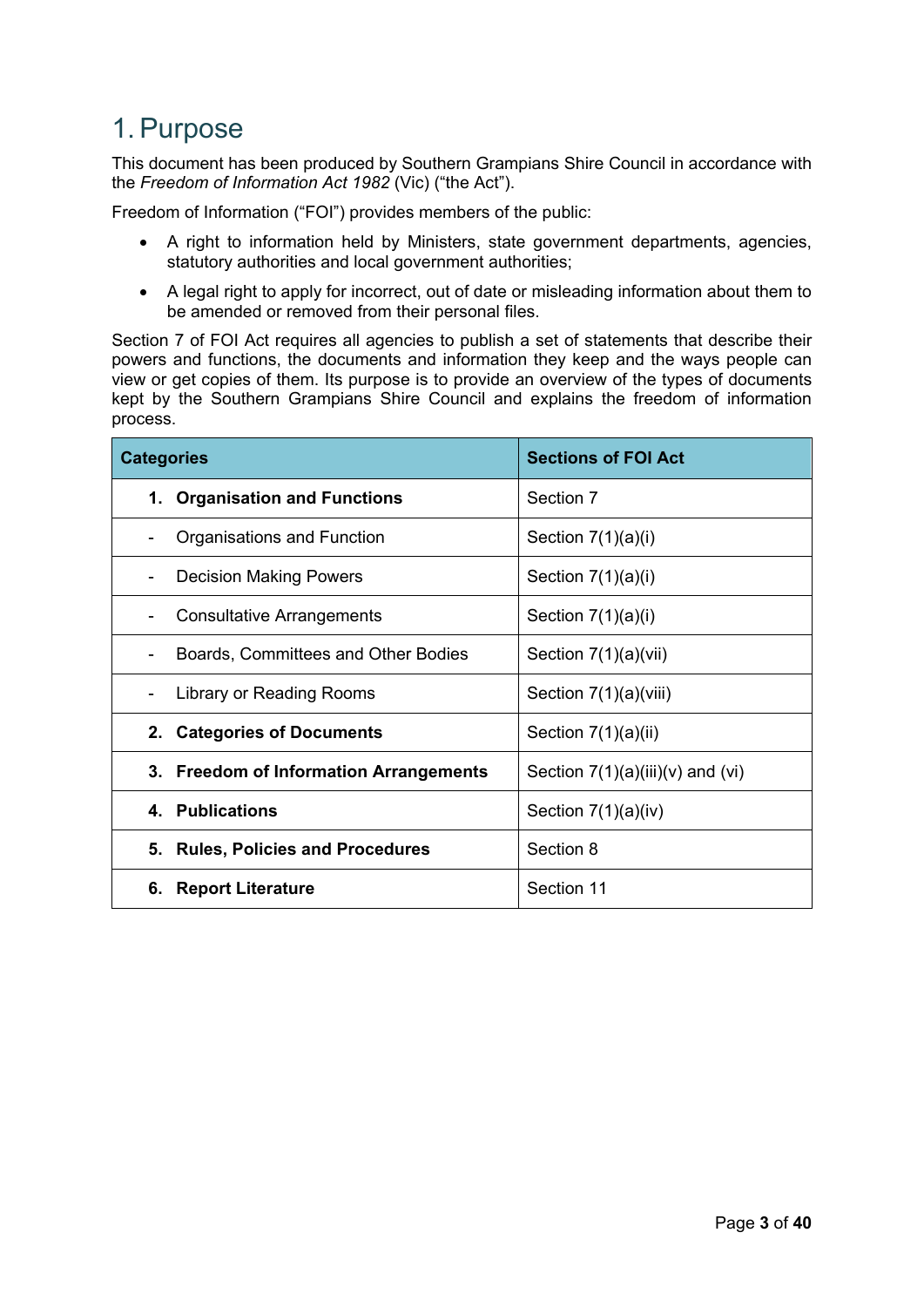# <span id="page-3-0"></span>**Statement 1 - Organisation and Functions**

*A statement setting out particulars of the organisation and functions of the agency, indicating, as far as practicable the decision-making powers and other powers affecting members of the public that are involved in those functions and particulars of any arrangement that exists for consultation with, or representation by, bodies and persons outside the government administration in relation to the formulation of policy in, or the administration of, the agency. [Section 7(1)(a)(i)] of the Act.*

*A statement listing all boards, councils, committees and other bodies constituted by two or more persons, that are a part of, or that have been established for the purpose of advising, the agency, and whose meetings are open to the public, or the minutes of whose meetings are available for public inspection. [Section 7(1)(a)(vii)] of the Act.*

*If the agency maintains a library or reading room that is available for public use – a statement of that fact including details of the address and hours of opening of the library or reading room. [Section 7(1)(a)(viii)] of the Act.*

### <span id="page-3-1"></span>2.Establishment

Southern Grampians Shire Council was formed in September 1994 by the amalgamation of the former Shires of Dundas, Mt Rouse, Wannon and the City of Hamilton.

With a population of almost 16,000, Southern Grampians covers an area of 6,655 square kilometres. Hamilton is the main retail and service centre of the Shire supported by the nine smaller towns of Balmoral, Branxholme, Byaduk, Cavendish, Coleraine, Dunkeld, Glenthompson, Penshurst and Tarrington.

# <span id="page-3-2"></span>3.Principal Officer and Address

The Principal Officer for the Southern Grampians Shire Council is the Chief Executive Officer, Mr Tony Doyle

Address: 111 Brown Street, Hamilton Vic 3300

Email: [council@sthgrampians.vic.gov.au](mailto:council@sthgrampians.vic.gov.au)

Website: [www.sthgrampians.vic.gov.au](http://www.sthgrampians.vic.gov.au/)

Hours: 8:15am – 5:00pm Monday to Friday

### <span id="page-3-3"></span>4. Location

The Southern Grampians Shire spans the heart of Victoria's renowned 'Western District'. The Shire is located 290 kilometres west of Melbourne and 500 kilometres south east of Adelaide.

### <span id="page-3-4"></span>5. Fast Facts

| <b>Estimated Population</b>     | 15944                            |
|---------------------------------|----------------------------------|
| <b>Population Density</b>       | 0.02 person per hectare          |
| Land area                       | $6,652$ km <sup>2</sup> hectares |
| Unemployment rate               | $4.4\%$                          |
| Average weekly household income | \$1043                           |
| Average household               | 2.3 people                       |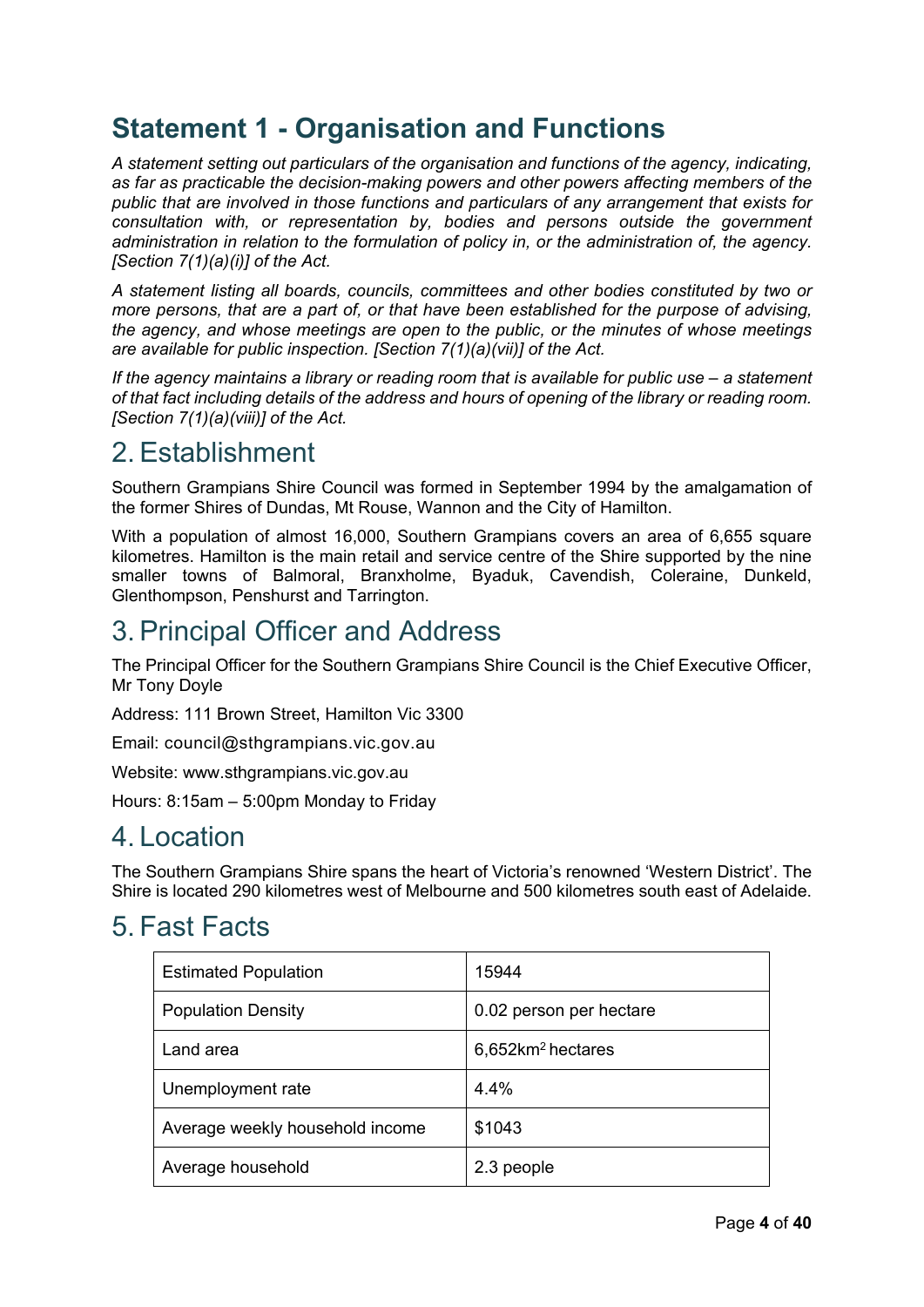| Rateable properties                 | 10,880           |
|-------------------------------------|------------------|
| Average rainfall (Hamilton)         | 611.1mm          |
| Average min. temperature (Hamilton) | $7.7^{\circ}$ C  |
| Average max. temperature (Hamilton) | $19.2^{\circ}$ C |

# <span id="page-4-0"></span>6. Organisation Structure



# <span id="page-4-1"></span>7. Local Government Roles and Functions

The *Local Government Act 2020* outlines the roles, functions and powers of Victorian Councils.

Section 8 of that Act outlines the role of a Council:

- (1) The role of a Council is to provide good governance in its municipal district for the benefit and wellbeing of the municipal community.
- (2) A Council provides good governance if
	- (a) It performs its role in accordance with section 9;
	- (b) The Councillors of the Council perform their roles in accordance with section 28.
- (3) In performing its role, a Council may
	- (a) Perform any duties or function or exercise any powers conferred on a Council by or under this At or any other Act; and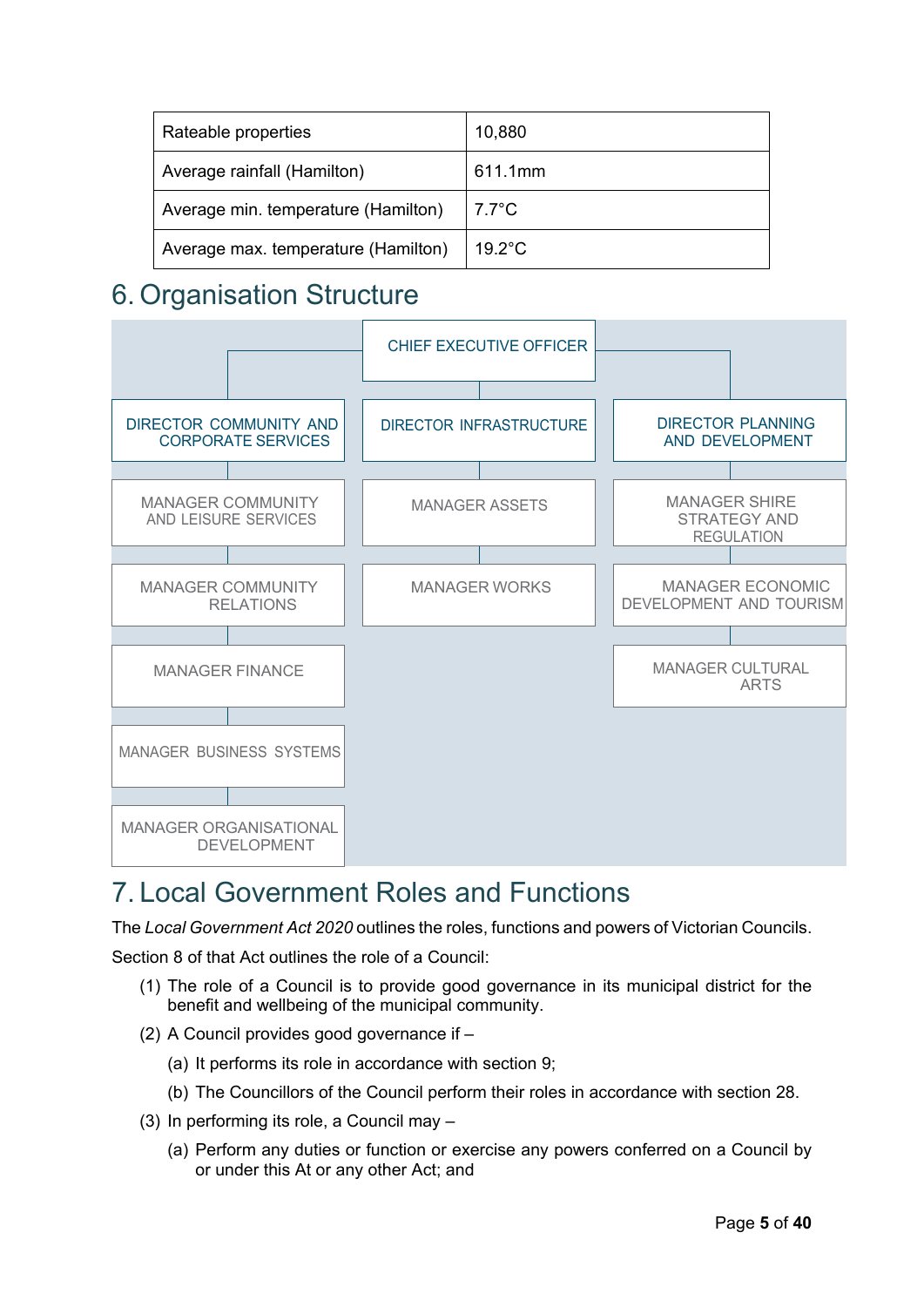- (b) Perform any other functions that the Council determines are necessary to enable the Council to perform its role.
- (4) If it is necessary to do so for the purpose of performing its role, a Council may perform a function outside its municipal district.

# <span id="page-5-0"></span>8. Local Government Functions and Activities

To achieve the above objectives and functions, Council provides the following services:

### **Chief Executive Office:**

• Corporate and Strategic Planning and Reporting

### **Community and Corporate Services:**

- Financial Services
- Revenue and Property Services
- Customer and Support Services
- Information Technology and Management
- Organisational Support and Development
- Governance Services
- Councillor Support Services
- Human Resources and Recruitment
- Risk Management and Occupational Health and Safety
- Procurement and Contract Management
- Training and Development
- Maternal and Child Health
- Immunisation
- Community Events
- Community Relations
- Recreation and Leisure
- Communications and marketing
- Home and Community Care Services
- Library
- Swimming Pools

### **Infrastructure:**

- Capital Works Program management and delivery
- Council asset maintenance
- Parks and reserves management
- Heavy plant and light fleet operations
- Waste Management
- Transfer Stations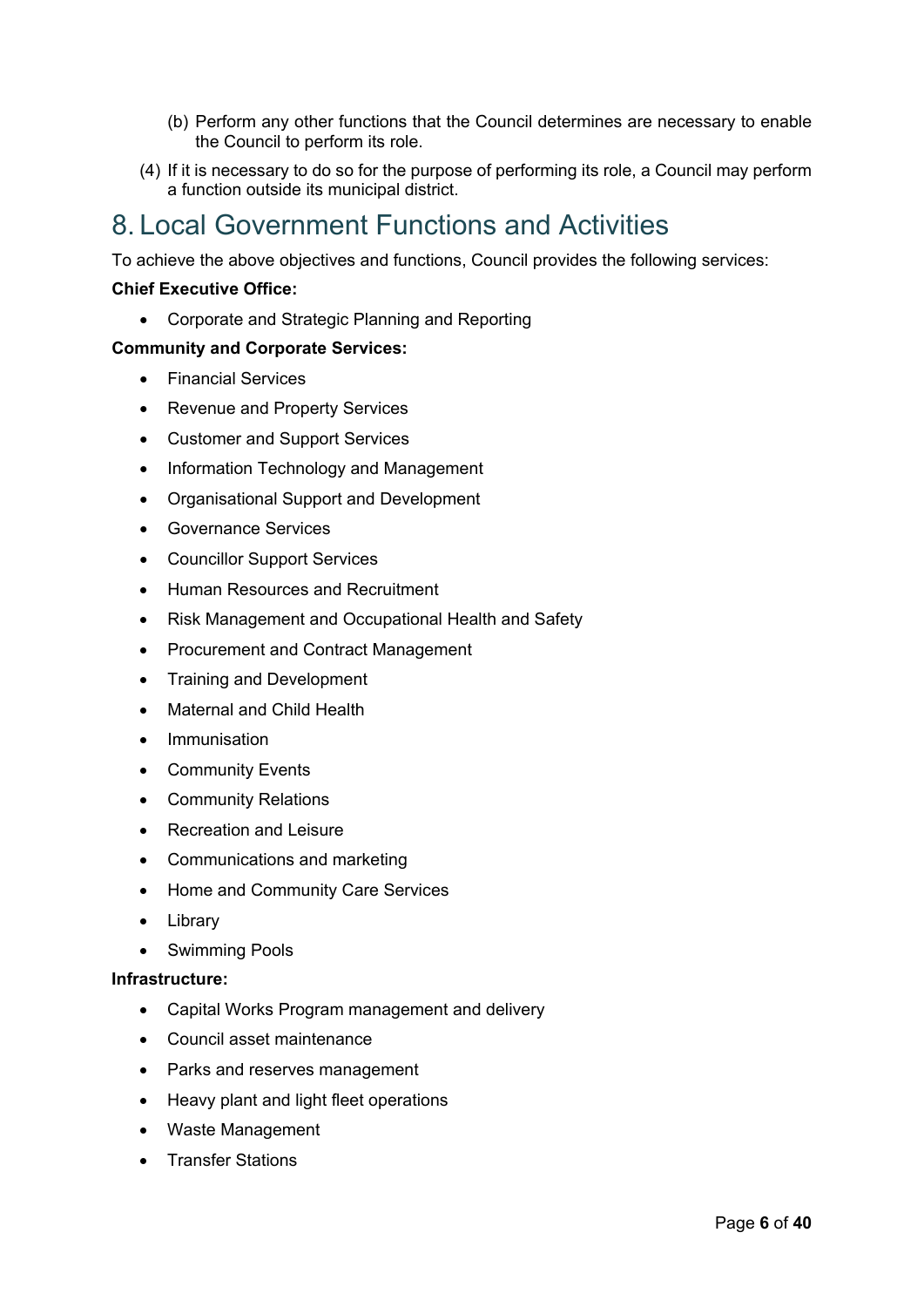- Regional Livestock Exchange
- Aerodrome

### **Planning and Development:**

- Local Laws
- Environment
- Emergency Management
- Tourism
- Economic Development
- Building Services
- Statutory Planning
- Strategic Planning
- Art Gallery
- Performing Arts Centre
- Biodiversity
- Environmental Health

### <span id="page-6-0"></span>9. Common Administrative Functions

- Committees
- Community Relations
- Contracting
- Equipment
- Financial Management
- Fleet
- Government Relations
- Industrial Relations
- Information Management
- Legal Services
- Occupational Health and Safety
- Policy
- Property
- Publication
- Reporting
- Staff Development
- Strategic Management
- Technology and Telecommunications

### <span id="page-6-1"></span>10. Decision Making Powers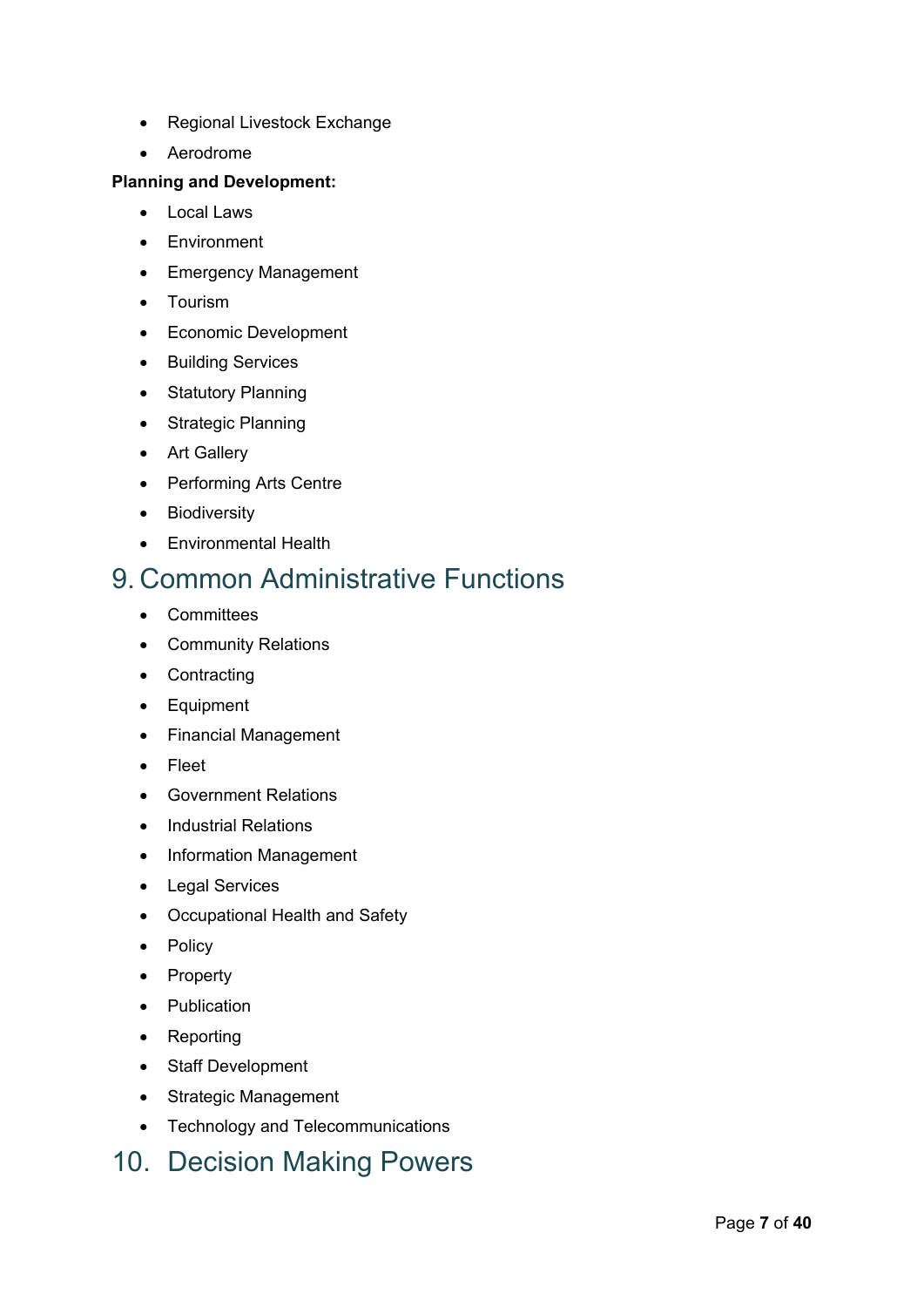Council is a statutory entity and is able to do only those things which it is authorised by statute to do. It can act in only one of two ways: by resolution, or through others acting on its behalf.

### **By Resolution**

Council exercises its decision-making powers at Council meetings.

These meetings are generally held on the second Wednesday of each month in the Council Chambers at Market Place, Hamilton and start at 5.30 pm. All meetings are open to the public; however, consideration of some items may take place confidentially in accordance with sections 66 of the *Local Government Act 2020.*

The dates of all meetings are published on the Council website. Agendas for all meetings are made available on the Council's website and in hard copy upon request, generally the Thursday prior to the meeting, and minutes in the same format are available to the public within one week after the meeting.

Council's Governance Rules document the manner of voting and making of resolutions of Council.

#### **Through others acting on its behalf**

The *Local Government Act 2020* makes express provision for the appointment of delegates to act on behalf of Councils.

Most Council decision-making power is allocated by formal delegations. These Instruments of Delegation are available for public inspection. The decision of a delegate of Council is deemed to be a decision by Council.

### <span id="page-7-0"></span>11. Consultative Arrangements and Representation

Council is required to consult with other persons and bodies in relation to its activities and the impact on internal and external stakeholders. This is done in a number of ways including:

- Community sessions at all towns with issues discussed being both those determined by the local community and information on significant activities of Council.
- Community Satisfaction Surveys conducted for almost all Victorian Councils. Over 400 residents are asked for their views on a range of topics relating to Council services and functions.
- Ongoing feedback and discussion with service recipients / users. Many of Council's services and functions involve direct service provision allowing constant opportunity for staff to gauge how well services are meeting recipient's needs and the satisfaction level of those service recipients.
- Regular meetings with user groups of facilities. Meeting regularly occur with users of specific facilities, not only on the use of a particular facility, but also in order to gain a more general view of planning for future priorities. The discussions at such meetings often assist in the preparation of various development plans and strategies.
- Meetings with various industry and business groups regularly occur on a range of general and specific matters, ranging from specific operational activities to very broad development proposals or opportunities.
- Public meetings on specific proposals or strategies are held on the need arises, providing opportunities to explain proposals and gain feedback on their final development.
- Providing copies of all documents for which community comment is sought, and information on how to provide that comment, on Council's website and at Council's offices.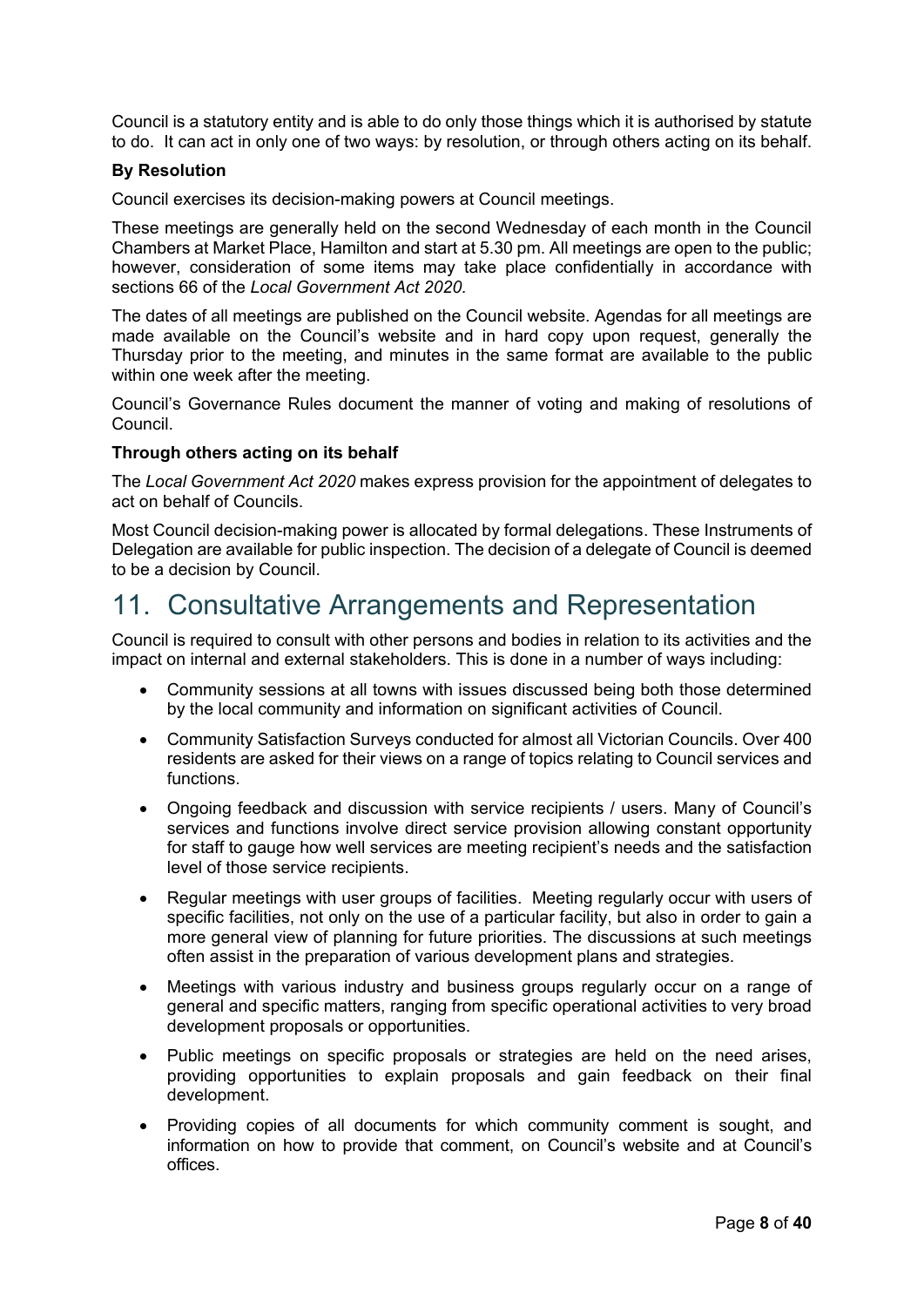- Involving members of the public in Council Meetings through deputations, petitions and questions on notice.
- Adherence with Council's Community Engagement Policy.

Each year Council appoints its representatives/delegates to a range of organisations, groups and committees, which provides a two-way information stream and assists in the formulation of policy and the administration of the Council.

Council has appointed representatives to the following bodies:

#### **Committees Required by Legislation**

Audit and Risk Committee

Municipal Emergency Management Planning Committee

#### **Delegated Committees**

Planning Committee

#### **Advisory Committees Established by Council**

Hamilton Regional Livestock Exchange Advisory Committee

CEO Employment and Remuneration Advisory Committee

### **Committees Established by Other Bodies**

MAV Delegate

Great South Coast Group

Rural Councils Victoria

Barwon South West Waste and Resource Recovery Group

Green Triangle Action Group

Rail Freight Alliance

#### **Community Asset Committees**

Coleraine Sporting Grounds Committee

Coleraine Mechanics Hall

Cavendish Memorial Hall

Carapook Hall

Nareen Hall

Konongwootong Hall

### <span id="page-8-0"></span>12. Library and Reading Rooms

The Shire Library is located at 105 Brown Street, Hamilton. The library operates as part of the Central Highlands Libraries Group and offers 24 hour online access to a large range of resources via the website:

[www.centralhighlandslibraries.org.au](http://www.centralhighlandslibraries.org.au/)

The Hamilton Branch is open six days a week and the purpose built Mobile Library visits towns and communities across the Shire.

Opening hours for the Hamilton Library are from 10am – 5.30pm, Monday through Friday and 9.30am – 12.00pm on Saturdays.

The Mobile Library hours vary and are available on Council's website [www.sthgrampians.vic.gov.au/library](http://www.sthgrampians.vic.gov.au/library)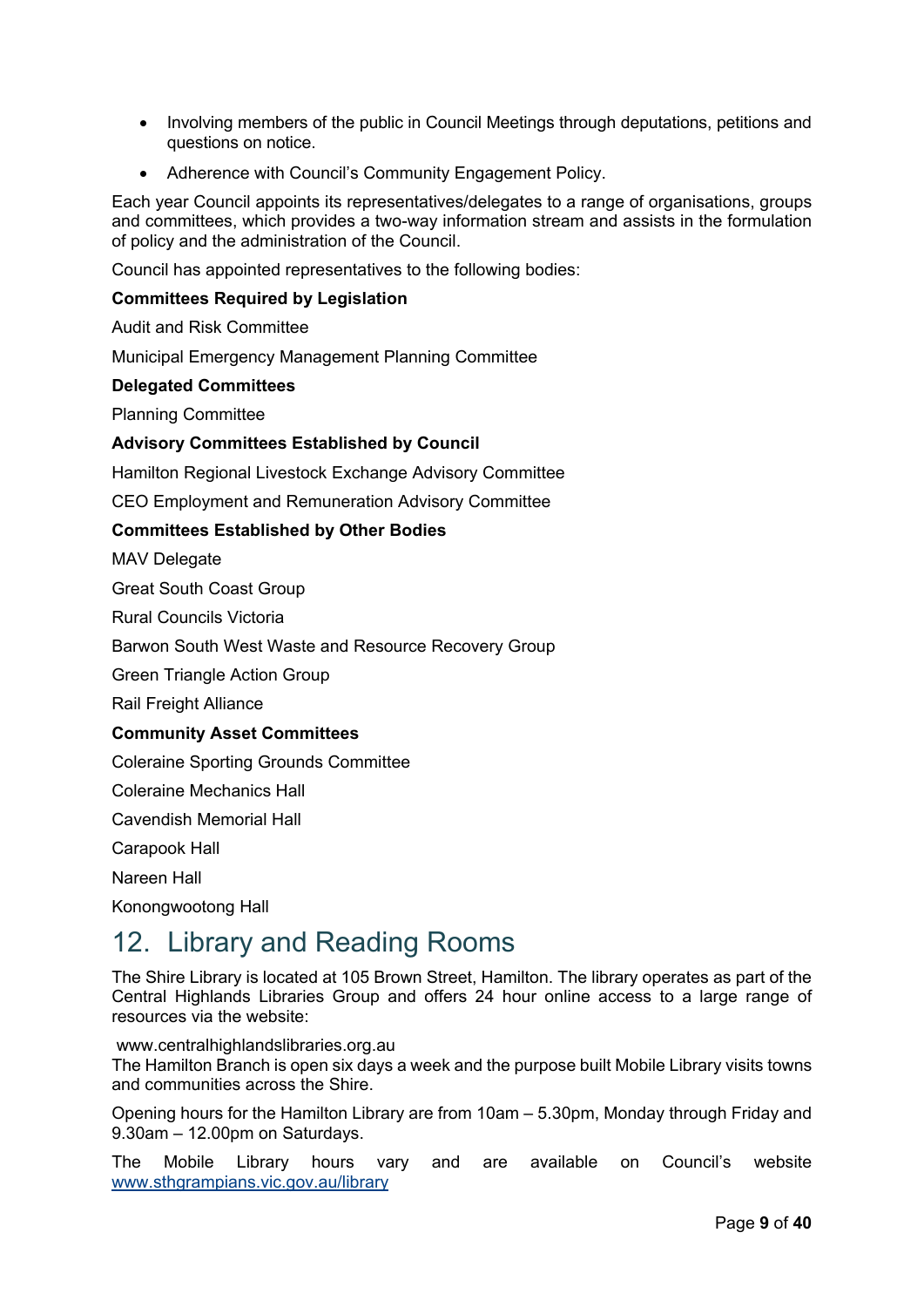# <span id="page-9-0"></span>13. Acts Administered

Council performs its functions through the enforcement and administration of a large number of Acts and Regulations including:

- *Aboriginal Heritage Act 2006;*
- *Associations Incorporation Reform Act 2012;*
- *Building Act 1993;*
- *Catchment And Land Protection Act 1994;*
- *Charter of Human Rights and Responsibilities Act 2006;*
- *Children Youth And Families Act 2005;*
- *Climate Change Act 2010;*
- *Conservation, Forests And Land Act 1987;*
- *Country Fire Authority Act 1958;*
- *Cultural And Recreational Lands Act 1963;*
- *Dangerous Goods Act 1985;*
- *Disability Act 2006;*
- *Domestic Animals Act 1994;*
- *Education and Care Services National Law Act 2010;*
- *Education and Training Reform Act 2006;*
- *Electricity Safety Act 1998;*
- *Emergency Management Act 2013;*
- *Environment Protection Act 2017;*
- *Estate Agents Act 1980;*
- *Fences Act 1968;*
- *Filming Approval Act 2014;*
- *Fire Services Property Levy Act 2012;*
- *Flora And Fauna Guarantee Act 1988;*
- *Food Act 1984;*
- *Freedom of Information Act 1982;*
- *Gambling Regulation Act 2003;*
- *Graffiti Prevention Act 2007;*
- *Health Records Act 2001;*
- *Public Records Act 1973;*
- *Road Management Act 2004;*
- *Road Safety Act 1986;*
- *Second Hand Dealers and Pawnbrokers Act 1989;*
- *Sex Work Act 1994;*
- *Sheriff Act 2009;*
- *Sport and Recreation Act 1972;*
- *Subdivision Act 1988;*
- *Summary Offences Act 1966;*
- *Transfer of Land Act 1958;*
- *Transport Integration Act 2010;*
- *Transport (Safety Schemes Compliance and Enforcement) Act 2014;*
- *Urban Renewal Authority Victoria Act 2003;*
- *Valuation Of Land Act 1960;*
- *Victoria Grants Commission Act 1976;*
- *Victoria State Emergency Service Act 2005;*
- *Victorian Inspectorate Act 2011;*
- *Water Act 1989;*
- *Building Regulations 2006;*
- *Country Fire Authority Regulations 2004;*
- *Dangerous Goods (Explosives) Regulations 2011;*
- *Drugs, Poisons And Controlled Substances Regulations 2006;*
- *Geothermal Energy Resources Regulations 2006;*
- *Infringements (General) Regulations 2006;*
- *Land Acquisition And Compensation Regulations 2010;*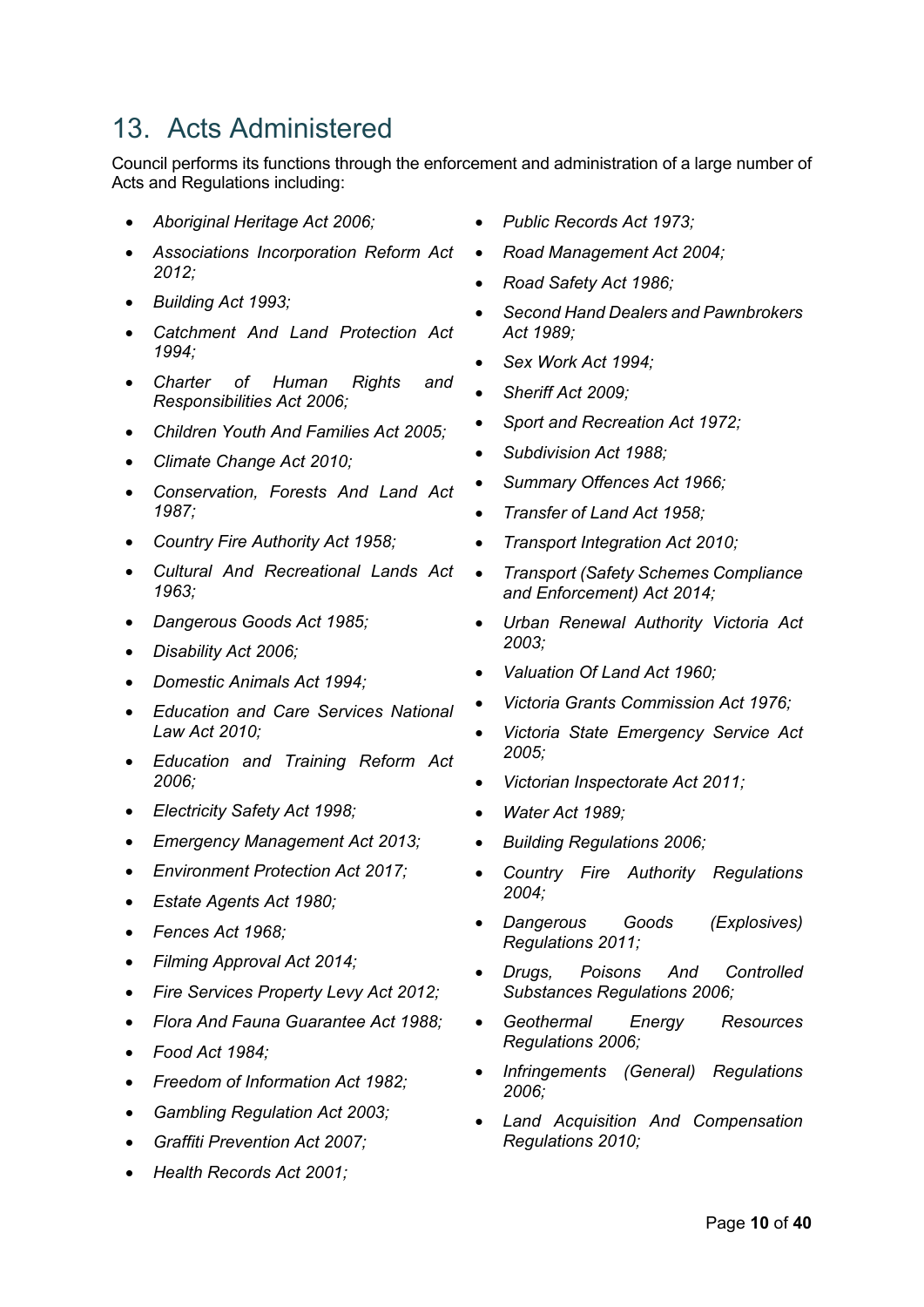- *Heavy Vehicle National Law 2012;*
- *Heavy Vehicle National Law Application Act 2013;*
- *Heritage Act 1995;*
- *Housing Act 1983;*
- *Impounding Of Livestock Act 1994;*
- *Independent Broad-Based Anti-Corruption Commission Act 2011;*
- *Infringements Act 2006;*
- *Land Act 1958;*
- *Land Acquisition and Compensation Act 1986;*
- *Liquor Control Reform Act 1998;*
- *Local Government Act 1989;*
- *Local Government Act 2020;*
- *Magistrates' Court Act 1989;*
- *Major Transport Projects Facilitation Act 2009;*
- *Metropolitan Fire Brigades Act 1958;*
- *Mineral Resources (Sustainable Development) Act 1990;*
- *National Parks Act 1975;*
- *Pipelines Act 2005;*
- *Planning and Environment Act 1987*
- *Privacy and Data Protection Act 2014;*
- *Public Interest Disclosures Act 2012;*
- *Public Health and Wellbeing Act 2008;*

Council also performs its functions through the enforcement and administration of Local Laws. Southern Grampians Shire Council has one Local Law:

• Community Local Law No 1 of 2015; and

- *Local Government (Electoral) Regulations 2020*
- *Local Government (Long Service Leave) Regulations 2021;*
- *Local Government (Governance and Integrity) Regulations 2020*
- *Local Government (Land Information) Regulations 2021*
- *Local Government (Planning And Reporting) Regulations 2020;*
- *Occupational Health And Safety Regulations 2007;*
- *Public Health And Wellbeing Regulations 2009;*
- *Road Safety Road Rules 2009;*
- *Road Safety (General) Regulations 2009;*
- *Road Safety (Traffic Management) Regulations 2009;*
- *Road Safety (Vehicles) Regulations 2009;*
- *Subdivision (Fees) Further Interim Regulations 2014;*
- *Subdivision (Procedures) Regulations 2011;*
- *Subdivision (Registrar's Requirements) Regulations 2011.*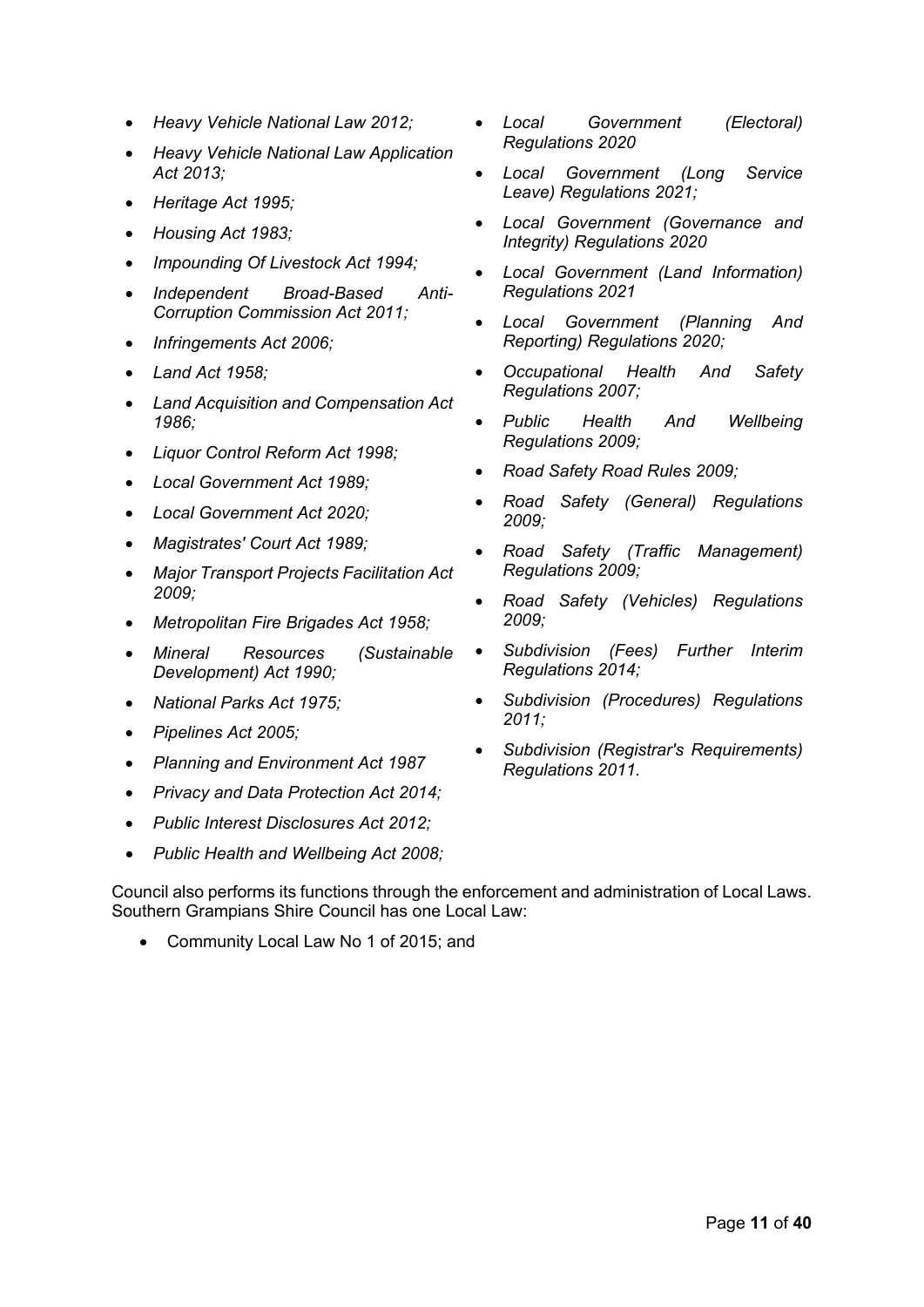# <span id="page-11-0"></span>**Statement 2 - Categories of Documents**

*A statement of the categories of documents that are maintained in the possession of the agency. [Section7(1)(a)(ii)] of the Act.*

### <span id="page-11-1"></span>14. Record Keeping System

Council uses HPE Content Manager as its Electronic Document and Records Management System (EDRMS). The system is designed to be a compliant records management system which has the capacity to manage the lifecycle of records regardless of their format.

The system is used to manage electronic documents, and digitised paper records including inwards correspondence.

The electronic document system, adopted in 2011, contains all current subject, property and contract files which are registered in Content Manager (CM), with physical records stored at the Brown Street Office, Market Place Office and Monivae Street archive facility.

Physical subject based files (01/10/1994 – 30/06/2011) are stored at the Monivae Street archive facility with digital copies generally available within CM.

Legacy files from the former Councils pre 1995 are hard copy only, and stored at the Monivae Street archive facility.

In addition to the centralised records, many Departments also maintain their own hard copy and electronic records.

Civica Authority is also used as a corporate information system, and holds information regarding animal registration, general registers, customer requests, human resources and payroll, rates, building services, land use planning, planning, and general finance information.

Records are destroyed in accordance with the *Public Records Act 1973*.

The following categories of documents are maintained in the possession of Council:

- Animal Control
- Building
- Committees and Meetings
- Community Services
- Contract Management
- Corporate and Strategic Management
- Council Property Management
- Enterprise Management
- Environment and Waste Management
- Environmental Health
- Financial Management
- Fire and Emergency Management
- Fleet Management
- Governance
- Government Relations
- Human Resources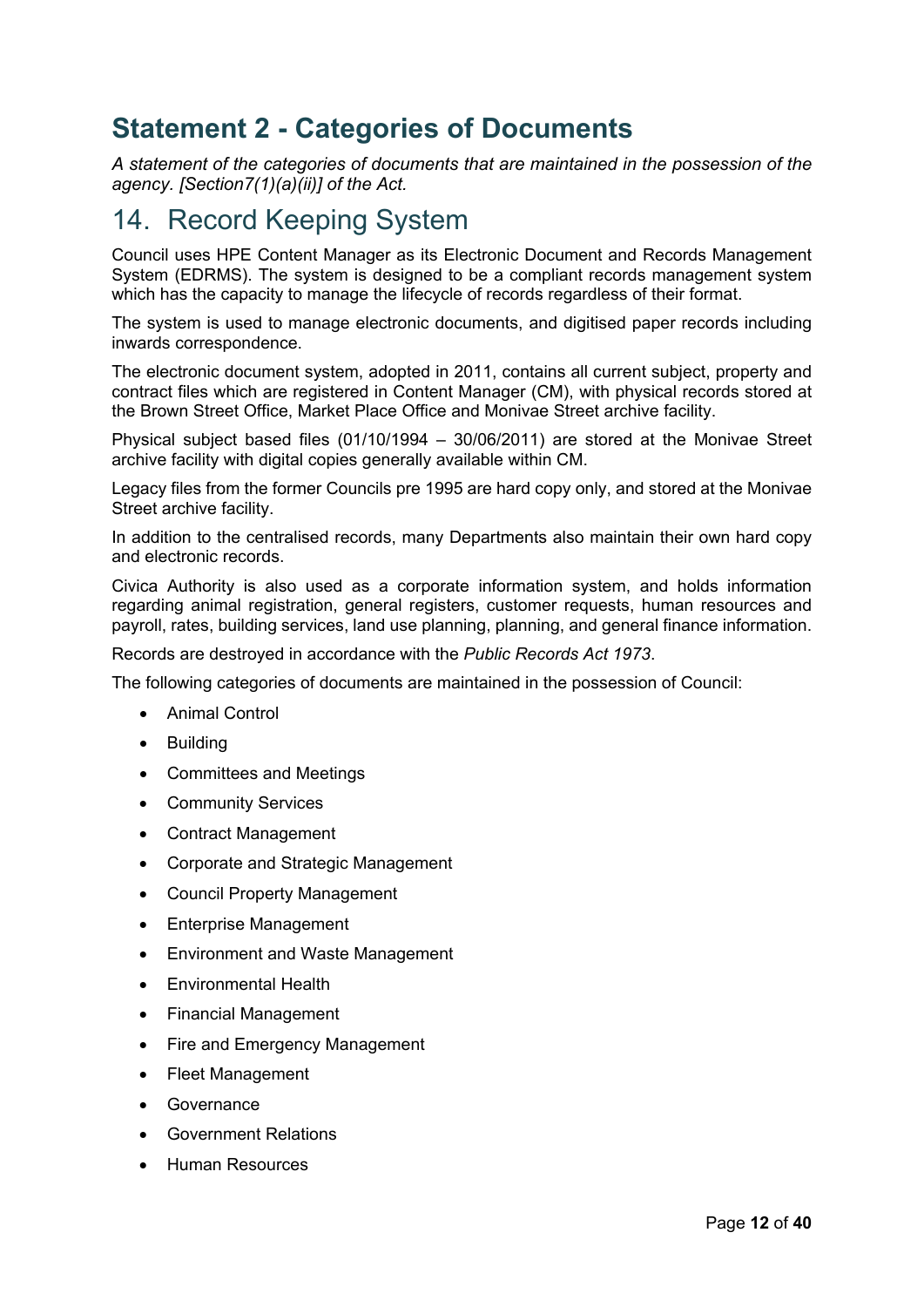- Information Management
- Legacy Classification
- Legal Counsel
- Occupational Health and Safety
- Planning and Land Use
- Policy
- Public Relations
- Publications
- Rates and Valuations
- Recreation and Cultural Services
- Reporting
- Service Infrastructure Management
- Socio-Economic Development and Tourism
- Technology and Equipment

# <span id="page-12-0"></span>15. Principal Records

Documents maintained in the possession of Council include:

| <b>Animal Control - Advice</b>                            | <b>Contract Management - Tendering Process</b>                         |  |  |  |
|-----------------------------------------------------------|------------------------------------------------------------------------|--|--|--|
| Animal Control - Animal Registration                      | Corporate and Strategic Management -<br>Authorisations and Delegations |  |  |  |
| Animal Control - Complaints                               | Corporate and Strategic Management -<br><b>Customer Service</b>        |  |  |  |
| Animal Control - Control                                  | Corporate and Strategic Management -<br>Fraud                          |  |  |  |
| Animal Control - Domestic Animal Business<br>Registration | Corporate and Strategic Management -<br><b>Grant Allocations</b>       |  |  |  |
| Animal Control - Enforcement                              | Corporate and Strategic Management -<br><b>Grants Received</b>         |  |  |  |
| Animal Control - Microchipping                            | Governance - Local Laws Permits                                        |  |  |  |
| <b>Animal Control - Permits</b>                           | <b>Government Relations - Advice</b>                                   |  |  |  |
| <b>Building - Advice</b>                                  | Government Relations - Appointments                                    |  |  |  |
| <b>Building - Audits</b>                                  | Government Relations - Inquiries                                       |  |  |  |
| <b>Building - Building Permits</b>                        | <b>Government Relations - Joint Ventures</b>                           |  |  |  |
| <b>Building - Complaints</b>                              | Government Relations - Representations                                 |  |  |  |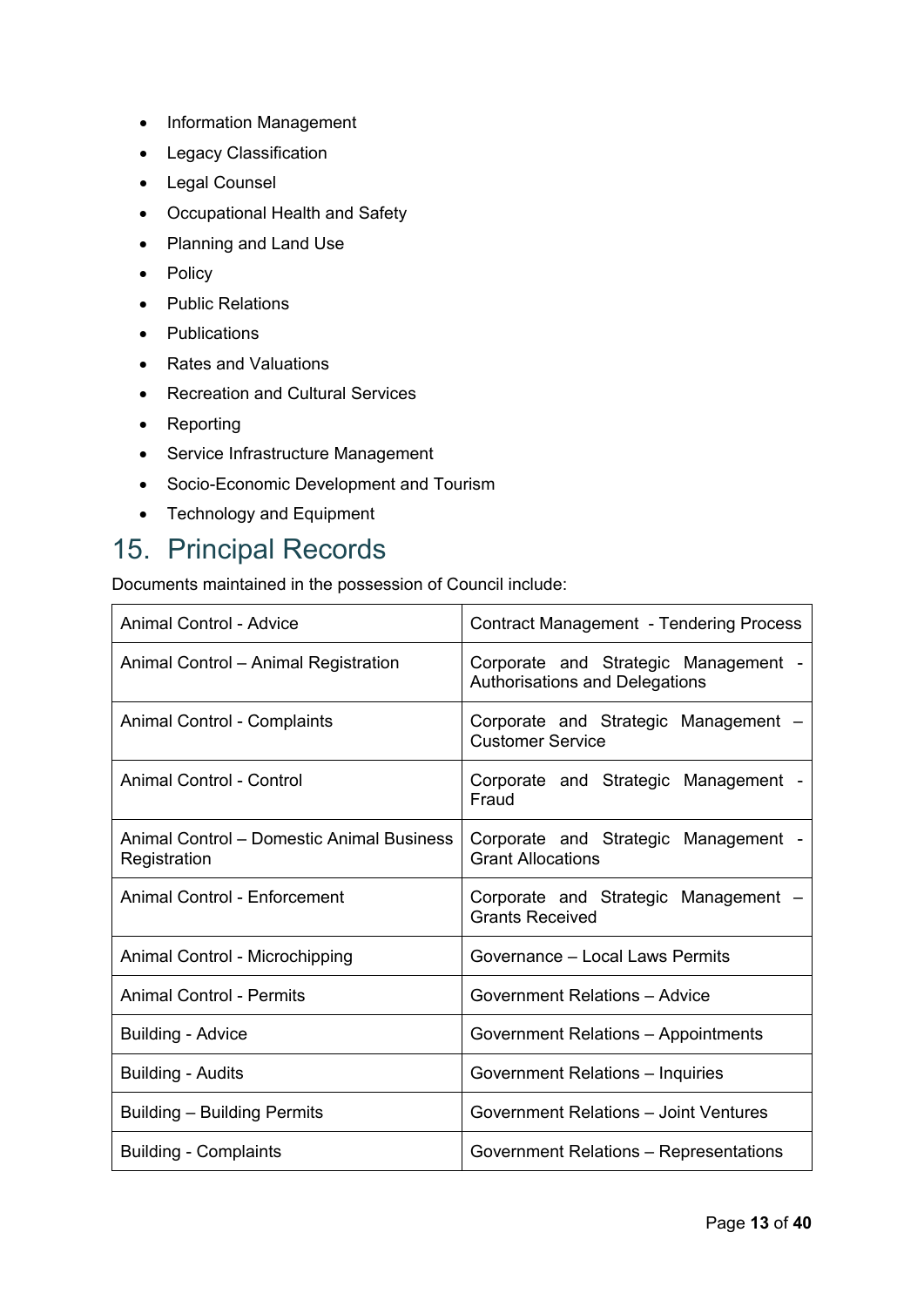| <b>Building – Property Folders</b>                                                                                 | <b>Government Relations - Submissions</b>                                                         |  |  |
|--------------------------------------------------------------------------------------------------------------------|---------------------------------------------------------------------------------------------------|--|--|
| <b>Building - Registers</b>                                                                                        | <b>Government Relations - Visits</b>                                                              |  |  |
| Committees<br>Meetings - Advisory<br>and<br>Committees                                                             | <b>Human Relations</b>                                                                            |  |  |
| Council<br>Committees and Meetings<br>$\blacksquare$<br><b>Management Committees</b>                               | Information Management - Acquisition                                                              |  |  |
| Committees and<br>Meetings<br>External<br>Meetings                                                                 | Information Management - Audit                                                                    |  |  |
| Committees and Meetings - Facilitation of<br>Meetings                                                              | Information Management - Control                                                                  |  |  |
| Committees<br>Internal<br>and<br>Meetings<br>$\qquad \qquad -$<br>Meetings                                         | Information<br>Management<br>Customer<br>$\overline{\phantom{m}}$<br>Service                      |  |  |
| Community Services - Aged and Disability                                                                           | Information Management - Disposal and<br><b>Transfer</b>                                          |  |  |
| Community Services - Children and Family                                                                           | Information<br>Management - Freedom of<br>Information                                             |  |  |
| <b>Services</b><br>Community<br>Community<br>Transport                                                             | Information<br><b>Historical</b><br>Management<br>$\qquad \qquad -$<br><b>Information Library</b> |  |  |
| <b>Community Services - Compliance</b>                                                                             | Information<br>Mail<br>Management<br>Management                                                   |  |  |
| <b>Community Services - Health Promotion</b>                                                                       | <b>Information Management - Privacy</b>                                                           |  |  |
| <b>Community Services - Youth</b>                                                                                  | Information Management - Storage                                                                  |  |  |
| Contract Management - Administration                                                                               | Legacy                                                                                            |  |  |
| Contract Management - Agreements                                                                                   | Legal                                                                                             |  |  |
| <b>Contract Management - Contracts</b>                                                                             | Occupational Health and Safety                                                                    |  |  |
| <b>Contract Management - Quotations</b>                                                                            | Planning and Land Use - Advice                                                                    |  |  |
| Contract Management - Registers                                                                                    | Planning and Land Use - Complaints                                                                |  |  |
| Corporate and Strategic Management<br>$\blacksquare$<br>Insurance                                                  | Planning and Land Use - Heritage Sites                                                            |  |  |
| Corporate and Strategic Management -<br>Organisational Structuring                                                 | Planning and Land Use - Planning Permits                                                          |  |  |
| Planning and Land Use - Planning Permits<br>Corporate and Strategic Management<br>Planning<br>Non Property Related |                                                                                                   |  |  |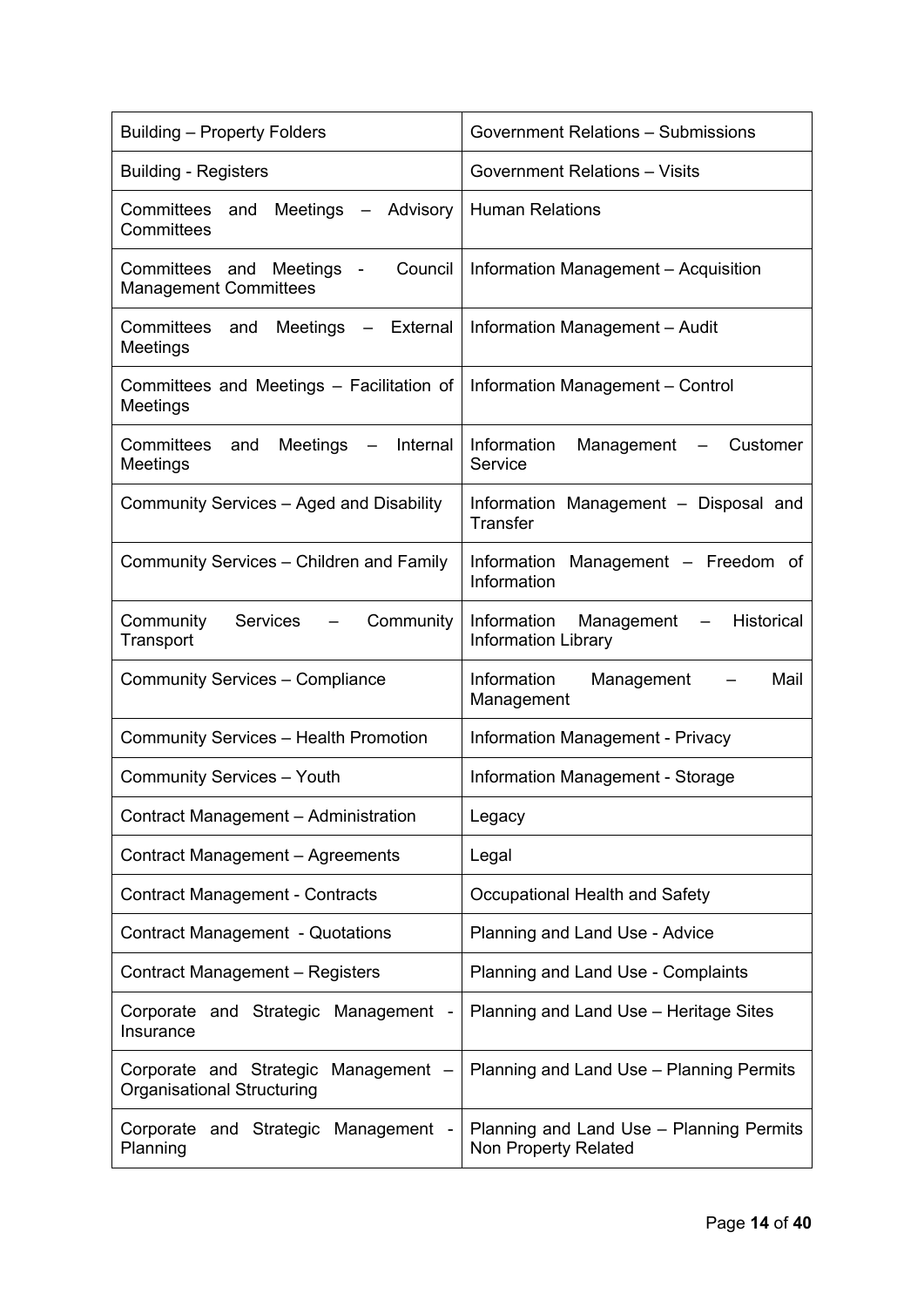| Corporate and Strategic Management -<br>Register of Interests                             | Planning and Land Use - Planning Scheme<br>Amendments |  |  |  |
|-------------------------------------------------------------------------------------------|-------------------------------------------------------|--|--|--|
| Corporate and Strategic Management - Risk<br>Management                                   | Planning and Land Use - Planning Scheme<br>Management |  |  |  |
| <b>Council Property Management - Acquisition</b>                                          | Planning and Land Use - Property Folders              |  |  |  |
| <b>Council Property Management - Advice</b>                                               | Planning and Land Use - Register                      |  |  |  |
| Council Property Management - Audits                                                      | Planning and Land Use - Strategic Planning            |  |  |  |
| Property Management<br>Council<br>$\qquad \qquad -$<br><b>Construction and Renovation</b> | Policy - Council Policy                               |  |  |  |
| Council Property Management - Disposal                                                    | Policy - Government Policy                            |  |  |  |
| Council Property Management - Facility Hire                                               | Policy - Policy Development                           |  |  |  |
| Council Property Management - Heritage                                                    | Policy - Procedures                                   |  |  |  |
| Council Property Management - Insurance                                                   | Policy - Reference Material                           |  |  |  |
| Council Property Management - Leases                                                      | <b>Public Relations - Advice</b>                      |  |  |  |
| Council Property Management - Leasing-<br>out                                             | Public Relations<br>Competitions and<br>Awards        |  |  |  |
| Council<br>Property<br>Management<br>Maintenance                                          | <b>Public Relations - Complaints</b>                  |  |  |  |
| Council Property Management - Stock<br>Allocation                                         | <b>Public Relations - Customer Service</b>            |  |  |  |
| <b>Enterprise Management</b>                                                              | <b>Public Relations - Donations Received</b>          |  |  |  |
| Environment and Waste Management -<br>Advice                                              | <b>Public Relations - Events</b>                      |  |  |  |
| Environment and Waste Management -<br>Complaints                                          | Public Relations - Fund Raising                       |  |  |  |
| Environment and Waste<br>Ecosystem Management                                             | Management -   Public Relations - Greetings           |  |  |  |
| Environment and Waste Management -<br>Enforcement                                         | <b>Public Relations - Liaison</b>                     |  |  |  |
| Environment and Waste Management -<br>Liaison                                             | Public Relations - Marketing and Promotion            |  |  |  |
| Environment and Waste Management -<br>Programs                                            | <b>Public Relations - Media Relations</b>             |  |  |  |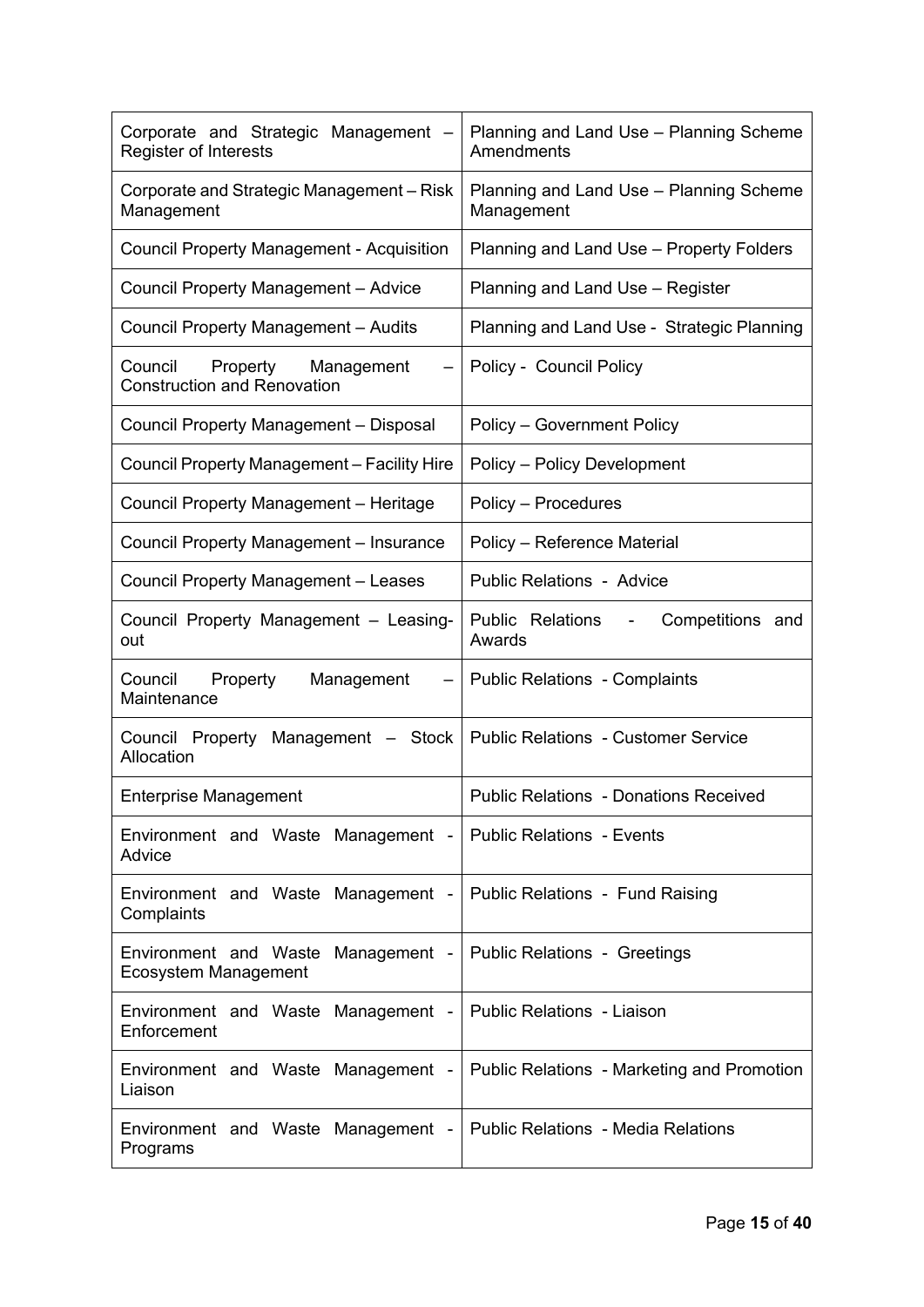| Environment and Waste Management -<br>Sustainability                   | Public Relations<br>Presentation<br>and<br>Speeches                           |  |  |
|------------------------------------------------------------------------|-------------------------------------------------------------------------------|--|--|
| Environment and Waste Management -<br><b>Waste Archived Folders</b>    | <b>Public Relations - Sponsorship</b>                                         |  |  |
| Environment and Waste Management -<br><b>Waste Facility Management</b> | <b>Public Relations - Visits and Tours</b>                                    |  |  |
| Environment and Waste Management -<br><b>Waste Services</b>            | Rates and Valuations - Complaints                                             |  |  |
| Environmental Health - Advice                                          | Rates and Valuations – Property Folders                                       |  |  |
| Environmental Health – Complaints                                      | Rates and Valuations - Property Valuations                                    |  |  |
| Environmental Health - Immunisation                                    | Rates and Valuations - Rates Management                                       |  |  |
| Environmental Health - Infectious Disease                              | Recreation and Cultural Services - Advice                                     |  |  |
| Environmental Health - Programs                                        | Recreation and Cultural Services - Art and<br><b>Heritage Collections</b>     |  |  |
| Environmental Health - Property Folders                                | Cultural<br><b>Services</b><br>Recreation<br>and<br><b>Community Contacts</b> |  |  |
| <b>Financial Management - Accounting</b>                               | Recreation<br>Cultural<br><b>Services</b><br>and<br>Education                 |  |  |
| Financial Management - Accounts Payable                                | <b>Recreation and Cultural Services - HILAC</b>                               |  |  |
| Financial<br>Accounts<br>Management<br>Receivable                      | <b>Recreation and Cultural Services - Liaison</b>                             |  |  |
| Financial Management - Assets                                          | Cultural<br>Recreation<br><b>Services</b><br>and<br>Membership                |  |  |
| Financial Management - Authorisations                                  | Recreation and Cultural Services - Planning                                   |  |  |
| Financial Management - Budgeting and<br>Forecasting                    | Cultural<br>Services<br>Recreation<br>and<br>Productions                      |  |  |
| Financial Management – External Audits                                 | <b>Recreation and Cultural Services - Programs</b>                            |  |  |
| Financial Management – Financial Returns                               | Reporting – Administrative                                                    |  |  |
| Financial<br>Financial<br>Management<br>Statements                     | Reporting - Annual                                                            |  |  |
| Financial Management - Internal Reviews<br>and Audits                  | Reporting - Financial                                                         |  |  |
| <b>Financial Management - Investments</b>                              | Reporting - Functional                                                        |  |  |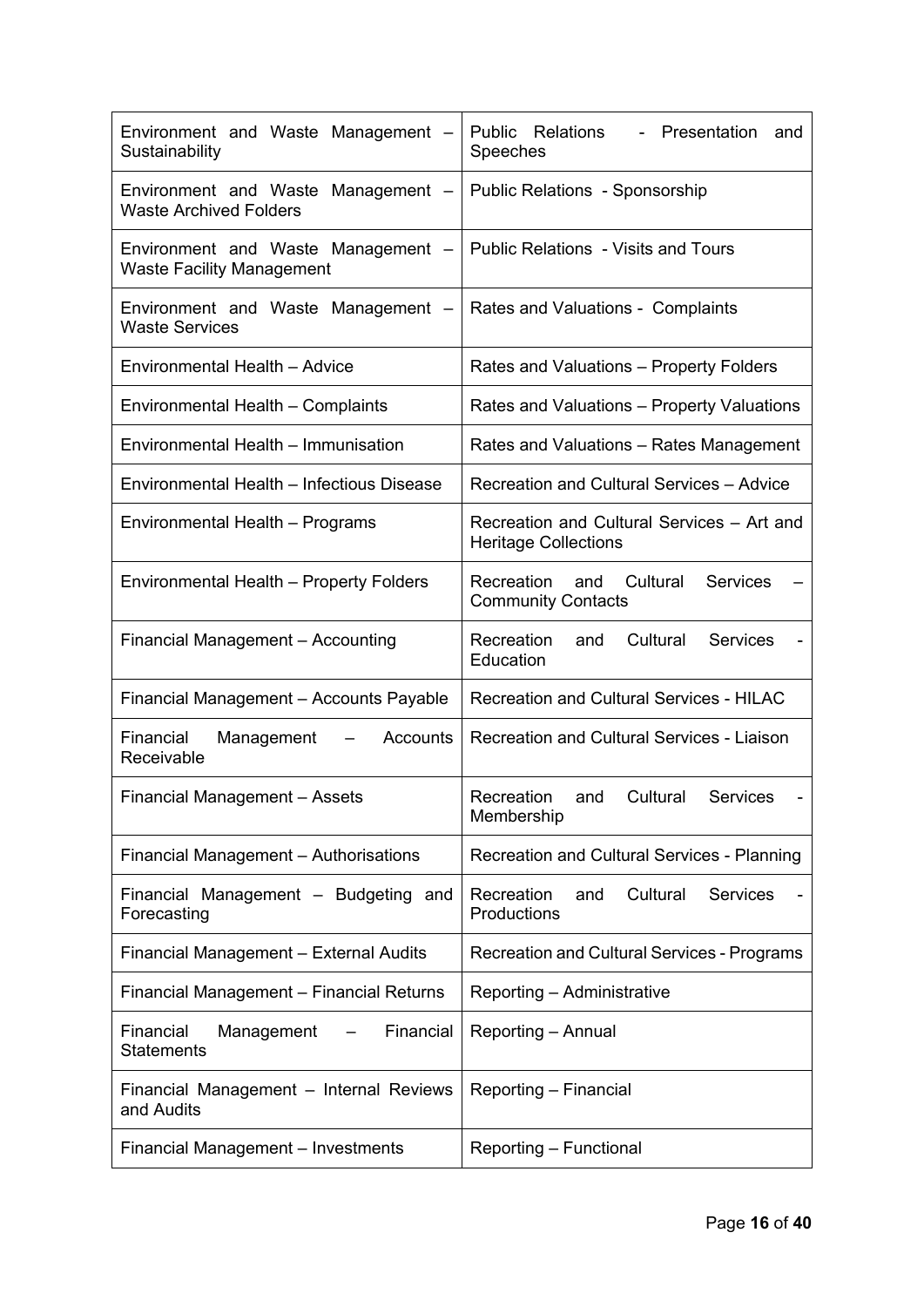| Financial Management - Loans                                                         | Reporting - Reference Material                                           |  |  |  |
|--------------------------------------------------------------------------------------|--------------------------------------------------------------------------|--|--|--|
| Financial Management - Payroll                                                       | Service Infrastructure Management - Advice                               |  |  |  |
| Financial Management - Taxation                                                      | Service Infrastructure Management - Assets                               |  |  |  |
| Fire<br>and<br>Emergency<br>Management<br>$\overline{\phantom{0}}$<br>Appointments   | Infrastructure<br>Service<br>Management<br>Complaints                    |  |  |  |
| Fire and Emergency Management - Audits                                               | Service<br>Infrastructure<br>Management<br>Development                   |  |  |  |
| Fire<br>Emergency<br>and<br>Management<br>$\overline{\phantom{0}}$<br>Authorisations | Service<br>Infrastructure<br>Management<br>Drainage                      |  |  |  |
| Fire and Emergency<br>Management<br>$\overline{\phantom{0}}$<br>Communications       | Infrastructure<br>Service<br>Management<br>Enforcement                   |  |  |  |
| Fire<br>and Emergency<br>Management<br><b>Disaster Response</b>                      | Service Infrastructure Management - Parks<br>and Gardens                 |  |  |  |
| Fire<br>and<br>Emergency<br>Management<br><b>Notifications</b>                       | Service Infrastructure Management - Permit<br>Allocation                 |  |  |  |
| Management<br>Fire<br>and<br>Emergency<br>$\blacksquare$<br>Programs                 | Infrastructure<br>Service<br>Management<br>Roads, Streets and Bridges    |  |  |  |
| Fire<br>and<br>Emergency<br>Management<br>$\overline{\phantom{0}}$<br>Recovery       | Service Infrastructure Management - Traffic<br>Management                |  |  |  |
| Fleet Management - Accidents                                                         | Service Infrastructure Management - Works                                |  |  |  |
| Fleet Management - Acquisitions                                                      | Socio-economic Development and Tourism -<br>Advice                       |  |  |  |
| Fleet Management - Construction Plant                                                | Socio-economic Development and Tourism -<br>Education                    |  |  |  |
| Fleet Management - Disposal                                                          | Socio-economic Development and Tourism -<br>Liaison                      |  |  |  |
| Fleet Management - Infringements                                                     | Socio-economic Development and Tourism<br>- Marketing and Promotion      |  |  |  |
| Fleet Management - Insurance                                                         | Socio-economic Development and Tourism -<br>Programs                     |  |  |  |
| Fleet Management - Leasing                                                           | Socio-economic Development and Tourism<br>- Research and Statistics      |  |  |  |
| Fleet Management - Maintenance                                                       | Socio-economic Development and Tourism<br>- Visitor Information Sessions |  |  |  |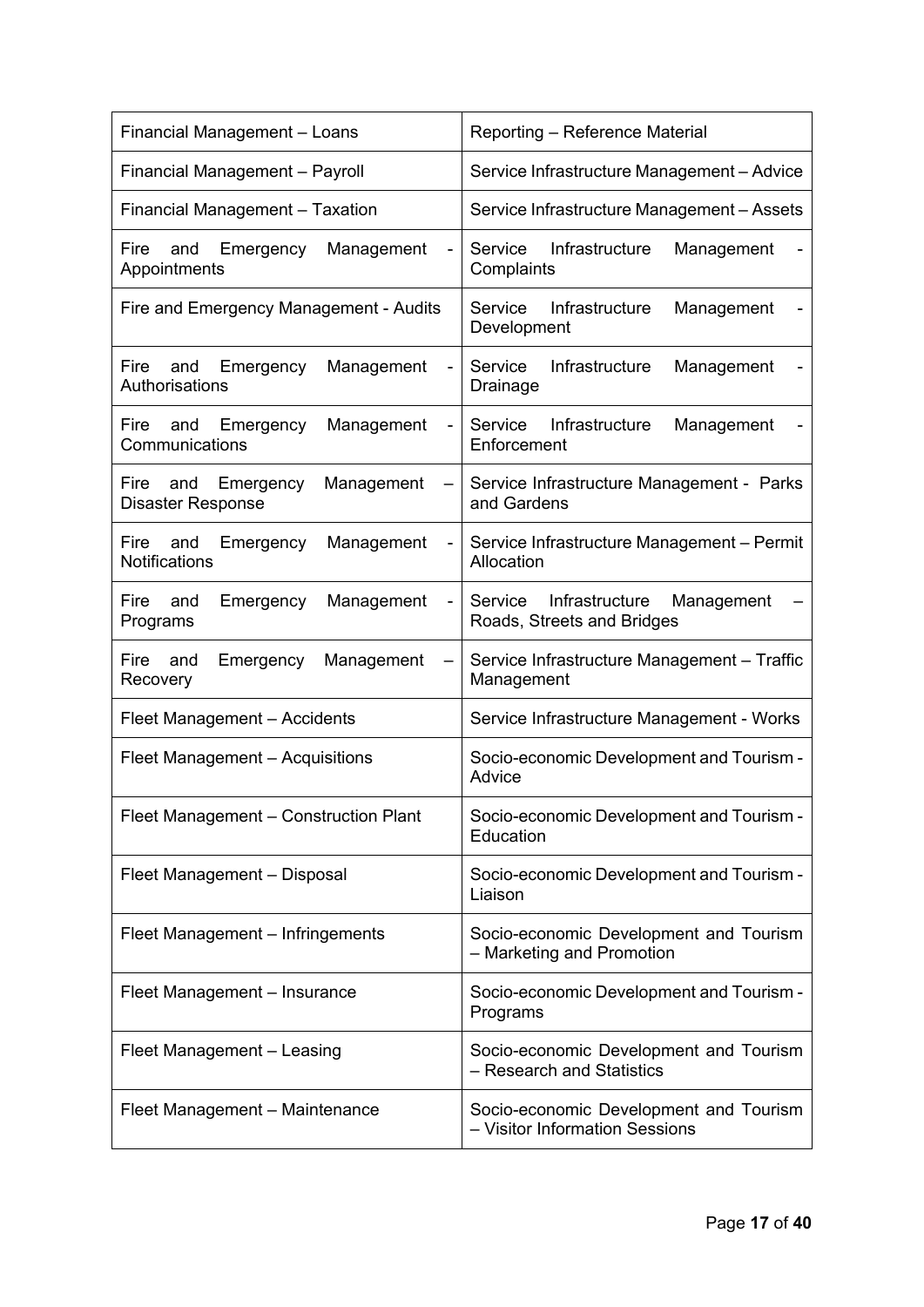| Fleet Management - Usage                            | Technology and Equipment - Acquisition<br>and Leasing             |  |  |  |
|-----------------------------------------------------|-------------------------------------------------------------------|--|--|--|
| Governance – Advice                                 | Technology and Equipment - Advice                                 |  |  |  |
| Governance - Compliance                             | Technology and Equipment - Audit                                  |  |  |  |
| Governance - Council Meetings                       | Technology and Equipment - Disposal                               |  |  |  |
| Governance – Councillor Training and<br>Development | Technology and Equipment - Licenses                               |  |  |  |
| Governance - Councillor Travel                      | Technology and Equipment - Maintenance                            |  |  |  |
| Governance - Election                               | Technology and Equipment - Security                               |  |  |  |
| Governance - Election Process                       | Technology and Equipment - Systems<br>Administration              |  |  |  |
| Governance – Electoral Reviews                      | Technology and Equipment -<br>Systems<br><b>Change Management</b> |  |  |  |
| Governance – Local Laws                             | Technology and Equipment -<br>Systems<br>Development              |  |  |  |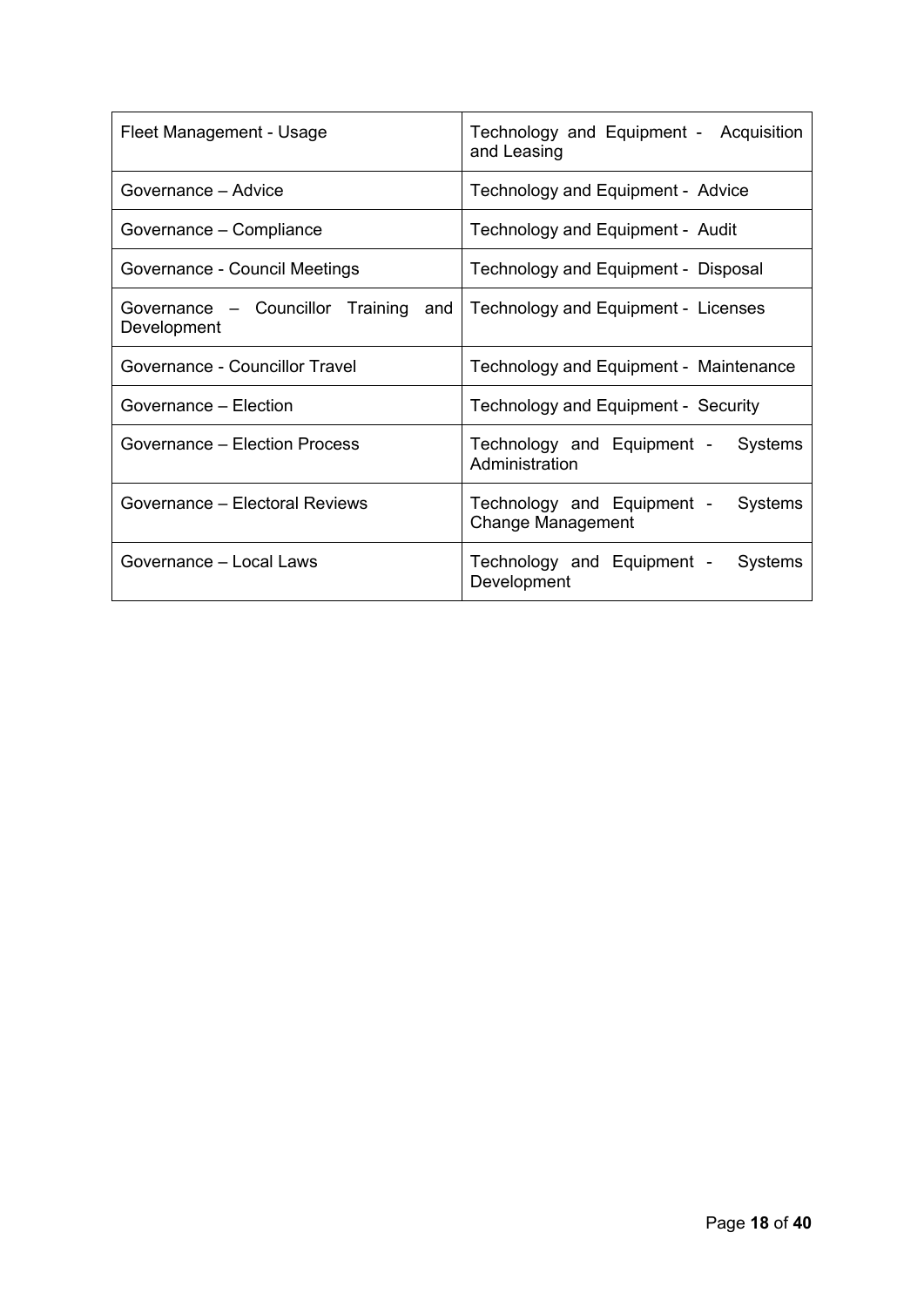# <span id="page-18-0"></span>**Statement 3 - Freedom of Information Arrangements**

*A statement of the material that has been prepared by the agency under Part II of the Act for publication or for inspection by members of the public, and the places at which a person may inspect or obtain that material. [Section 7(1)(a)(iii)] of the Act.*

*A statement of the procedure to be followed by a person when a request for access to a document is made to the agency. [Section 7(1)(a)(v)] of the Act.*

*A statement designating by name the officer or officers responsible within each agency for the initial receipt of and action upon, requests for access to a document. [Section 7(1)(a)(vi)] of the Act.*

# <span id="page-18-1"></span>16. Published Information on Freedom of Information

Copies of the following material prepared by Council under Part II for Publication or Inspection by the Public can be inspected at Council's offices and are available from the Southern Grampians Shire Council website.

Statement 1: Organisation and Functions

- Statement 2: Categories of Documents
- Statement 3: FOI Arrangements
- Statement 4: Publicity Services
- Statement 5: Documents available for Inspection or Purchase under s.18

Statement 6: Documents on Reports under s.11.

Much of the information included in these information statements can be found in the Council's Annual Report and on the Council's website.

### <span id="page-18-2"></span>17. Documents Available for Inspection

Council is required by the *Local Government Act 2020* to maintain a public transparency policy that describes the ways in which Council information is to be made publicly available and specify which Council information must be publicly available, including all policies, plans and other reports required under the Act and any other Act.

Documents can be viewed at the Southern Grampian Shire Council Office at 111 Brown Street, Hamilton from 8.15 am to 5.00 pm Monday to Friday; however, for practical reasons, an appointment may be required.

For the purposes of Council's public transparency policy, publicly available information includes:

#### **Council information required under the Act (and the Local Government Act 1989) to be made available on Council's website:**

- Agendas and Minutes of Council Meetings and Delegated Committees;
- Local Laws and Governance Rules;
- Council Plan and Annual Report;
- Council Budget and Strategic Resource Plan;
- Code of Conduct Councillors:
- Summary of Election Campaign Donation Returns;
- Summary of Personal Interest Returns; and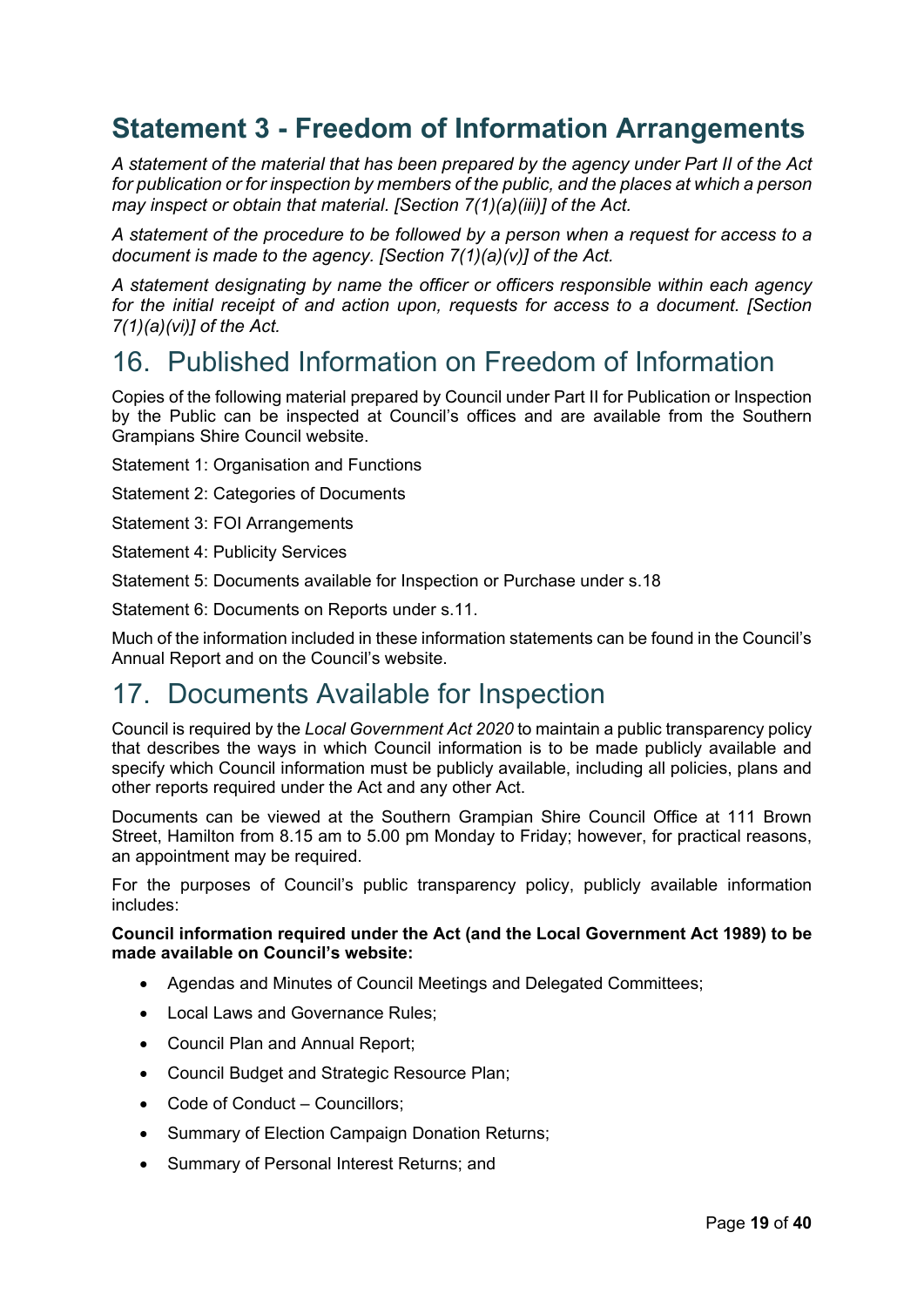• Any other registers or records required to be published on Council's website under legislation or determined to be in the public interest.

#### **Other Council documents and information to ensure the community is informed about Council's operations and functions:**

- Adopted Council policies, plans and strategies;
- Project and service plans;
- Terms of Reference or Charters for Council Committees and Groups;
- Consultations and community engagement processes undertaken by Council;
- Reporting from Advisory Committees, Delegated Committees and User Groups to Council;
- Audit and Risk Committee performance reporting;
- Relevant technical reports and/or research that informs decision making;
- Application processes for approvals, permits, grants and access to Council services;
- Submissions made by Council;
- Register of planning permits and applications;
- Register of Building Permits, Occupancy Permits and temporary approvals;
- FOI Part II Statement: and
- Any other registers or records required to be published on Council's website under legislation or determined to be in the public interest.

### **Council documents and information to ensure the community is informed about Council's operations and functions that will be made available for inspection on request:**

- Registers of Delegation;
- Register of gifts, benefits and hospitality offered to Councillors or Council staff;
- Register of overseas and interstate travel undertaken by Councillors or Council staff;
- Register of conflicts of interest disclosed by Councillors or Council staff;
- Register of donations and grants made by Council;
- Register of leases entered into by Council, as lessor and lessee;
- Register of authorised officers;
- Submissions received under section 223 of the Local Government Act 1989 until its repeal or received through a community engagement process undertaken by Council (if those submissions are not part of a Council report); and
- Any other registers or records required to be made available for public inspection under legislation.

#### **Publications**

Council publishes a range of newsletters, reports and handbooks for residents, businesses and visitors to Council. For more information, call Council on 03 5573 0444 for a copy.

Council provides documents outside the FOI process. Documents Council has a legislative requirement to make available to the public are set out below and depending on the document, may be available for viewing online or for public inspection in person.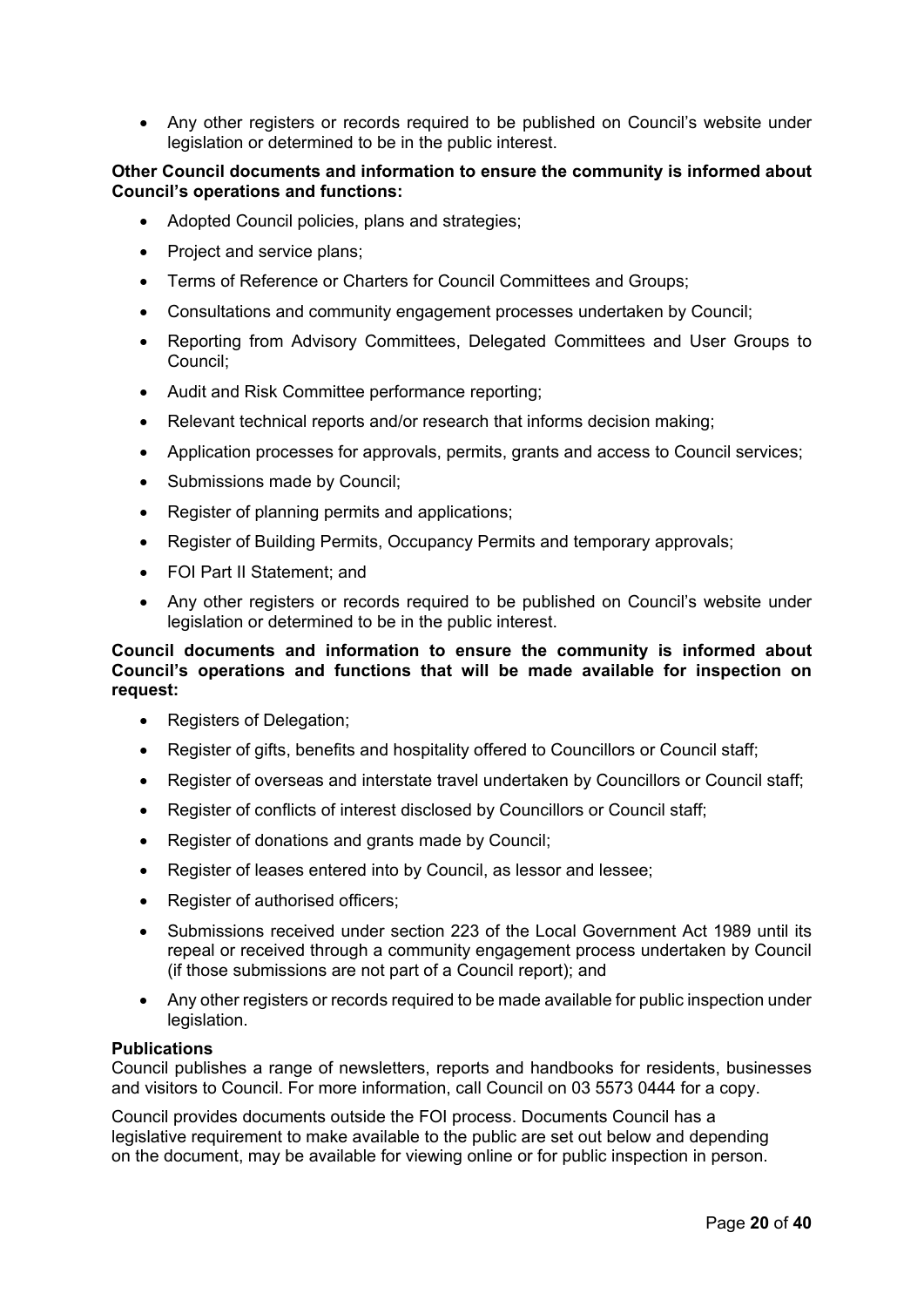| <b>Record</b>                                      | <b>Type</b>          | <b>Compliance</b>                                                                                                                                                                                                                                                                                                                                                                                                                                                                                                                                                                    | <b>Section</b> | Act                                                            | <b>Access</b> | Charge |  |
|----------------------------------------------------|----------------------|--------------------------------------------------------------------------------------------------------------------------------------------------------------------------------------------------------------------------------------------------------------------------------------------------------------------------------------------------------------------------------------------------------------------------------------------------------------------------------------------------------------------------------------------------------------------------------------|----------------|----------------------------------------------------------------|---------------|--------|--|
| <b>Local Government (General) Regulations 2015</b> |                      |                                                                                                                                                                                                                                                                                                                                                                                                                                                                                                                                                                                      |                |                                                                |               |        |  |
| Travel                                             | Register             | A document containing details of<br>overseas or interstate travel<br>(other than interstate travel by<br>land for less than 3 days)<br>undertaken in an official<br>capacity by any Councillor or<br>member of Council staff in the<br>previous 12 months, including-<br>(I) the name of the Councillor or<br>member of Council staff; and (ii)<br>the dates on which the travel<br>began and ended; and (iii) the<br>destination of the travel; and (iv)<br>the purpose of the travel; and (v)<br>the total cost to the Council of<br>the travel, including<br>accommodation costs. | r.12(a)        | Local<br>Government<br>(General)<br><b>Regulations</b><br>2015 | Public        | None   |  |
| Agendas &<br><b>Minutes</b>                        | Agendas<br>& Minutes | The agendas for, and minutes<br>of, ordinary and special<br>meetings held in the previous 12<br>months which are kept under<br>section 93 of the Act, other than<br>those agendas and minutes<br>relating to a part of a meeting<br>which was closed to members of<br>the public under section 89 of<br>the Act and are confidential<br>information within the meaning<br>of section 77(2) of the Act.                                                                                                                                                                               | r.12(b)        | Local<br>Government<br>(General)<br><b>Regulations</b><br>2015 | Public        | None   |  |
| <b>Minutes</b>                                     | <b>Minutes</b>       | The minutes of meetings of<br>special committees established<br>under section 86 of the Act and<br>held in the previous 12 months,<br>other than those minutes<br>relating to a part of a meeting<br>which was closed to members of<br>the public under section 89 of<br>the Act and are confidential<br>information within the meaning<br>of section 77(2) of the Act.                                                                                                                                                                                                              | r.12(c)        | Local<br>Government<br>(General)<br><b>Regulations</b><br>2015 | Public        | None   |  |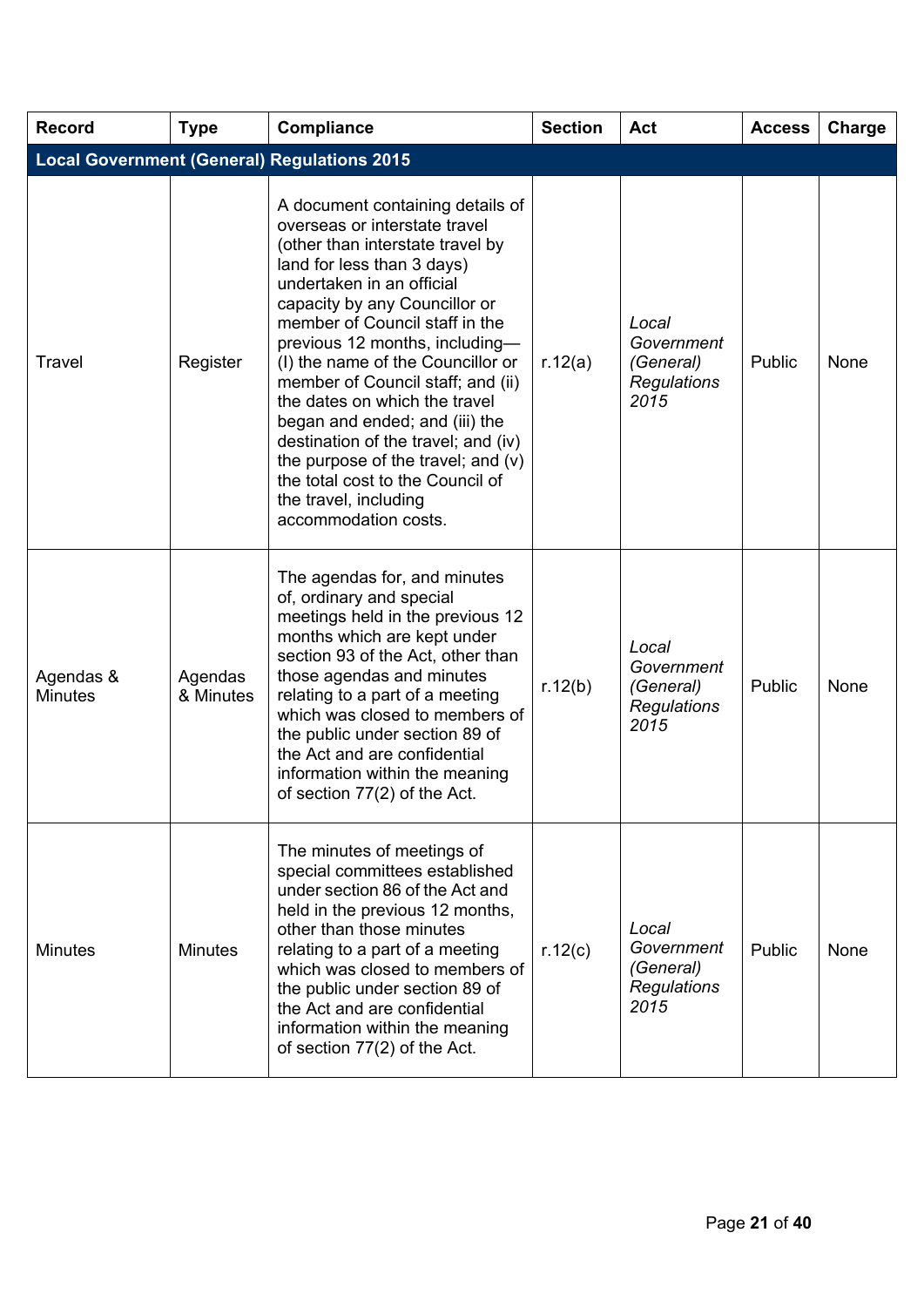| Register of<br>Delegations                                     | Register | A register of delegations kept<br>under sections $87(1)$ and $98(4)$<br>of the Act, including the date on<br>which the last review took place<br>under sections $86(6)$ and $98(6)$ ,<br>respectively, of the Act.                  | r.12(d)   | Local<br>Government<br>(General)<br><b>Regulations</b><br>2015 | Public | None        |
|----------------------------------------------------------------|----------|-------------------------------------------------------------------------------------------------------------------------------------------------------------------------------------------------------------------------------------|-----------|----------------------------------------------------------------|--------|-------------|
| Leases                                                         | Register | A document containing details of<br>all leases involving land which<br>were entered into by the Council                                                                                                                             | r.12(e)   | Local<br>Government<br>(General)<br><b>Regulations</b><br>2015 | Public | None        |
| Authorised<br><b>Officers</b>                                  | Register | A register maintained under<br>section 224(1A) of the Act of<br>authorised officers appointed<br>under that section;                                                                                                                | r.12(f)   | Local<br>Government<br>(General)<br><b>Regulations</b><br>2015 | Public | None        |
| Donations &<br>Grants                                          | Register | A list of donations and grants<br>made by the Council in the<br>previous 12 months, including<br>the names of persons who, or<br>bodies which, have received a<br>donation or grant and the<br>amount of each donation or<br>grant. | r.12(g)   | Local<br>Government<br>(General)<br><b>Regulations</b><br>2015 | Public | None        |
| <b>Local Government Act 2020</b>                               |          |                                                                                                                                                                                                                                     |           |                                                                |        |             |
| <b>Audit and Risk</b><br>Committee<br>Performance<br>Reporting | Document | An Audit and Risk Committee<br>must provide a copy of the<br>annual assessment to the Chief                                                                                                                                         | s54(4)(b) | Local<br>Government                                            | Public | None        |
|                                                                |          | Executive Officer for tabling at<br>the next Council meeting                                                                                                                                                                        |           | Act 2020                                                       |        |             |
| Campaign<br>Donation<br><b>Returns</b>                         | Document | The Chief Executive Officer<br>must ensure that a copy of an<br>election campaign donation<br>return is available on the<br>Council's Internet site until the<br>close of the roll for the next<br>general election                 | s. 308    | Local<br>Government<br>Act 2020                                | Public | <b>None</b> |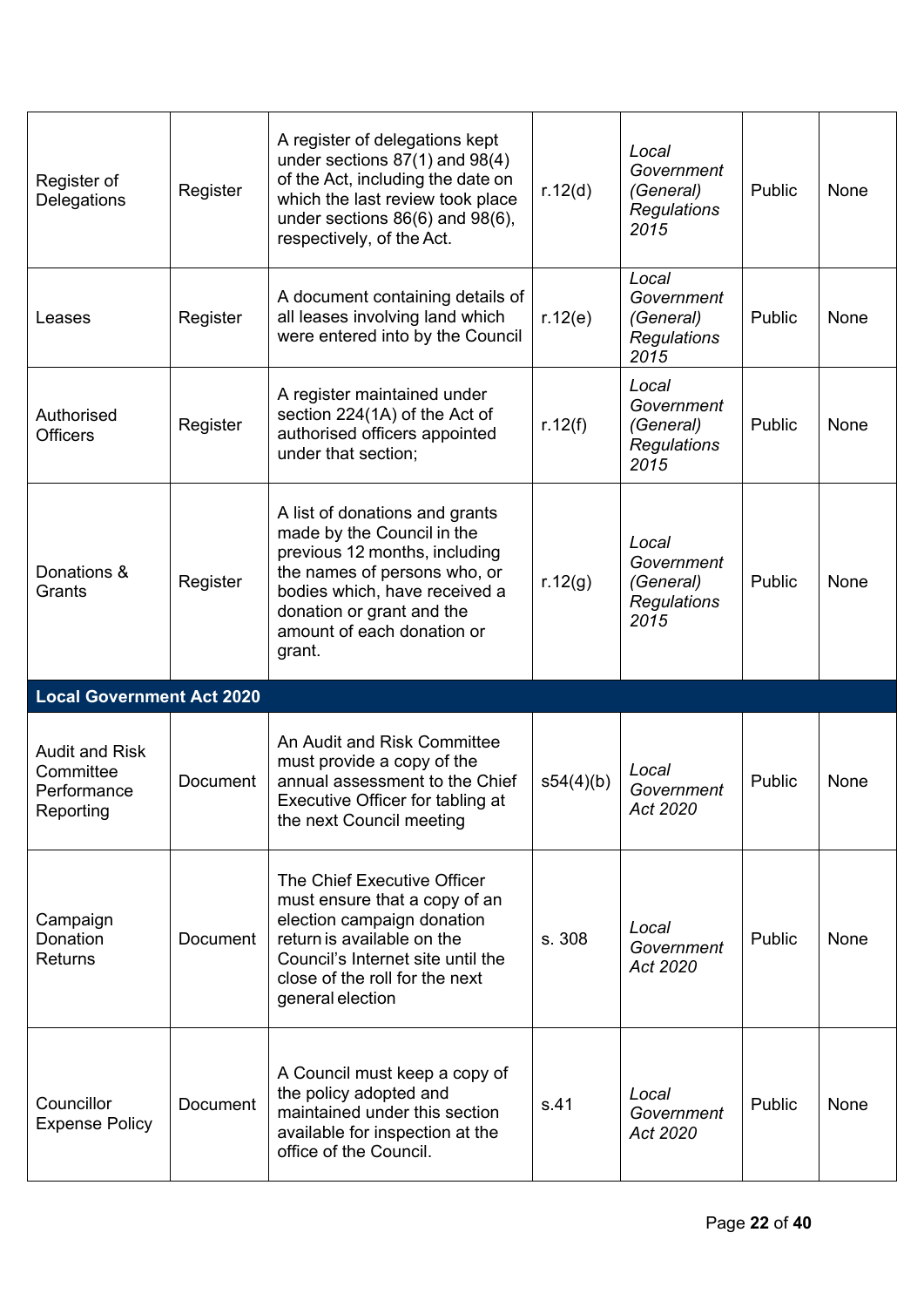| <b>Councillor Code</b><br>of Conduct | <b>Document</b> | A Council must make available<br>a Councillor Code of Conduct                                                                                                                                                                                                                                                                                                                                                                                                                                                                | s.139                      | Local<br>Government<br>Act 2020 | Public | None |
|--------------------------------------|-----------------|------------------------------------------------------------------------------------------------------------------------------------------------------------------------------------------------------------------------------------------------------------------------------------------------------------------------------------------------------------------------------------------------------------------------------------------------------------------------------------------------------------------------------|----------------------------|---------------------------------|--------|------|
| Summary of<br>Personal<br>Interests  | Register        | The Chief Executive Officer<br>must publish the summary of<br>personal interests on the<br>Council's Internet site and<br>ensure the summary of personal<br>interests is available for<br>inspection at the Council office.                                                                                                                                                                                                                                                                                                  | s.135(3)<br>$(a)$ & $(b)$  | Local<br>Government<br>Act 2020 | Public | None |
| Proposing a<br>Local Law             | Document        | When making a local law,<br>Council must publish a notice<br>stating the objectives of the<br>proposed local law and the<br>intended effect of the proposed<br>local law and make a copy of<br>the proposed local law available<br>for inspection at the Council's<br>office and on the Council's<br>Internet site.                                                                                                                                                                                                          | s.73                       | Local<br>Government<br>Act 2020 | Public | None |
| <b>Budget</b>                        | Document        | A Council must make available<br>a copy of the budget or revised<br>budget.                                                                                                                                                                                                                                                                                                                                                                                                                                                  | s.94 &<br>95               | Local<br>Government<br>Act 2020 | Public | None |
| <b>Annual Report</b>                 | <b>Document</b> | A Council must make available a<br>copy of Annual report                                                                                                                                                                                                                                                                                                                                                                                                                                                                     | s.131(11)<br>$\mathcal{C}$ | Local<br>Government<br>Act 2020 | Public | None |
| <b>Differential</b><br>Rates         | Document        | A Council which declares a<br>differential rate must ensure<br>that copies of the following<br>information are available on its<br>Internet website and for public<br>inspection at the Council office<br>(b) the objectives of the<br>differential rate;<br>(c) the rate and amount of<br>rates payable in relation to<br>each type or class of land<br>and what proportion of the<br>total rates and charges this<br>represents;<br>any other information which the<br>Council considers it necessary<br>to make available | s.94(2)(<br>f) $&$ (i)     | Local<br>Government<br>Act 2020 | Public | None |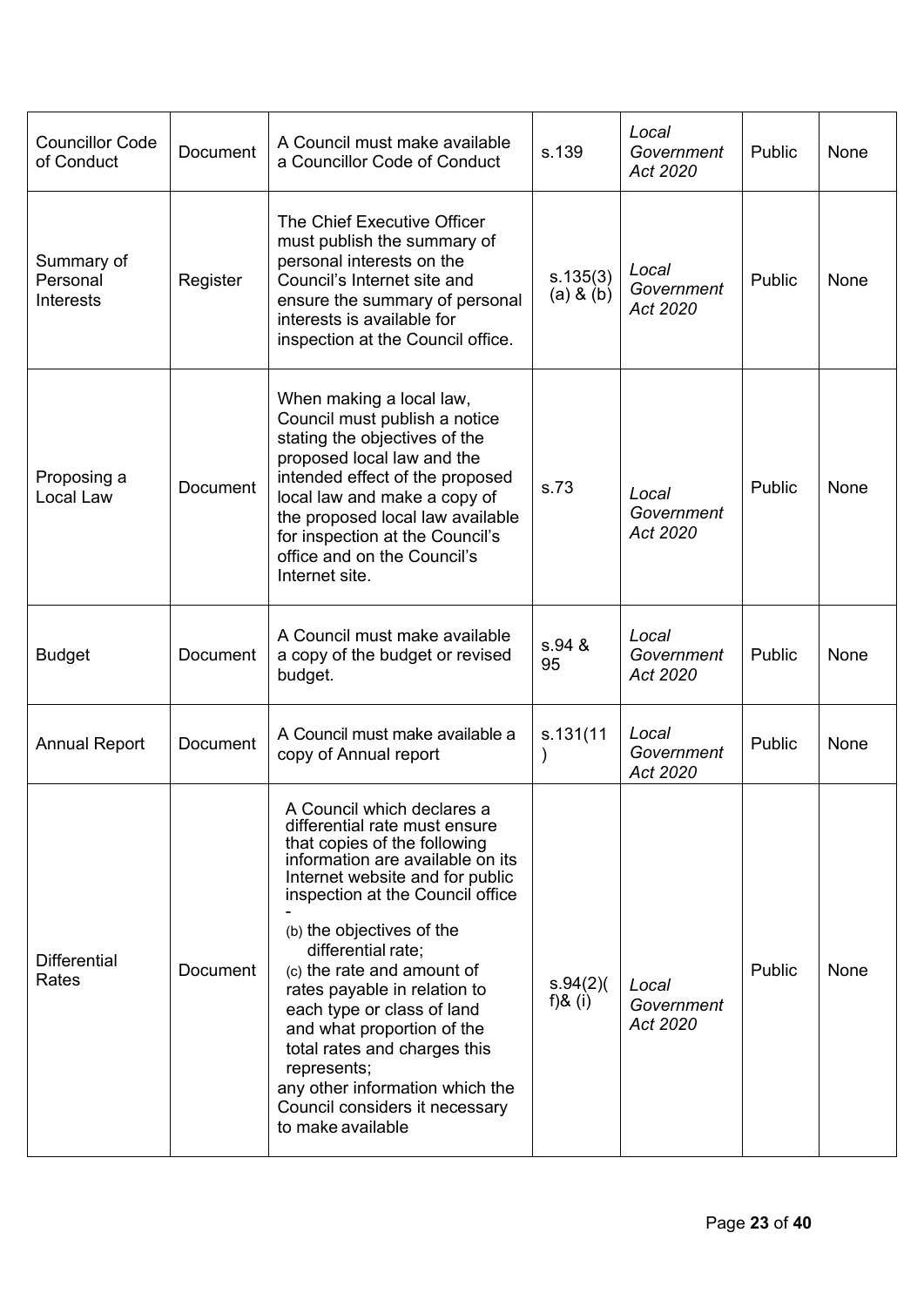| Procurement<br>Policy                                                        | <b>Document</b> | A Council must make available a<br>copy of the current procurement<br>policy.                                                                                                                                                                                           | s.108    | Local<br>Government<br>Act 2020               | Public                       | None |
|------------------------------------------------------------------------------|-----------------|-------------------------------------------------------------------------------------------------------------------------------------------------------------------------------------------------------------------------------------------------------------------------|----------|-----------------------------------------------|------------------------------|------|
| Information<br>relating to land<br>to inspectors of<br>livestock             | <b>Document</b> | If a member of the police<br>force is investigating any<br>matter relating to a Council<br>and it appears to<br>the Secretary that he or she<br>should have access to<br>Council records the<br>Secretary may in writing<br>authorise the inspection of the<br>records. | s.388    | Local<br>Government<br>Act 2020               | Secreta<br>ry                | None |
| <b>Building Act 1993</b>                                                     |                 |                                                                                                                                                                                                                                                                         |          |                                               |                              |      |
| Register of<br>Building,<br>Occupancy<br>Permits &<br>Temporary<br>Approvals | Register        | Council required to keep a<br>register of all building permits<br>given to it and make the register<br>available during office hours for<br>any person to inspect free of<br>charge.                                                                                    | s.31(2)  | <b>Building Act</b><br>1993                   | Public                       | None |
| Register of<br>Occupancy<br>Permits &<br>Temporary<br>Approvals              | Register        | Council required to keep a<br>register of all occupancy permits<br>and temporary approvals and<br>amendments given to it and<br>make the register available<br>during office hours for any<br>person to inspect free of charge.                                         | s.74(2)  | <b>Building Act</b><br>1993                   | Public                       | None |
| Register of<br>Orders                                                        | Register        | Council required to keep a<br>register of all emergency orders,<br>building notices or building<br>orders given to Council, and<br>make the register available<br>during office hours for any<br>person to inspect free of charge.                                      | s.126(2) | <b>Building Act</b><br>1993                   | Public                       | None |
| <b>Building Regulations 2018</b>                                             |                 |                                                                                                                                                                                                                                                                         |          |                                               |                              |      |
| <b>Building Permits</b>                                                      | Document        | Duty to make documents<br>available on request of owner or<br>mortgagee or person authorised<br>in writing by owner or<br>mortgagee                                                                                                                                     | r.50     | <b>Building</b><br><b>Regulations</b><br>2018 | Owner<br>or<br>mortga<br>gee | None |
| <b>Catchment and Land Protection Act 1994</b>                                |                 |                                                                                                                                                                                                                                                                         |          |                                               |                              |      |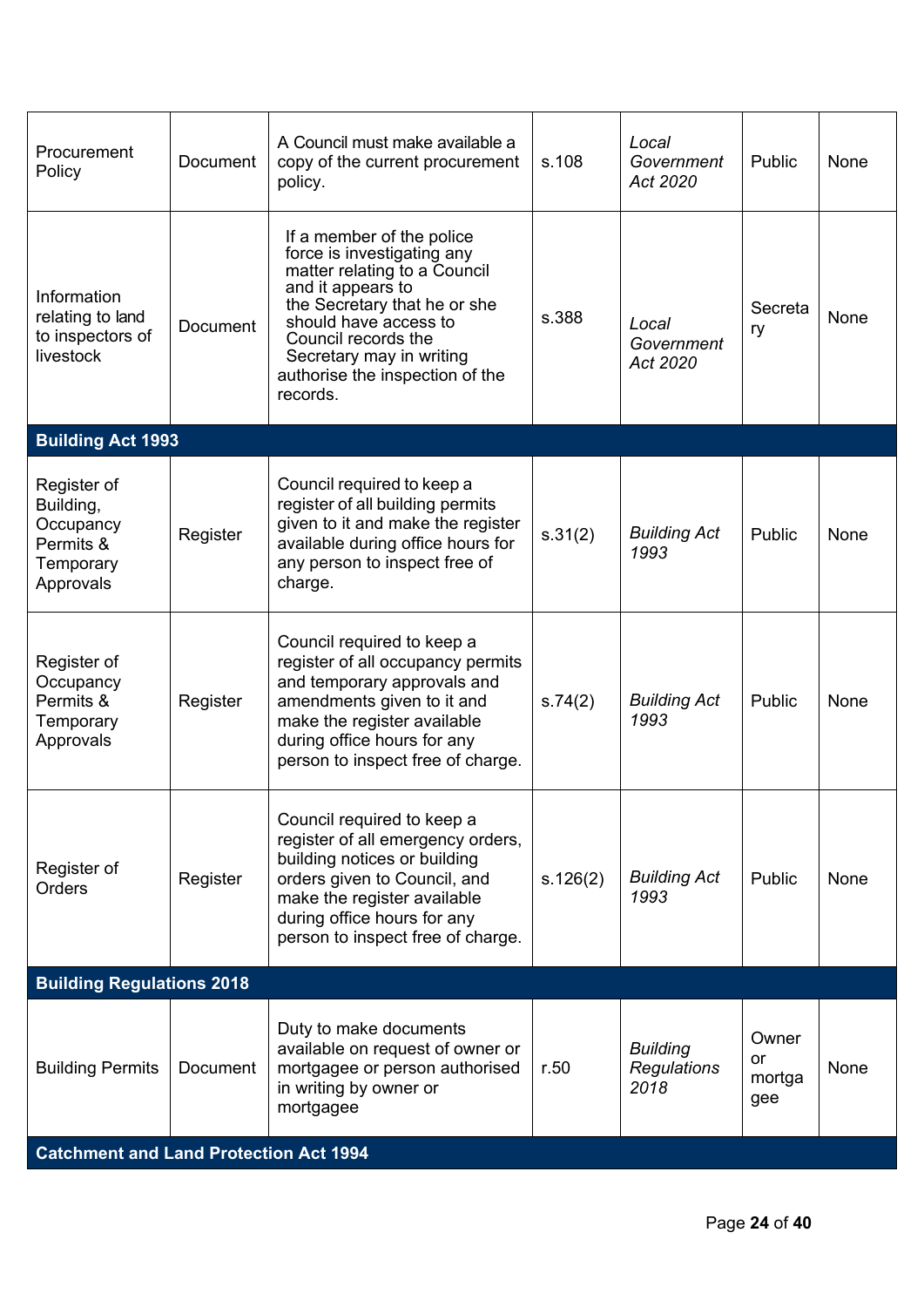| Roadside weed<br>and pest animal<br>management<br>plan          | <b>Document</b> | Duty to ensure that copies of the<br>approved roadside weed, and<br>pest animal management plan<br>are available for inspection<br>during normal office hours                                                                                                                                                                                                                                                                                                                                                  | s.22I(2) | Catchment<br>and Land<br>Protection<br>Act 1998     | Public | None |
|-----------------------------------------------------------------|-----------------|----------------------------------------------------------------------------------------------------------------------------------------------------------------------------------------------------------------------------------------------------------------------------------------------------------------------------------------------------------------------------------------------------------------------------------------------------------------------------------------------------------------|----------|-----------------------------------------------------|--------|------|
| Roadside weed<br>and pest animal<br>management<br>plan          | Document        | Duty to ensure that a<br>consolidated version of its<br>approved roadside weed, and<br>pest animal management is<br>available for inspection                                                                                                                                                                                                                                                                                                                                                                   | s.22M(2) | Catchment<br>and Land<br>Protection<br>Act 1998     | Public | None |
| <b>Country Fire Authority Act 1958</b>                          |                 |                                                                                                                                                                                                                                                                                                                                                                                                                                                                                                                |          |                                                     |        |      |
| Neighbourhood<br><b>Safer Places</b><br>Plan                    | <b>Document</b> | Duty to publish and make<br>available Neighbourhood Safer<br>Places Plan                                                                                                                                                                                                                                                                                                                                                                                                                                       | s.50F(4) | <b>Country Fire</b><br><b>Authority Act</b><br>1958 | Public | None |
| <b>Domestic Animals Act 1994</b>                                |                 |                                                                                                                                                                                                                                                                                                                                                                                                                                                                                                                |          |                                                     |        |      |
| Dog & Cat<br>Register<br><b>Environment Protection Act 1970</b> | Register        | Council required to keep a<br>register of all registered dogs<br>and cats, and make the register<br>available during office hours for<br>any person to inspect, upon<br>payment of a fee fixed by<br>Council. A person, upon<br>payment of a fee fixed by<br>Council, can make a record of<br>the information contained in the<br>registration of a dog or cat, or<br>obtain a certificate from Council<br>setting out all or any requested<br>particulars in relation to the<br>registration of a dog or cat. | s.18     | Domestic<br><b>Animals Act</b><br>1994              | Public | None |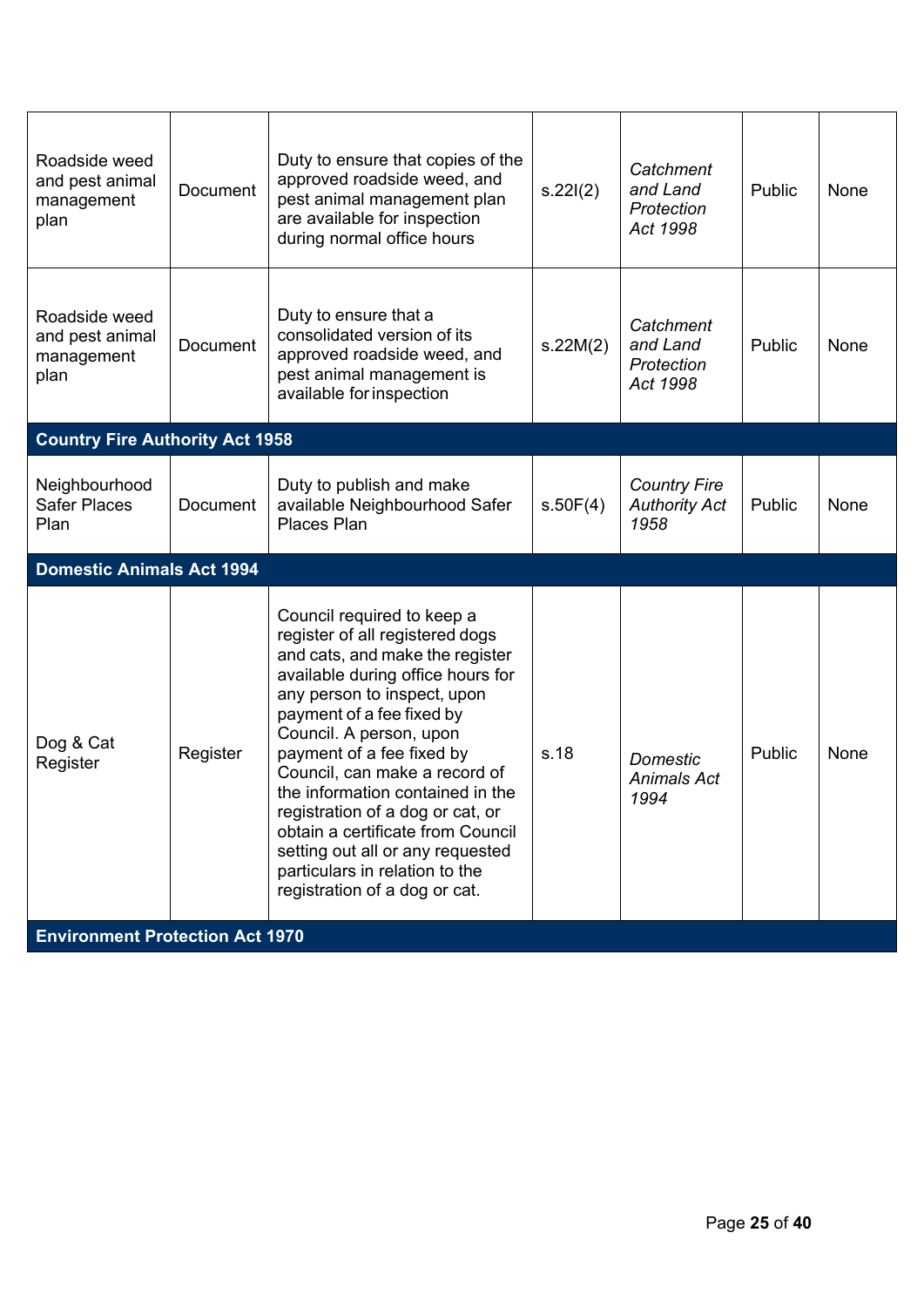| Licensing of<br>Premises/<br><b>Works Approval</b><br>referral | Document | A responsible authority to<br>which a copy of an application<br>has been referred under<br>paragraph<br>(a) of this subsection must<br>make a copy of the<br>application and a copy of<br>all accompanying<br>documents available at<br>its office for any person<br>to inspect free of charge | s.20(8)(<br>b<br>a)           | Environment<br>Protection<br>Act 1970 | Public | None |
|----------------------------------------------------------------|----------|------------------------------------------------------------------------------------------------------------------------------------------------------------------------------------------------------------------------------------------------------------------------------------------------|-------------------------------|---------------------------------------|--------|------|
| Amendment of<br>Licence                                        | Document | A responsible authority to<br>which a copy of an application<br>is referred under paragraph (a)<br>must make a copy of the<br>application and a copy of all<br>accompanying documents<br>available at its office for any<br>person to inspect free of<br>charge                                | s.20A(6)<br>)(ba)             | Environment<br>Protection<br>Act 1970 | Public | None |
| Food Act 1984                                                  |          |                                                                                                                                                                                                                                                                                                |                               |                                       |        |      |
| <b>Food Safety</b><br><b>Audits</b>                            | Document | The council must ensure that<br>the method of determining the<br>reasonable costs of an audit<br>payable under subsection (2)<br>and the criteria fixed under<br>subsection (3) are available for<br>inspection by the public.                                                                 | s.19U(4)                      | Food Act<br>1984                      | Public | None |
| <b>Food Safety</b><br>Audits                                   | Document | The council must ensure that<br>the method of determining a<br>fee under subsection $(3)(a)$<br>and the considerations that<br>apply under subsection (4) are<br>available for inspection by the<br>public.                                                                                    | s.19UA(<br>5<br>$\mathcal{E}$ | Food Act<br>1984                      | Public | None |
| Registration<br><b>Freedom of Information Act 1982</b>         | Document | If a person requests<br>information held in the<br>records in relation to a particular<br>food premises, the registration<br>authority must make that<br>information available to the<br>person free of charge.                                                                                | s.43(3)                       | Food Act<br>1984                      | Public | None |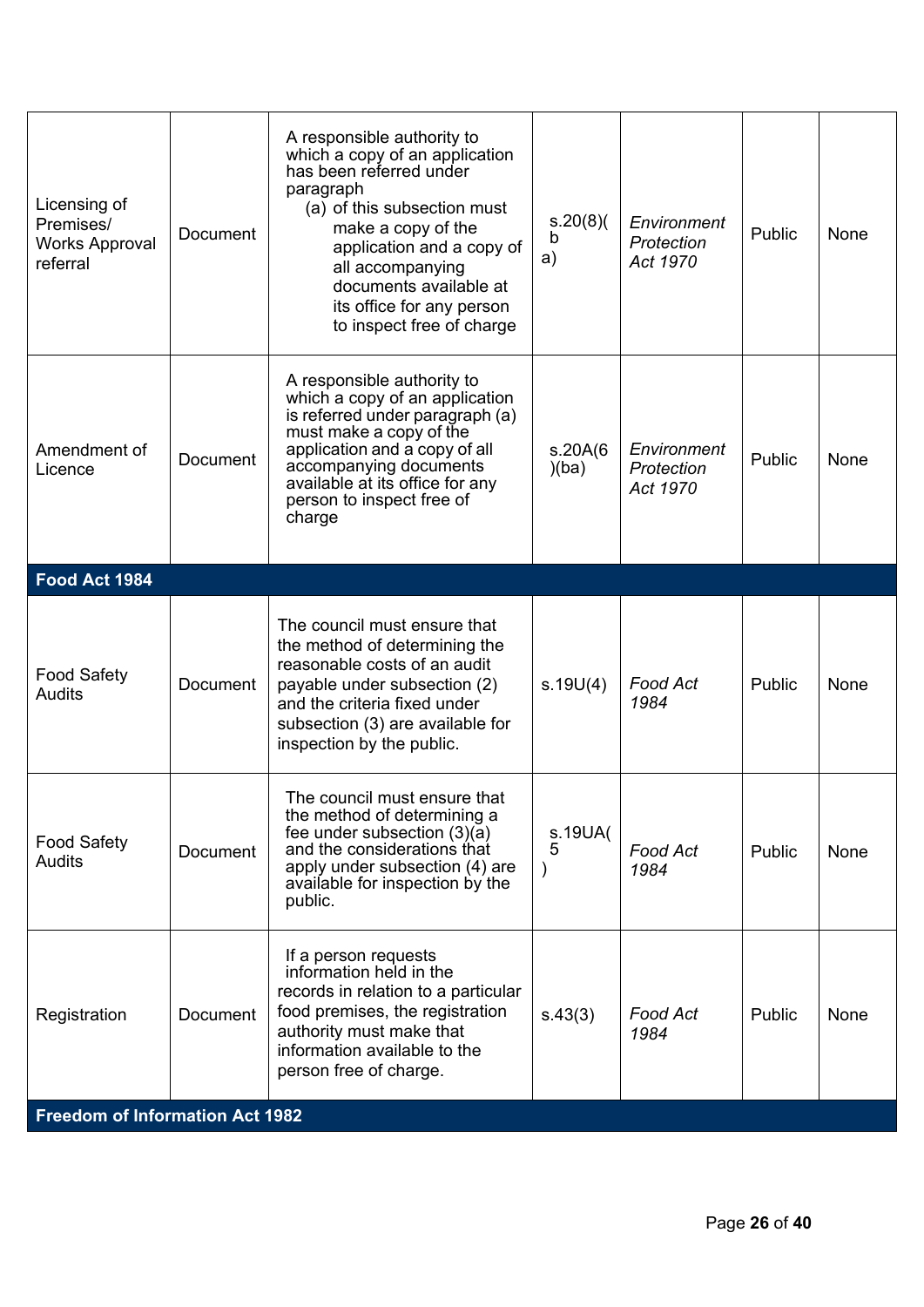| Freedom of<br><b>Information Part</b><br><b>II Statement</b> | <b>Document</b> | The principal officer of an<br>agency shall cause to be<br>published in the prescribed<br>form as soon as practicable<br>after the commencement of this<br>Part a statement (which may<br>take the form of an index)<br>specifying the documents to<br>which this section applies<br>which have been created since<br>the date of commencement of<br>Part 1 of this Act and are in the<br>possession of the agency. | s.11(2)<br>a)                         | Freedom of<br><b>Information</b><br>Act 1982 | Public | None |
|--------------------------------------------------------------|-----------------|---------------------------------------------------------------------------------------------------------------------------------------------------------------------------------------------------------------------------------------------------------------------------------------------------------------------------------------------------------------------------------------------------------------------|---------------------------------------|----------------------------------------------|--------|------|
| <b>Health Act 1958</b>                                       |                 |                                                                                                                                                                                                                                                                                                                                                                                                                     |                                       |                                              |        |      |
| Registered<br><b>Premises Book</b>                           | Register        | Council must supply a certified<br>copy of any entry in the Register<br>to any person on request.<br>Premises must include<br>accommodation houses,<br>hairdressers, beauty therapists<br>and skin penetration<br>businesses.                                                                                                                                                                                       | s.371(4)                              | <b>Health Act</b><br>1958                    | Public | None |
| <b>Planning &amp; Environment Act 1987</b>                   |                 |                                                                                                                                                                                                                                                                                                                                                                                                                     |                                       |                                              |        |      |
|                                                              |                 | The planning authority that<br>prepared an amendment and<br>any person who is given a copy<br>of an amendment under section<br>$17(1)(a)$ or (c) must make the                                                                                                                                                                                                                                                      |                                       |                                              |        |      |
| Planning<br>Scheme<br>Amendments                             | Register        | amendment, the explanatory<br>report, any document applied,<br>adopted or incorporated in the<br>amendment and any<br>accompanying agreement<br>available at their respective<br>offices during office hours for<br>any person to inspect free of<br>charge until the amendment is<br>approved or lapses.                                                                                                           | Part 3,<br><b>Division</b><br>1, s.18 | Planning &<br>Environment<br>Act 1987        | Public | None |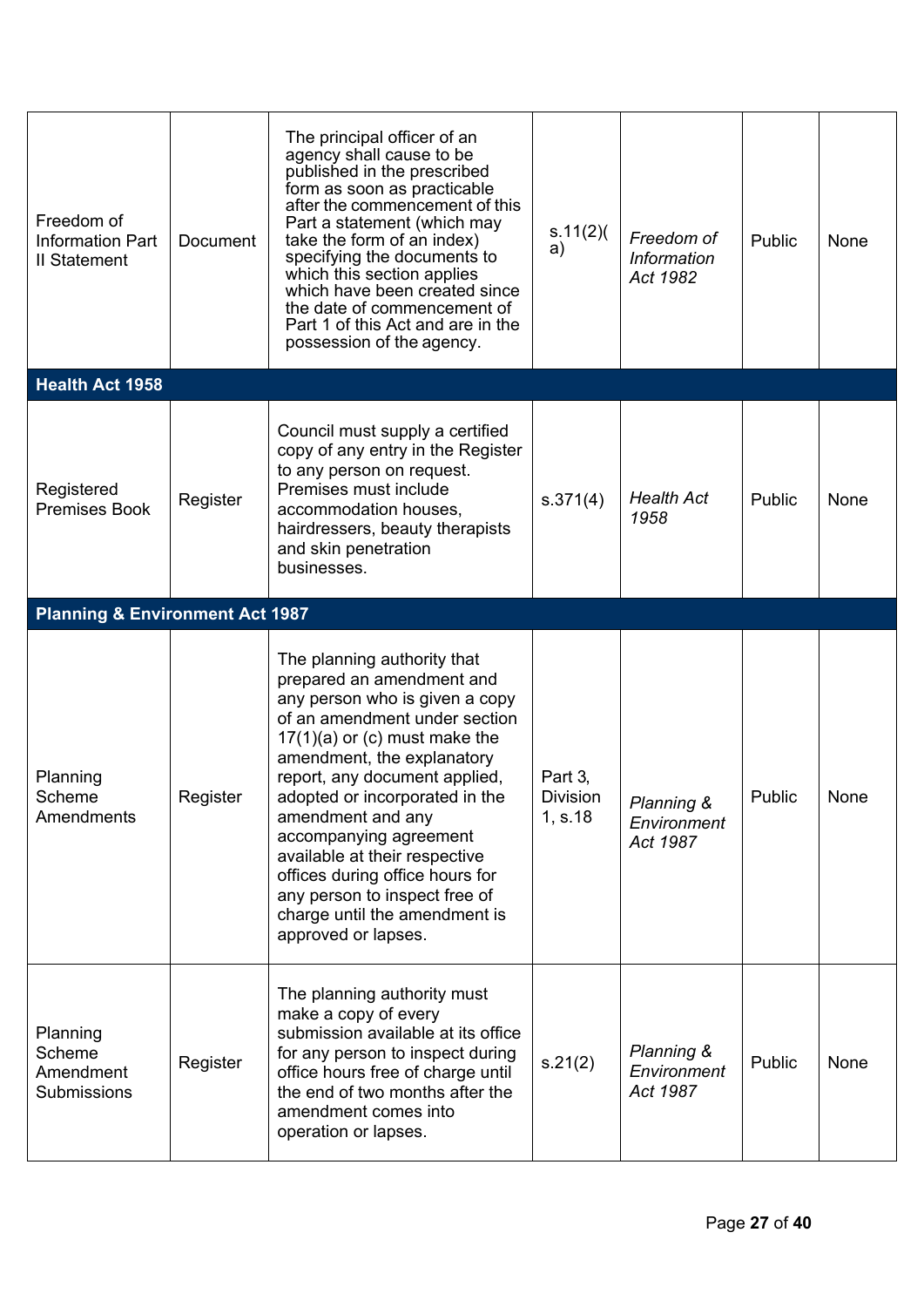| Planning<br>Scheme<br><b>Amendments</b>                              | <b>Document</b> | (1) The planning authority may<br>make the panel's report<br>available at its office during<br>office hours for any person to<br>inspect free of charge at any<br>time after the planning<br>authority receives the report<br>and must make it so<br>available forthwith if-<br>(a) the planning authority has<br>decided whether or not to<br>adopt the amendment; or<br>(a) 28 days have elapsed since<br>it received the panel's report.<br>(2) A report made available for<br>inspection under subsection (1)<br>must be kept available for<br>inspection until the end of two<br>months after the amendment<br>comes into operation or lapses. | s.26(1)<br>and $(2)$ | Planning &<br>Environment<br>Act 1987 | Public | None |
|----------------------------------------------------------------------|-----------------|-----------------------------------------------------------------------------------------------------------------------------------------------------------------------------------------------------------------------------------------------------------------------------------------------------------------------------------------------------------------------------------------------------------------------------------------------------------------------------------------------------------------------------------------------------------------------------------------------------------------------------------------------------|----------------------|---------------------------------------|--------|------|
| Planning<br>Scheme<br>Amendments                                     | Document        | Responsible Authority with<br>whom a copy of an approved<br>amendment is lodged under<br>s.4G must make the copy and<br>any documents lodged with it<br>available at their respective<br>offices during office hours for<br>any person to inspect free of<br>charge for two months after the<br>amendment comes into<br>operation and after that period<br>on payment of the prescribed<br>fee.                                                                                                                                                                                                                                                     | s.4H                 | Planning &<br>Environment<br>Act 1987 | Public | None |
| Planning<br>Scheme<br><b>Amendments</b><br>and schemes<br>(approved) | Register        | The planning authority must<br>make the copy of an approved<br>amendment and any documents<br>lodged with it available at their<br>respective offices during office<br>hours for any person to inspect<br>free of charge for two months<br>after the amendment comes into<br>operation and after that period<br>on payment of the prescribed<br>fee.                                                                                                                                                                                                                                                                                                | s.41                 | Planning &<br>Environment<br>Act 1987 | Public | None |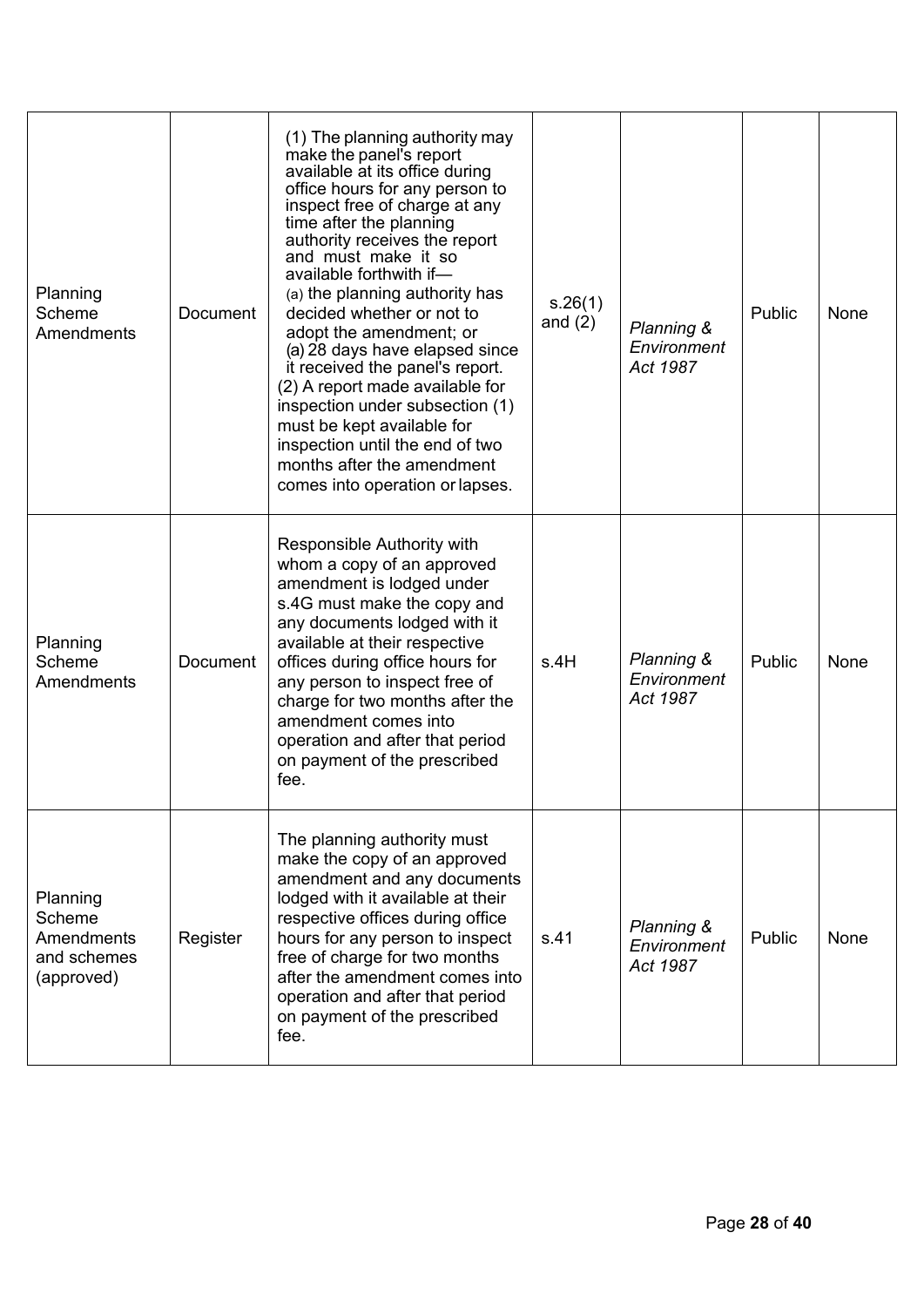| Planning<br>Scheme<br>Amendments<br>and schemes<br>(approved) | Register        | Council must keep a copy of<br>the planning scheme<br>incorporating all amendments<br>to it and of all documents<br>lodged with those<br>amendments under section 40<br>available at their respective<br>offices for any person to<br>inspect during office hours<br>free of charge.                                                                                           | s.42                                                 | Planning &<br>Environment<br>Act 1987            | Public | None |
|---------------------------------------------------------------|-----------------|--------------------------------------------------------------------------------------------------------------------------------------------------------------------------------------------------------------------------------------------------------------------------------------------------------------------------------------------------------------------------------|------------------------------------------------------|--------------------------------------------------|--------|------|
| <b>Planning Permit</b><br>Applications                        | Register        | Council required to keep a<br>register of all applications for<br>permits and all decisions and<br>determinations relating to<br>permits, and make the register<br>available during office hours for<br>any person to inspect free of<br>charge                                                                                                                                | Part 4,<br><b>Divisio</b><br>n 1.<br>s.49(1)<br>8(2) | <b>Planning &amp;</b><br>Environment<br>Act 1987 | Public | None |
| <b>Planning Permit</b><br>Applications                        | Register        | (1) The responsible authority<br>must keep a register<br>containing the prescribed<br>information in respect<br>$of -$<br>(a) all applications for permits;<br>and<br>(b) all decisions and<br>determinations relating to<br>permits.<br>(2) The responsible authority<br>must make the register available<br>during office hours for any<br>person to inspect free of charge. | s.51<br>s.57(5)                                      | Planning &<br>Environment<br>Act 1987            | Public | None |
| <b>Planning Permit</b><br>Applications                        | <b>Document</b> | The responsible authority must<br>make a copy of every objection<br>available at its office for any<br>person to inspect during office<br>hours free of charge until the<br>end of the period during which<br>an application may be made for<br>review of a decision on the<br>application.                                                                                    | s.57(5)                                              | Planning &<br>Environment<br>Act 1987            | Public | None |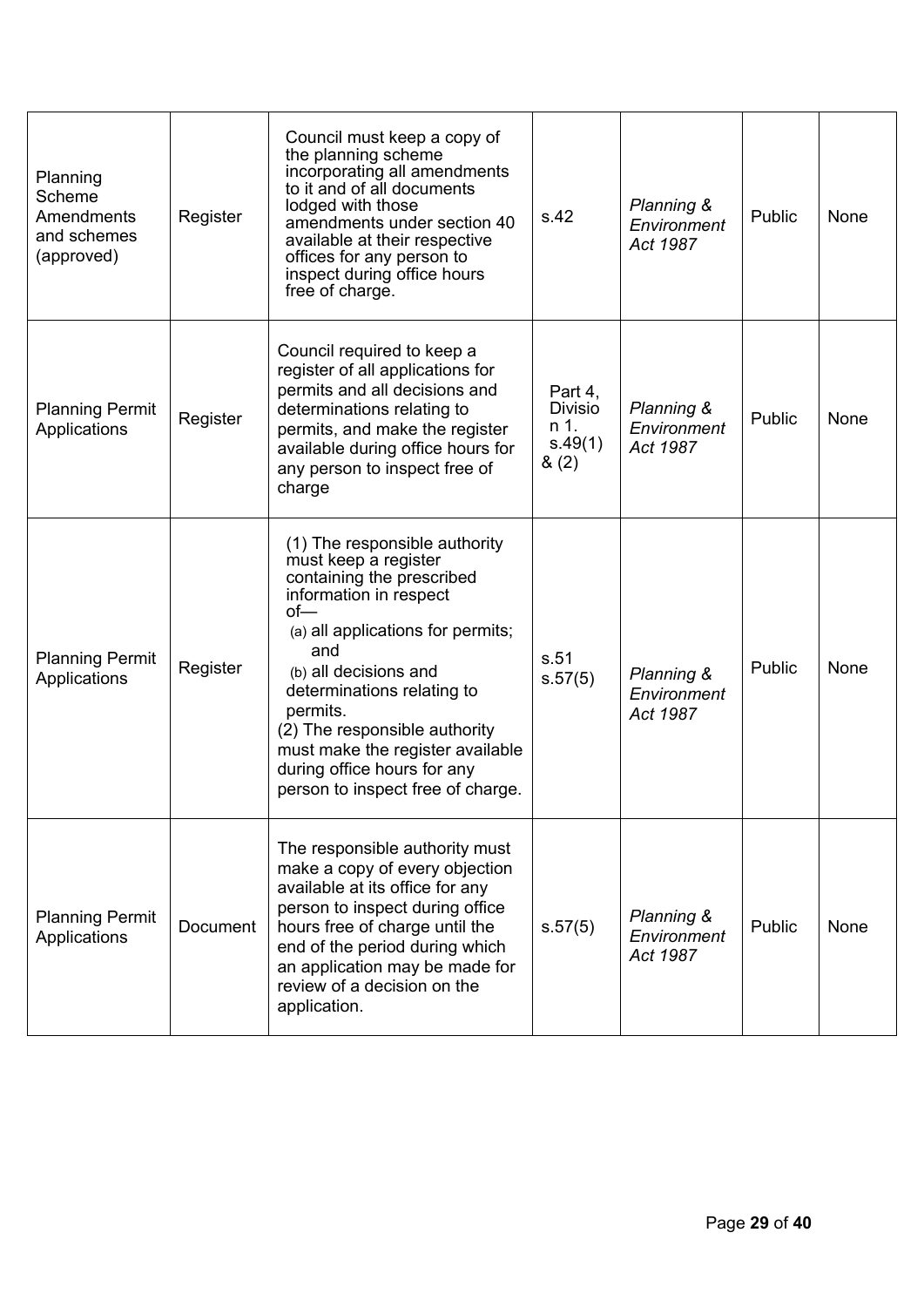| <b>Planning Permit</b><br>Applications             | Document                          | The Minister and the first<br>responsible authority must make<br>a copy of every permit issued<br>under section 97F available at<br>their respective offices for<br>inspection by any person during<br>office hours free of charge. | s.97G(6)                  | Planning &<br>Environment<br>Act 1987                   | Public | None |
|----------------------------------------------------|-----------------------------------|-------------------------------------------------------------------------------------------------------------------------------------------------------------------------------------------------------------------------------------|---------------------------|---------------------------------------------------------|--------|------|
| <b>Planning Permit</b><br>Applications             | <b>Document</b>                   | The responsible authority must<br>keep a copy of each agreement<br>indicating any amendment made<br>to it available at its office for any<br>person to inspect during office<br>hours free of charge.                               | s.179(2)                  | Planning &<br>Environment<br>Act 1987                   | Public | None |
| <b>Planning &amp; Environment Regulations 2015</b> |                                   |                                                                                                                                                                                                                                     |                           |                                                         |        |      |
| <b>Planning Permit</b><br>Applications             | <b>Document</b>                   | Duty to make copy of matter<br>considered under section<br>60(1A)(g) available for<br>inspection free of charge                                                                                                                     | r.25(a)<br>and<br>r.25(b) | Planning &<br>Environment<br><b>Regulations</b><br>2015 | Public | None |
| <b>Protected Disclosure Act 2012</b>               |                                   |                                                                                                                                                                                                                                     |                           |                                                         |        |      |
| Protected<br><b>Disclosure</b>                     | Procedure<br>s<br><b>Document</b> | Duty to make procedures<br>established under<br>s.58 available to the public and<br>to staff and Councillors                                                                                                                        | s.59(4)                   | Protected<br><b>Disclosure</b><br>Act 2012              | Public | None |
| <b>Public Health &amp; Wellbeing Act 2008</b>      |                                   |                                                                                                                                                                                                                                     |                           |                                                         |        |      |
| Public Health &<br><b>Wellbeing Plan</b>           | <b>Document</b>                   | Duty to make copy of current<br>municipal public health and<br>wellbeing plan available for<br>public inspection                                                                                                                    | s.26(7)                   | <b>Public Health</b><br>& Wellbeing<br>Act 2008         | Public | None |
| Road Management Act 2004                           |                                   |                                                                                                                                                                                                                                     |                           |                                                         |        |      |
|                                                    |                                   | A road authority must ensure<br>that the register of public roads                                                                                                                                                                   |                           |                                                         |        |      |
| Register of<br><b>Public Roads</b>                 | Register                          | is available for inspection by<br>members of the public free of<br>charge, during normal business<br>hours, at the place or places<br>determined by the road<br>authority.                                                          | s.19(5)                   | Road<br>Management<br>Act 2004                          | Public | None |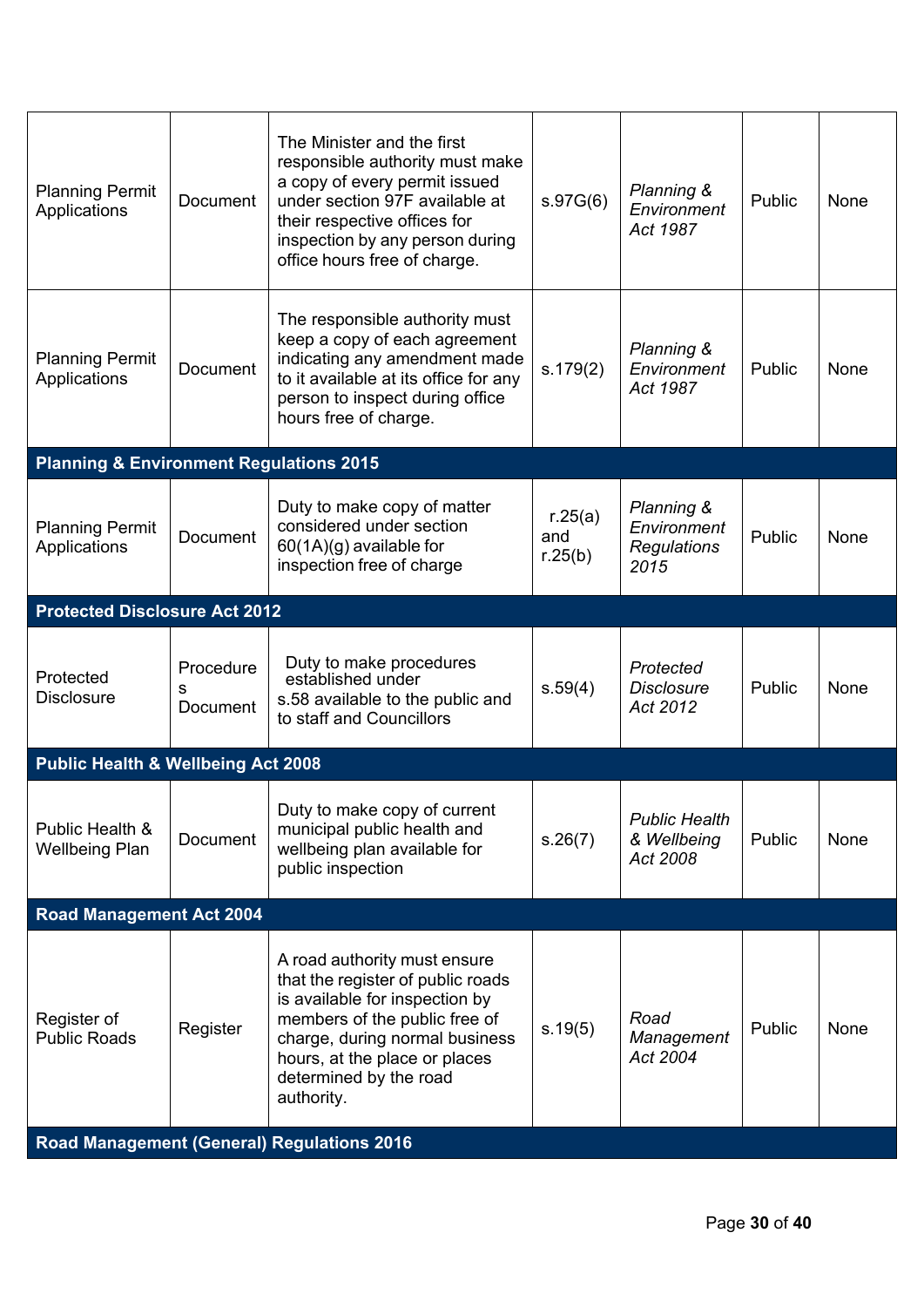| Road<br>Management<br><b>Plan Review</b>         | Document | Duty to produce written report of<br>review of road management<br>plan and make report available<br>for copying or inspection. | r.9(2)  | Road<br>Management<br>(General)<br><b>Regulations</b><br>2016    | Public | <b>None</b> |
|--------------------------------------------------|----------|--------------------------------------------------------------------------------------------------------------------------------|---------|------------------------------------------------------------------|--------|-------------|
| <b>Subdivision (Procedures) Regulations 2011</b> |          |                                                                                                                                |         |                                                                  |        |             |
| Subdivision<br>Permits                           | Register | Council has a duty to make a<br>register available for inspection<br>during office hours, free of<br>charge                    | r.33(4) | <b>Subdivision</b><br>(Procedures)<br><b>Regulations</b><br>2011 | Public | <b>None</b> |
| <b>Water Act 1989</b>                            |          |                                                                                                                                |         |                                                                  |        |             |
| Subdivision<br><b>Permits</b>                    | Register | Council has a duty to make a<br>register available for inspection<br>during office hours, free of<br>charge                    | r.33(4) | <b>Subdivision</b><br>(Procedures)<br><b>Regulations</b><br>2011 | Public | <b>None</b> |

# <span id="page-30-0"></span>18. FOI Access Arrangements

Requests for access to all Council's documents are coordinated by the Council's Freedom of Information Officer.

Requests for access to records of other agencies, held in the custody of Council, should be sent directly to those agencies. Where such requests are received directly by Council, the requests will normally be transferred to the agency concerned in accordance with section 8 of the Act.

Freedom of Information requests must be made in writing (e.g. application form from Council website, letter or email) and accompanied by the prescribed application fee which is currently \$30.10. The fee is increased annually in accordance with the *Monetary Units Act* 2004 and applicants should check the web site or contact Council offices at the time of making their application to find out the current fee.

Not all documents are available for request under the Act, there are a number of situations in which a Council may refuse access e.g. documents which affect the protection of public interest, private and business affairs, undermine law enforcement or contain certain confidential information.

These may include but are not limited to:

- Internal working documents
- Law enforcement documents
- Documents attracting legal professional privilege, such as legal advice
- Documents affecting personal privacy
- Material obtained in confidence (but not business, commercial or financial information)
- Documents relating to trade secrets (both of Council and external entities)

The application fee may be waived or reduced if payment of the fee would cause hardship to the applicant. If applicants consider they are entitled to have the application fee waived, they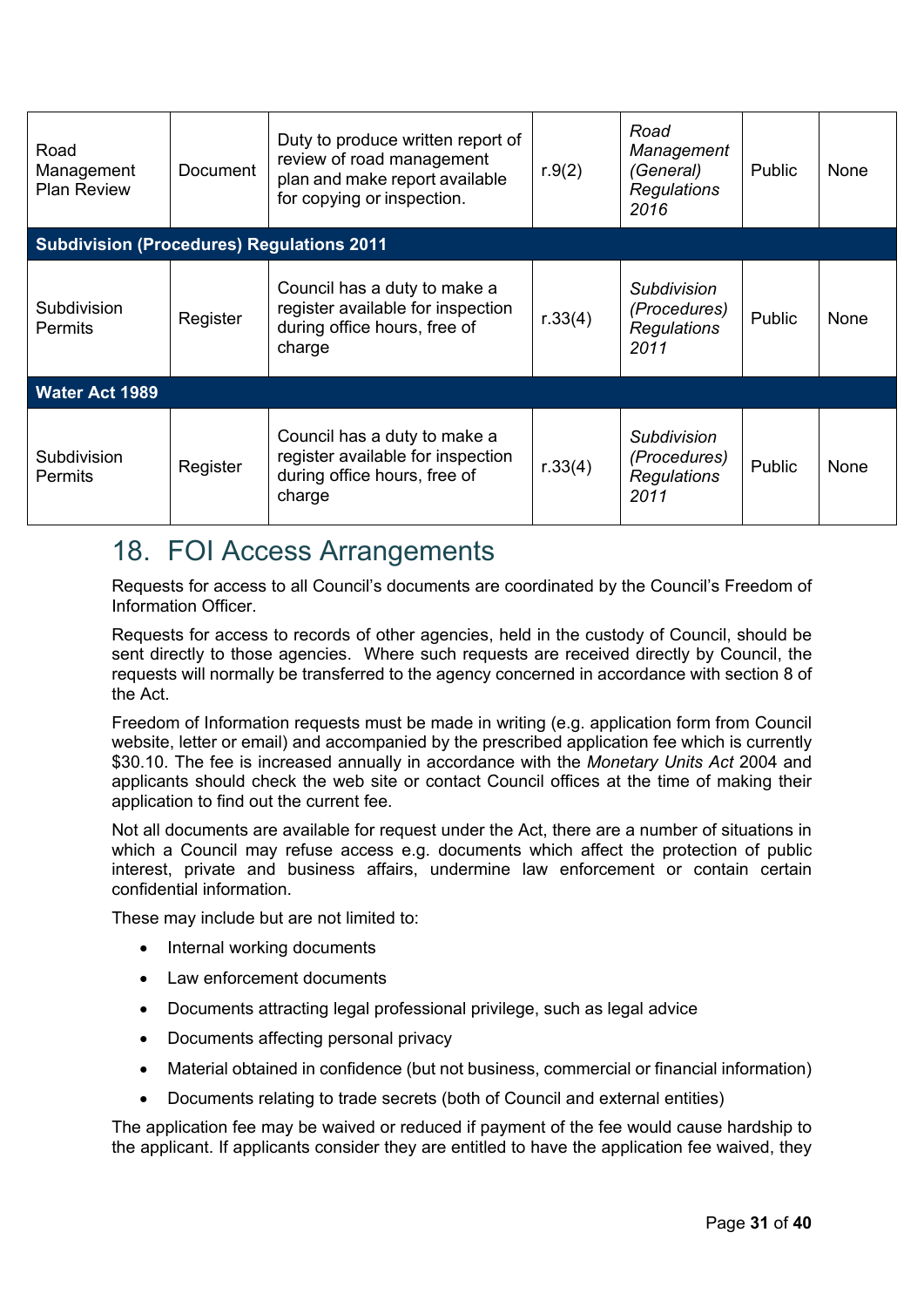should submit a request with supporting documentation (such as a pension or health care card).

Requests may be lodged the following ways:

By post addressed to the FOI Officer, Southern Grampians Shire Council, Locked Bag 685, Hamilton 3300; or

By email to [foi@sthgrampians.vic.gov.au](mailto:foi@sthgrampians.vic.gov.au)

An application form is available on Council's website [www.sthgrampians.vic.gov.au](http://www.sthgrampians.vic.gov.au/)

The Freedom of Information Officer will respond to your request as quickly as possible. (The Act requires that a decision be made within 30 days of Council receiving a request or extended to 45 days if third party consultation is required.)

Where the Freedom of Information Officer decides to refuse, partially grant or defer access, the applicant will be notified in writing of the reason for refusal, partial access or deferral.

### <span id="page-31-0"></span>19. Officers responsible for requests to access documents

- (a) For initial receipt of and action upon FOI requests;
- (b) For inspection or purchase of Part II Statements on categories of documents, FOI arrangements and Publicity Services;
- (c) For initial receipt of an action upon FOI requests of records of other agencies in custody of the Southern Grampians Shire Council;
- (d) For inspection or purchase of documents available under section 8 of the FOI Act; and
- (e) For inspection of documents found relevant to FOI request, including listening to or viewing a tape.

The responsible officer at Council is:

Freedom of Information Officer

Southern Grampians Shire Council

111 Brown Street, Hamilton

Telephone: 5573 0425

Email: [foi@sthgrampians.vic.gov.au](mailto:foi@sthgrampians.vic.gov.au)

### <span id="page-31-1"></span>20. Right of Appeal

If an applicant is dissatisfied with the Freedom of Information Officer's decision the applicant may appeal the decision to the FOI Commissioner for review:

Victorian Information Commissioner

PO Box 24274

Melbourne, VIC 3000

Tel: 1300 006 842

Email: enquiries@foicommissioner.vic.gov.au

Web: [www.foicommissioner.vic.gov.au](http://www.foicommissioner.vic.gov.au/)

# <span id="page-31-2"></span>21. Identification of Documents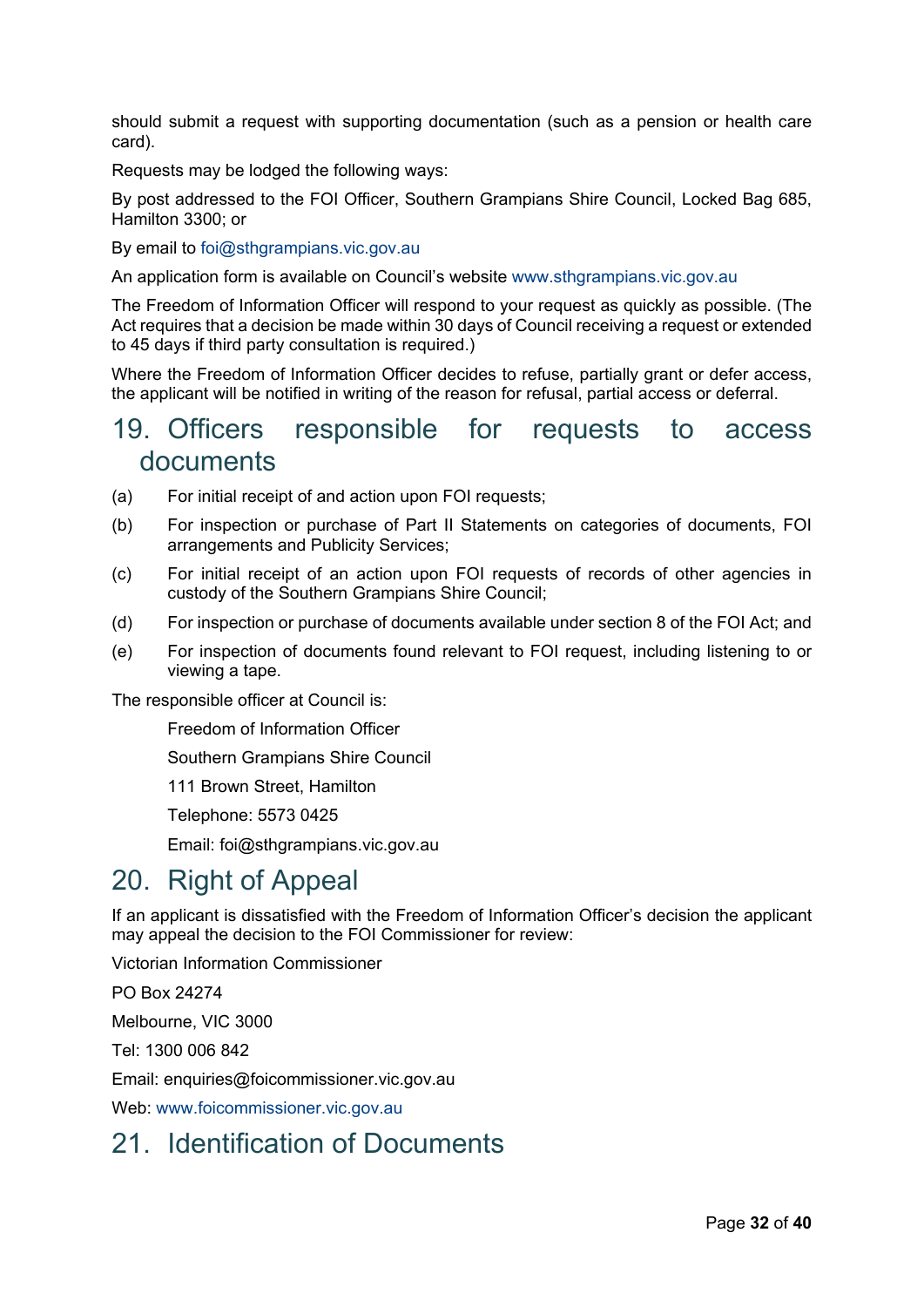FOI requests must contain sufficient detail concerning the document to enable the agency to identify it.

Information about the subject and the approximate date of the document(s) sought should be indicated as precisely as possible.

Where a request fails to provide the necessary information to sufficiently identify the document(s) requested, the FOI Officer will assist you in making a request which will aid in identifying the documents sought.

# <span id="page-32-0"></span>22. Access Charges

Separate from the initial application fee of \$30.10, applicants will be supplied, as soon as possible, with a statement of further charges if appropriate.

Charges will be in accordance with the *Freedom of Information (Access Charges) Regulations*  2004 which are currently set at:

- \$22.50 per hour search and retrieval
- $$5.60$  per  $\frac{1}{4}$  hour supervision while inspecting documents
- 20 cents per A4 page black and white photocopying
- Charge for listening to or viewing a tape the reasonable costs incurred by us in making arrangements to listen or view (supervision charges of \$5 per quarter hour may also apply).
- Charge for providing a written transcript the reasonable costs incurred by us in providing the written transcript.
- If search time is estimated to exceed \$50, you will be contacted and a deposit may be required. Once payment of the deposit is received, the 30-day response period will commence.

### <span id="page-32-1"></span>23. Correction of Personal Information

A request to amend incorrect information may be made in writing, preferably on the Form provided for this purpose and should specify-

- (a) an address to where notices may be sent to the person making the request; and
- (b) particulars of why the person making the request believes the information to be incomplete, incorrect, out of date or misleading and specifying the amendments he or she wishes made.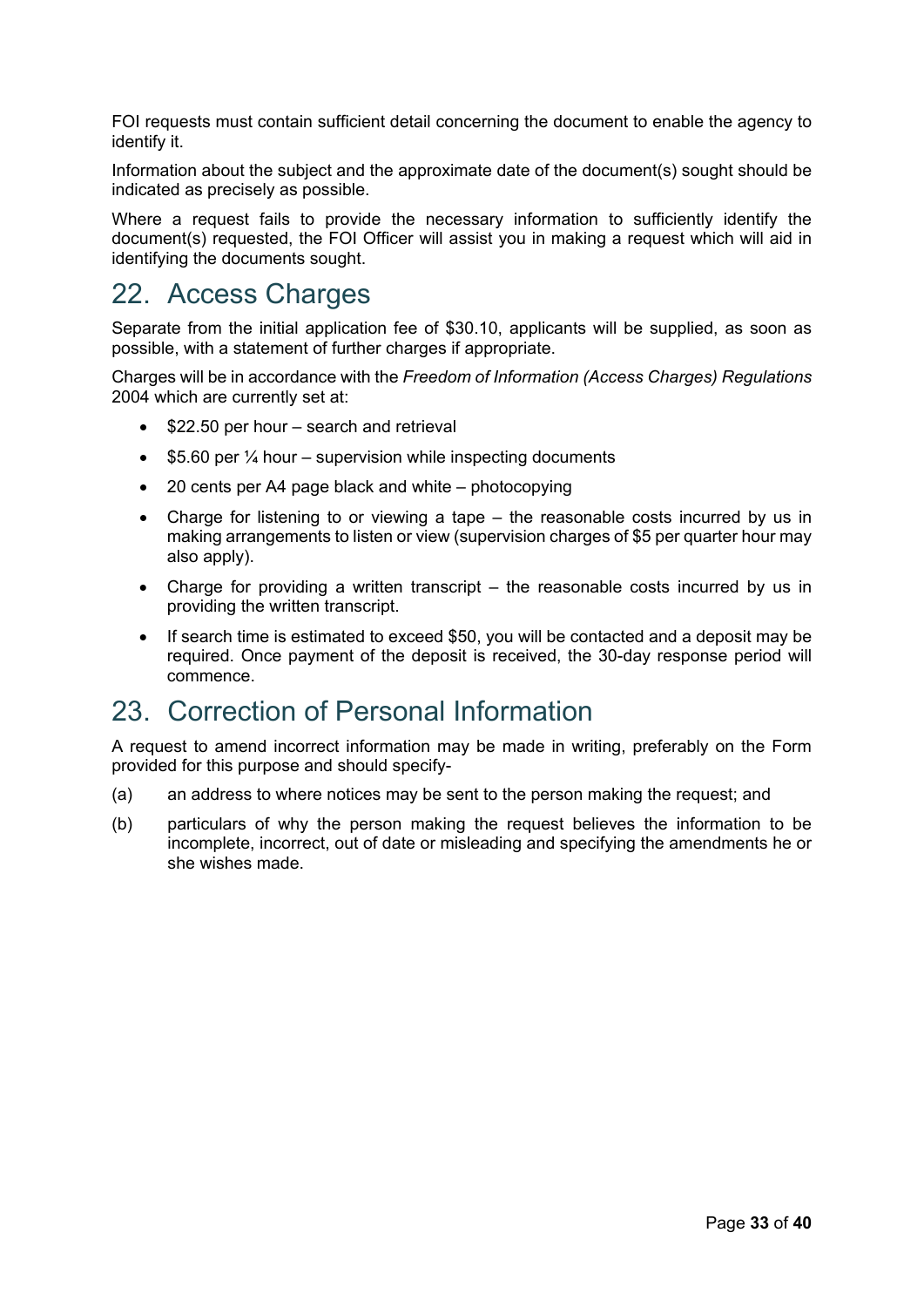# <span id="page-33-0"></span>**Statement 4 – Publications**

*A statement listing the literature available by way of subscription services or free mailing lists. [Section7(1)(a)(iv)] of the Act.*

# <span id="page-33-1"></span>24. Literature Available by Subscription or Free Mailing Lists

The Council does not produce any literature which is available to the public by subscription or under a free mailing list arrangement.

Council does however produce and distribute a variety of literature which is available to the public free of charge. This literature can be downloaded from the website [www.sthgrampians.vic.gov.au](http://www.sthgrampians.vic.gov.au/) or by contacting Council offices for copies and includes the following:

- Annual Report
- Council Plan and Strategic Resource Plan
- Councillor Code of Conduct
- Annual Budget
- Local Laws
- Publications, Policies and Strategies.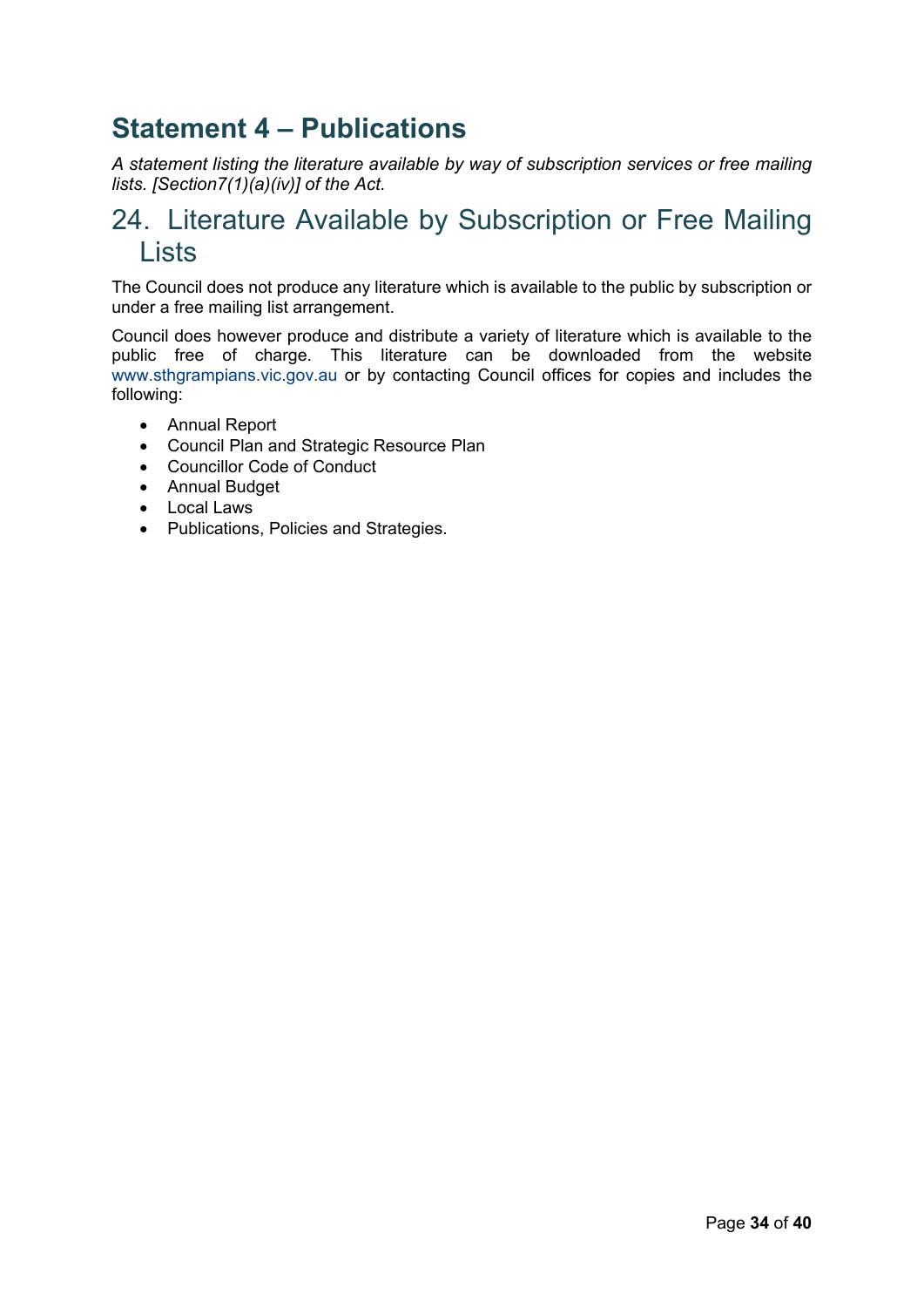# <span id="page-34-0"></span>**Statement 5 - Rules, policies and procedures**

*Documents that are provided by the agency for the use or guidance of, or are used or may be used by, the agency or its officers. [Section 8(1)]-*

*(a) in making decisions or recommendations, or in providing advice to persons outside the agency, with respect to rights, privileges or benefits, or to obligations, penalties or other detriments, to or for which persons are or may be entitled, eligible or subject, being-*

*(i) documents containing interpretations or particulars of Acts or schemes administered by the agency, not being particulars contained in another Act; or*

*(ii) manuals, rules of procedures, statements of policy, records of decisions, letters of advice to persons outside the agency, or similar documents containing rules, policies, guidelines, practices or precedents; and*

*(b) in enforcing Acts or schemes administered by the agency where a member of the public might be directly affected by that enforcement, being documents containing information on the procedures to be employed or the objectives to be pursued in the enforcement of the Acts or Schemes.*

Council's must, as far as possible, make their processes explicit to the public through policies, procedures and manuals.

A list of Council Policies is below. This list is not an exhaustive list of documents used by Council or its officers, it is an example of the types of documents which are frequently referred to, to assist in making decisions. All these documents are available on Council's website.

#### **Corporate Documents**

Annual Reports

Council Plan 2021-2025

Southern Grampians 2041 – Community Vision Framework

Southern Grampians Shire Council – Community Public Health and Wellbeing Plan 2021-2025

[Community Local Law No. 1 of 2015](http://www.sthgrampians.vic.gov.au/files/Local_Laws/CommunityLocalLawNo1of2015.pdf)

Strategic Resources Plan 2019/20 – 2023/24

[Councillor Code of Conduct -](http://www.sthgrampians.vic.gov.au/files/Governance/CouncillorCodeofConduct2018.pdf) adopted 10 October 2018

Southern Grampians and [Glenelg Digital Strategy 2016](http://www.sthgrampians.vic.gov.au/files/Public_Documents/PublicDocumentsSouthern_Grampians_and_Glenelg_Digital_Strategy_2016.pdf)

[Local Government Community Satisfaction Survey Report](http://www.sthgrampians.vic.gov.au/files/Governance/CommunitySatisfactionSurvey2018.pdf)

[Advocacy Priorities -](http://www.sthgrampians.vic.gov.au/files/Public_Documents/SGSC_-_Advocacy_Priorities_-_Toward_2030_-_low.pdf) Towards 2030

Domestic Animal Management Plan

#### **Budget Documents**

[Budget 2021-2022](https://www.sthgrampians.vic.gov.au/files/Public_Documents/Adopted_2021-22_Budget.pdf)

[Budget 2020-2021](https://www.sthgrampians.vic.gov.au/files/Public_Documents/Adopted_Budget_2020-21.pdf)

[Budget 2019-2020](https://www.sthgrampians.vic.gov.au/files/Public_Documents/2019-20_Budget-Final.pdf)

[Council Services Pricing Register 2021-22](https://www.sthgrampians.vic.gov.au/files/Public_Documents/Adopted_2021-22_Pricing_Register_-_Public.pdf)

[Revenue and Rating Plan 2021-22](https://www.sthgrampians.vic.gov.au/files/Public_Documents/Adopted_2021-22_Rating_and_Revenue_Plan.pdf)

[What are we spending? Information Flyer](https://www.sthgrampians.vic.gov.au/files/Public_Documents/What-are-we-spending.pdf)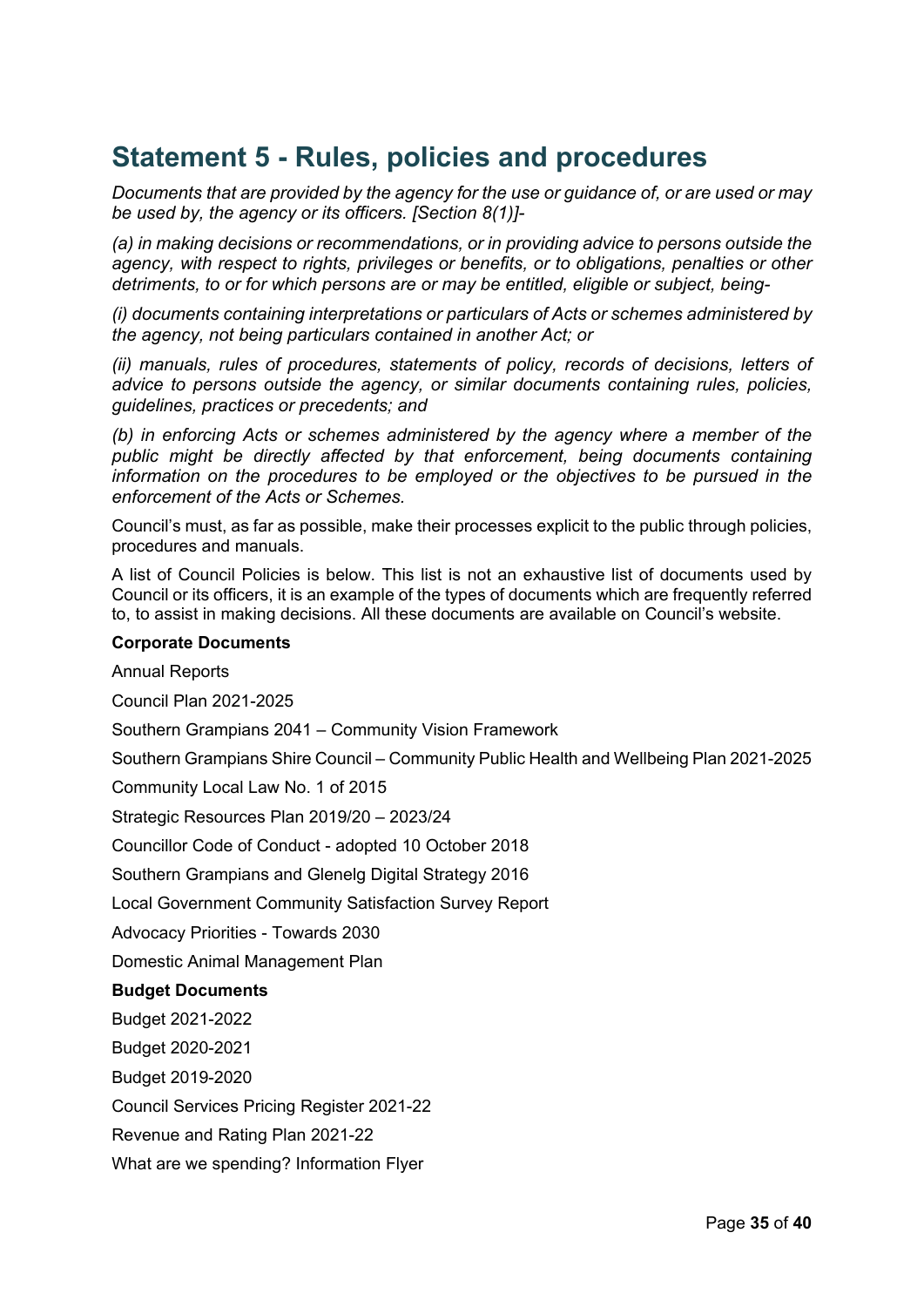[Southern Grampians Shire Council 2021/22 Budget at a glance Information Flyer](https://www.sthgrampians.vic.gov.au/files/Public_Documents/Budget-infographic-202122.pdf)

### **Community & Corporate Services Strategic & Master Plans**

[Recreation and Leisure Strategic Plan and Recommendations \(Volume 1\)](https://www.sthgrampians.vic.gov.au/files/Public_Documents/RecreationandLeisureStrategicPlanVol1-TheStrategicPlanandRecommendations-Final.pdf)

Recreation and Leisure Strategic Plan - [Research and Consultation Report \(Volume 2\)](https://www.sthgrampians.vic.gov.au/files/Public_Documents/RecreationandLeisureStrategicPlan-Vol2ResearchandConsultationReport-Final.pdf)

Recreation and Leisure Strategic Plan - [Pedrina Park and Lake Hamilton Masterplans \(Volume](https://www.sthgrampians.vic.gov.au/files/Public_Documents/RecreationandLeisureStrategicPlan-Volume3Masterplans-Final.pdf)  [3\)](https://www.sthgrampians.vic.gov.au/files/Public_Documents/RecreationandLeisureStrategicPlan-Volume3Masterplans-Final.pdf)

[Recreation and Leisure Strategic Plan -](https://www.sthgrampians.vic.gov.au/files/Public_Documents/RecreationandLeisureStrategicPlan-Volume4StrategiesbyPriority-Final.pdf) Strategies by Priority (Volume 4)

[Hamilton Showgrounds Master Plan](https://www.sthgrampians.vic.gov.au/files/Public_Documents/PublicDocumentsHamiltonShowgroundsMasterPlan2008.pdf)

[Leisure Services Strategic Plan -](https://www.sthgrampians.vic.gov.au/files/Public_Documents/PublicDocumentsLeisureServicesStrategicPlan2006.pdf) Final Report

[Patterson Park Master Plan](https://www.sthgrampians.vic.gov.au/files/Public_Documents/PublicDocumentsPattersonParkMasterPlan2012.pdf)

[Playground Strategic Development Plan](https://www.sthgrampians.vic.gov.au/files/Public_Documents/PublicDocumentsPlaygroundStrategicDevelopmentPlan2007.pdf)

[Southern Grampians Tennis Development Strategy](https://www.sthgrampians.vic.gov.au/files/Public_Documents/PublicDocumentsTennisDevelopmentStrategyFinal.pdf)

[Southern Grampians Aquatic Strategy Vol. 1](https://www.sthgrampians.vic.gov.au/files/Public_Documents/PublicDocumentsAquaticStrategyVol1.pdf)

[Southern Grampians Aquatic Strategy Vol. 2](https://www.sthgrampians.vic.gov.au/files/Public_Documents/PublicDocumentsAquaticStrategyVol2.pdf)

[Southern Grampians Aquatic Strategy Vol. 3](https://www.sthgrampians.vic.gov.au/files/Public_Documents/PublicDocumentsAquaticStrategyVol3.pdf)

[Southern Grampians Shire Outdoor Pools Operations Policy](https://www.sthgrampians.vic.gov.au/files/Recreation/Operations_of_Outdoor_Pools_Policy.pdf)

### **Infrastructure Services Management Plans**

[Dunkeld Structure Plan](http://www.sthgrampians.vic.gov.au/files/Public_Documents/PublicDocumentsDunkeldStructurePlanFinal2014.pdf)

[Hamilton Aerodrome Emergency Response Plan](http://www.sthgrampians.vic.gov.au/files/Public_Documents/PublicDocumentsHamiltonAerodromeEmergencyResponsePlan.pdf)

[Hamilton Airport Master Plan](http://www.sthgrampians.vic.gov.au/files/Public_Documents/PublicDocumentsHamiltonAirportMasterPlan2011.pdf)

[Hamilton Regional Livestock Exchange Master Plan](http://www.sthgrampians.vic.gov.au/files/Public_Documents/PublicDocumentsHamiltonRegionalLivestockExchangeMasterPlan2012.pdf)

[Lake Hamilton Management Plan](http://www.sthgrampians.vic.gov.au/files/Public_Documents/PublicDocumentsLakeHamiltonManagementPlan2006.pdf)

[Municipal Emergency Management Plan](http://www.sthgrampians.vic.gov.au/files/MEMP.PDF)

[Register of Public Roads](http://www.sthgrampians.vic.gov.au/files/Adopted-Road-Register-2018.pdf)

[Hamilton CBD Tree Assessment -](http://www.sthgrampians.vic.gov.au/files/SouthernGrampiansHamiltonCBDTreeAssessment-Arborist%20Report.PDF) Arborist Report

Road Management Plan

Asset Management Plan

### **Planning and Development Strategic & Master Plans**

[Adaptive Wastewater Solutions for Small Towns -](https://www.sthgrampians.vic.gov.au/files/Public_Documents/Report-Adaptive-Wastewater-Solutions-for-Penshurst-and-Cudgee-Options-Analysis-Report-Version-2.pdf) Penshurst and Cudgee Analysis Report [2020](https://www.sthgrampians.vic.gov.au/files/Public_Documents/Report-Adaptive-Wastewater-Solutions-for-Penshurst-and-Cudgee-Options-Analysis-Report-Version-2.pdf)

[Draft Adaptive Wastewater Solutions for Small Towns -](https://www.sthgrampians.vic.gov.au/files/Public_Documents/Draft-Report-Adaptive-Wastewater-Solutions-for-Small-Towns-Penshurst-Cudgee-Final-Project-Report-10-05-2021.pdf) Penshurst and Cudgee: Final Project [Report -](https://www.sthgrampians.vic.gov.au/files/Public_Documents/Draft-Report-Adaptive-Wastewater-Solutions-for-Small-Towns-Penshurst-Cudgee-Final-Project-Report-10-05-2021.pdf) V1

Final Report - [Adaptive Wastewater Solutions for Small Towns -](https://www.sthgrampians.vic.gov.au/files/Public_Documents/Final-Report-Adaptive-Wastewater-Solutions-for-Small-Towns-Penshurst-FUNCTIONAL-REPORT-2021.pdf) Penshurst: Functional Design [Report](https://www.sthgrampians.vic.gov.au/files/Public_Documents/Final-Report-Adaptive-Wastewater-Solutions-for-Small-Towns-Penshurst-FUNCTIONAL-REPORT-2021.pdf)

[Penshurst Adaptive Wastewater -](https://www.sthgrampians.vic.gov.au/files/Public_Documents/Report-Penshurst-Adaptive-Wastewater-Benefits-Analysis-FINAL-April2021.pdf) Benefits Analysis - Wannon Water April 2021

[Dunkeld Structure Plan](https://www.sthgrampians.vic.gov.au/files/Public_Documents/PublicDocumentsDunkeldStructurePlanFinal2014.pdf)

Dunkeld Structure Plan - [Urban Design Guidelines -](https://www.sthgrampians.vic.gov.au/files/Public_Documents/Dunkeld-Structure-Plan-Urban-Design-Guidelines-Town-Residential-Hansen-Partnership-2012.pdf) Town Residential

Dunkeld Structure Plan - [Urban Design Guidelines -](https://www.sthgrampians.vic.gov.au/files/Public_Documents/Dunkeld-Structure-Plan-Urban-Design-Guidelines-Creekside-Hansen-Partnership2012.pdf) Creekside

Dunkeld Structure Plan - [Urban Design Guidelines -](https://www.sthgrampians.vic.gov.au/files/Public_Documents/Dunkeld-Structure-Plan-Urban-Design-Guidelines-Main-Street-Hansen-Partnership-2012.pdf) Main Street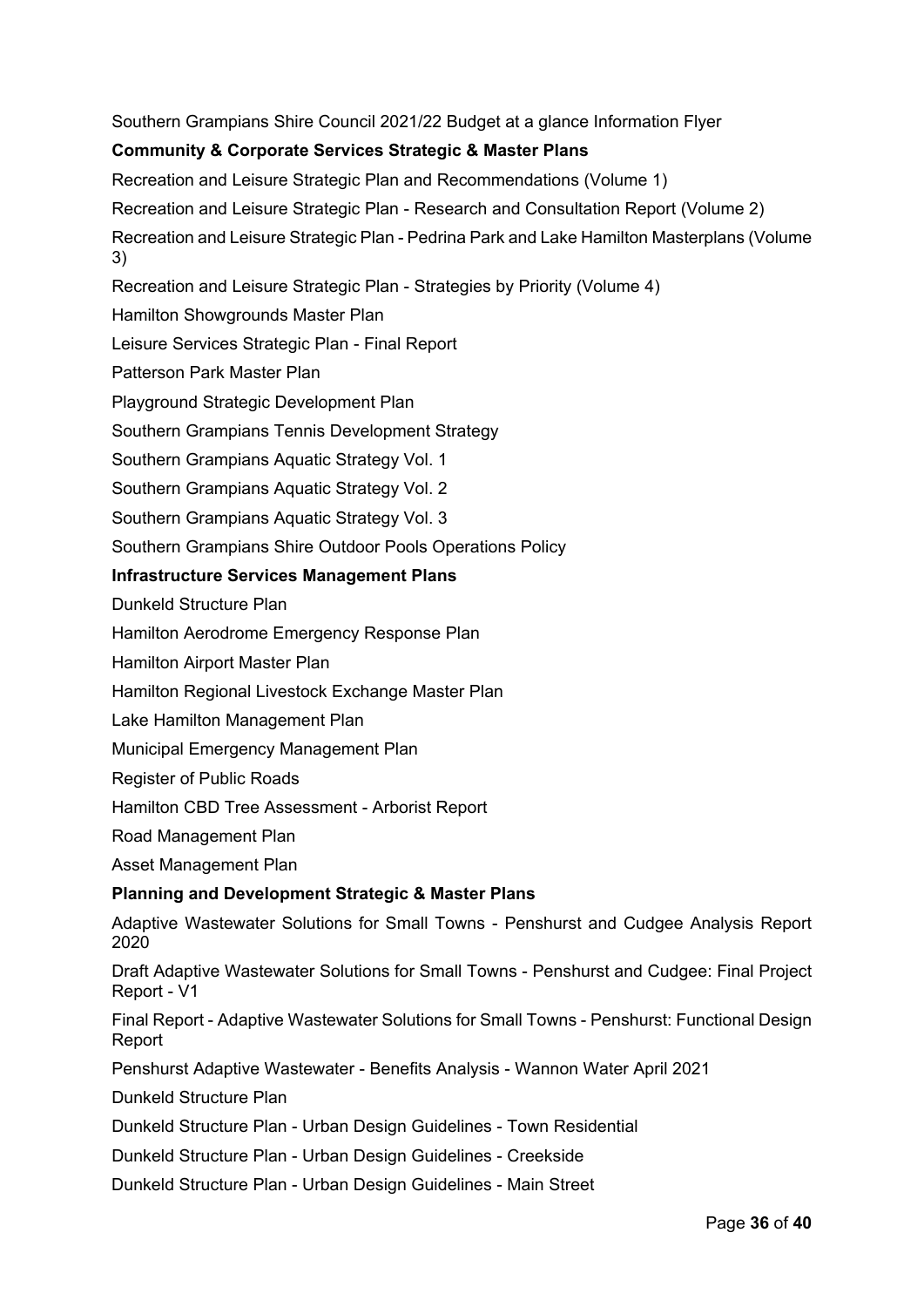Dunkeld Structure Plan - [Urban Design Guidelines -](https://www.sthgrampians.vic.gov.au/files/Public_Documents/Dunkeld-Structure-Plan-Urban-Design-Guidelines-Low-Density-Residential-Hansen-Partnership2012.pdf) Low Density Residential [CVF 2041 Draft Discussion Paper](https://www.sthgrampians.vic.gov.au/files/Planning/CVF_2041_Draft_Discussion_Paper_issued.pdf) [Hamilton CBD MasterPlan 2020](https://www.sthgrampians.vic.gov.au/files/Governance/20200513_Attachmen_14_Hamilton_CBD_Masterplan_Report_-_Final.PDF) CBD Revitalisation - [Cox Street Architectural Visualisations](https://www.sthgrampians.vic.gov.au/files/Public_Documents/Cox_Street_Architectural_Visualisations.pdf) CBD Revitalisation - [Cox Street Landscape Plans](https://www.sthgrampians.vic.gov.au/files/Public_Documents/Cox_Street_Landscape_Plans_L1-L14.pdf) CBD Revitalisation - [Cox Street Landscape Visualisations](https://www.sthgrampians.vic.gov.au/files/Public_Documents/Cox_Street_Landscape_Visualisations.pdf) [Arts & Culture Strategic Plan 2014](https://www.sthgrampians.vic.gov.au/files/Public_Documents/PublicDocumentsArtsCultureStrategicPlan2014Final.pdf) [Southern Grampians Planning Scheme Review Report 2018](https://www.sthgrampians.vic.gov.au/files/Planning/SouthernGrampiansPlanningSchemeReviewReport2018.pdf) [Brown Street Arts & Cultural Precinct Concept Plan-Part2](https://www.sthgrampians.vic.gov.au/files/Public_Documents/PublicDocumentsBROWNSTARTSCULTURALPRECINCTCONCEPTDESIGNFINALREPORT.pdf) [Economic Development Strategy 2011-2021](https://www.sthgrampians.vic.gov.au/files/Public_Documents/PublicDocumentsEconomicDevelopmentStrategy2011-2021.pdf) [Economic Development Strategy Background Report 2011-2021](https://www.sthgrampians.vic.gov.au/files/Public_Documents/PublicDocumentsEconomicDevelopmentStrategyBackgroundReport2011.pdf) [Penshurst Botanic Gardens Master Plan](https://www.sthgrampians.vic.gov.au/files/Public_Documents/Penshurst_Botanic_Gardens_Masterplan_Report.PDF) [Grange Burn Master Plan](https://www.sthgrampians.vic.gov.au/files/Public_Documents/PublicDocumentsGrangeBurnMasterPlandraft.pdf) [Hamilton Structure Plan -](https://www.sthgrampians.vic.gov.au/files/Public_Documents/PublicDocumentsHamiltonStructurePlanFinalVol1_2011.pdf) Adopted Final Report Hamilton Structure Plan - [Adopted Urban Design Framework](https://www.sthgrampians.vic.gov.au/files/Public_Documents/PublicDocumentsHamiltonStructurePlanUrbanDesignFrameworkFinalVol2_2011.pdf) Hamilton Structure Plan - [Adopted City Centre Design Guidelines](https://www.sthgrampians.vic.gov.au/files/Public_Documents/PublicDocumentsHamiltonStructurePlanCityCentreDesignGuidelinesFinalVol3_2011.pdf) Hamilton Structure Plan - [Adopted Master Plan Report](https://www.sthgrampians.vic.gov.au/files/Public_Documents/PublicDocumentsHamiltonStructurePlanHamiltonMasterplansFinalVol4_2011.pdf) [Illuminate Arts & Culture Discussion Paper 2014](https://www.sthgrampians.vic.gov.au/files/Public_Documents/PublicDocumentsIlluminateSGSCArtsandCultureDiscussionPaper2013.pdf) [Planning Scheme Review 2010](https://www.sthgrampians.vic.gov.au/files/Public_Documents/PublicDocumentsPlanningSchemeReview2010.pdf) [Retail Development Strategy 2011-2021](https://www.sthgrampians.vic.gov.au/files/Public_Documents/PublicDocumentsRetailDevelopmentStrategy2011-2021.pdf) [Review of DEDJTR Regional Service Delivery Model and Strategic Directions for Regional](https://www.sthgrampians.vic.gov.au/files/Public_Documents/PublicDocumentsDEDJTRReview_of_Regional_Development_Service2015.pdf)  [Policy](https://www.sthgrampians.vic.gov.au/files/Public_Documents/PublicDocumentsDEDJTRReview_of_Regional_Development_Service2015.pdf) [Sustainability Strategy 2010-2020](https://www.sthgrampians.vic.gov.au/files/Public_Documents/PublicDocumentsSustainabilityStrategyFinal2010_20.pdf) [Heritage Strategy 2018-2022](https://www.sthgrampians.vic.gov.au/files/Planning/SouthernGrampiansShireCouncil_HeritageStrategy_2018-2022_FINAL.pdf) [Brown Street Arts And Culture Precinct Report Part One](https://www.sthgrampians.vic.gov.au/files/Public_Documents/BROWN_ST_ARTS_and_CULTURAL_PRECINCT_CONCEPT_DESIGN_FINAL_REPORT_Part_1.pdf) **Planning and Development Management Plans** [Domestic Wastewater Management Plan](http://www.sthgrampians.vic.gov.au/files/Public_Documents/PublicDocumentsDomesticWastewaterMgtPlanFinalReport2006.pdf) [Hamilton Community Parklands Bandicoot Enclosure Management Plan](http://www.sthgrampians.vic.gov.au/files/Public_Documents/PublicDocumentsHamiltonCommunityParklandsBandicootEnclosureManagementPlan2002.pdf) [Lake Hamilton Action Plan for the Improvement of Water Quality](http://www.sthgrampians.vic.gov.au/files/Public_Documents/PublicDocumentsLakeHamiltonActionPlanForTheImprovementOfWaterQuality2012.pdf) [Overarching document for the Sustainable Water Use Plan](http://www.sthgrampians.vic.gov.au/files/Public_Documents/PublicDocumentsOverarchingDocumentforSWUP_SouthWestVIC2006.pdf) [Roadside Management Plan](http://www.sthgrampians.vic.gov.au/files/Public_Documents/PublicDocumentRoadsideManagementPlan2008.pdf) [Sustainable Water Use Plan](http://www.sthgrampians.vic.gov.au/files/Public_Documents/PublicDocumentsSustainableWaterUsePlan2006.pdf) [Wannon & Nigretta Falls Management Plan](http://www.sthgrampians.vic.gov.au/files/Public_Documents/PublicDocumentsWannonNigrettaManagementPlan2005.pdf) [Municipal Council Neighbourhood Safer Places Plan](http://www.sthgrampians.vic.gov.au/files/Public_Documents/PublicDocumentsMunicpalCouncilNeighbourhoodSaferPlacesPlan2010.pdf) **Planning and Development Reports** [Southern Grampians Skills Audit Report](http://www.sthgrampians.vic.gov.au/files/Public_Documents/PublicDocumentsSouthernGrampiansSkillsAuditReport2006.pdf) **Charter of Human Rights & Responsibilities** [Charter of Human Rights & Responsibilities](http://www.sthgrampians.vic.gov.au/files/Public_Documents/PublicDocumentsCharterofHumanRightsandResponsibilities.pdf)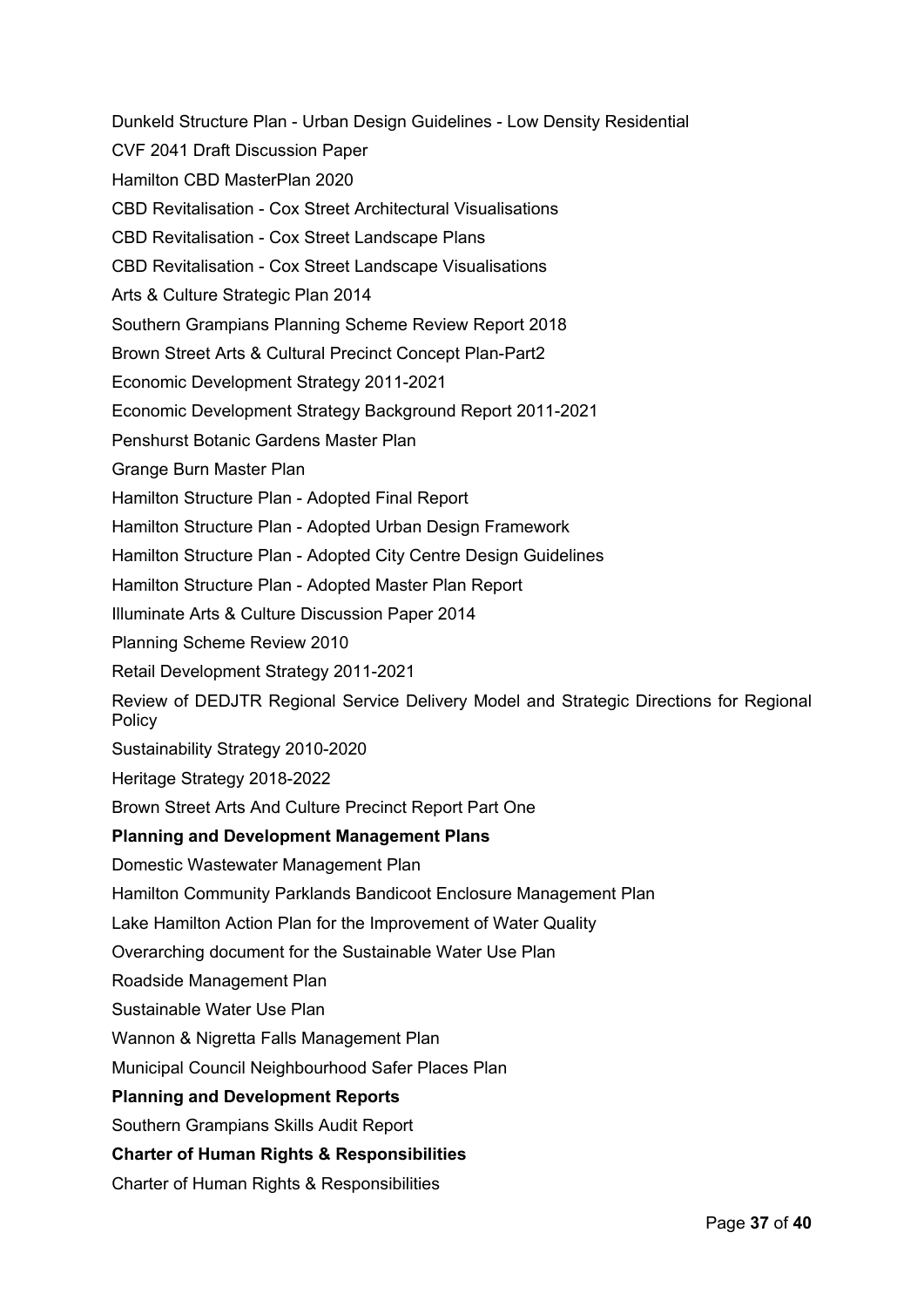### **Victorian Local Government Women's Charter**

[Victorian Local Government Women's Charter](http://www.sthgrampians.vic.gov.au/files/Public_Documents/PublicDocumentsVictorianLocalGovernmentWomensCharterJan2011.pdf)

### **Council Policies**

- [Council Policies Listing](https://www.sthgrampians.vic.gov.au/files/Public_Documents/PublicDocumentsCouncilPoliciesListing.pdf)
- [Procurement Policy](https://www.sthgrampians.vic.gov.au/files/Public_Documents/Procurement_Policy-December_2019.pdf)
- [Greater Hamilton Outdoor Pool Policy](https://www.sthgrampians.vic.gov.au/files/Public_Documents/Greater_Hamilton_Outdoor_Pools_Policy.pdf)
- [Expenses Policy](https://www.sthgrampians.vic.gov.au/files/Governance/Council_Policy__-_Organisational_Development_-_Governance_-_Expenses_Policy.pdf)
- [Public IT Use Policy](https://www.sthgrampians.vic.gov.au/files/Governance/Public_IT_Use_Policy.pdf)
- [Outdoor Commercial Personal Training and Fitness Policy](https://www.sthgrampians.vic.gov.au/files/Recreation/Outdoor_Commercial_Personal_Training_and_Fitness_Policy.pdf)
- [Child Safe Policy](https://www.sthgrampians.vic.gov.au/files/Child_Safe_Policy.PDF)
- [HILAC Corporate, Community and Club Membership Policy](https://www.sthgrampians.vic.gov.au/files/Governance/Council_Policy_Community_and_Leisure_Services_HILAC_Corporate_Community_and_Club_Membership.pdf)
- [Confidential Information Policy](https://www.sthgrampians.vic.gov.au/files/Governance/Council_Policy_-_Organisational_Development_-_Governance_-_Confidential_Information_Policy.pdf)
- [Council Meetings Policy](https://www.sthgrampians.vic.gov.au/files/Governance/Council_Policy__Governance__Council_Meetings.PDF)
- [Councillor and Staff Interactions Policy](https://www.sthgrampians.vic.gov.au/files/Governance/Operational_Policy_-_Councillor_and_Staff_Interactions_Policy.pdf)
- [Greater Grants Policy](https://www.sthgrampians.vic.gov.au/files/Governance/Greater_Grants_Policy_2018.pdf)
- [Operations of Outdoor Pools Policy](https://www.sthgrampians.vic.gov.au/files/Governance/Council_Policy_Community_and_Leisure_Services_Operations_of_Outdoor_Pools_Policy.pdf)
- [Itinerant Trading Policy](https://www.sthgrampians.vic.gov.au/files/Governance/Operational_Policy_Planning_and_Regulatory_Services_Local_Laws_Itinerant_Trading_Policy.PDF)
- [Privacy Policy](https://www.sthgrampians.vic.gov.au/files/Governance/Council_Policy_-_Organisational_Development_-_Governance_-_Privacy_Policy.PDF)
- [CCTV in Public Places](https://www.sthgrampians.vic.gov.au/files/Governance/Operational_Policy_-_Business_Systems_-_CCTV_in_Public_Spaces_Policy.pdf)
- Hardship Policy [COVID-19 Assistance](https://www.sthgrampians.vic.gov.au/files/Governance/Hardship_Policy_-_COVID-19_Assistance.pdf)
- [Audit and Risk Committee Charter](https://www.sthgrampians.vic.gov.au/files/Governance/Audit_and_Risk_Committee_Charter_2020.pdf)
- [Public Transparency Policy](https://www.sthgrampians.vic.gov.au/files/Governance/Public_Transparency_Policy.pdf)
- [Governance Rules 2021 \(including the Election Period Policy\)](https://www.sthgrampians.vic.gov.au/files/Governance/Final_SGSC_Governance_Rules_2021_-_Adopted_13_October_2021.PDF)
- [Councillor Gift Policy](https://www.sthgrampians.vic.gov.au/files/Governance/Council_Policy_-_Operational_Development_-_Gift_Policy_-_Adopted_10_February_2021.pdf)
- [Community Engagement Policy 2021](https://www.sthgrampians.vic.gov.au/files/Governance/Council_Policy_-_Community_Relations_-_Community_Engagement_Policy_2021_-__Adopted_10_February_2021.pdf)
- [Naming or Renaming of Roads and Streets Policy](https://www.sthgrampians.vic.gov.au/files/Governance/Council_Policy_-_Assets_-_Nami_opted_by_Council_14_April_2021.pdf)
- [Drainage Headworks Policy](https://www.sthgrampians.vic.gov.au/files/Governance/Council_Policy_-_Assets_-_Drai_opted_by_Council_14_April_2021.pdf)
- [Dividing Fences Policy](https://www.sthgrampians.vic.gov.au/files/Governance/Council_Policy_-_Assets_-_Drai_opted_by_Council_14_April_2021.pdf)
- [Chief Executive Officer Employment and Remuneration Policy](https://www.sthgrampians.vic.gov.au/files/Governance/CEO_Employment_and_Remuneration_Policy.pdf)
- [Art Acquisition and Collection Policy](https://www.sthgrampians.vic.gov.au/files/Governance/Council_Policy_-_Cultural_Arts_adopted_by_Council_14_July_2021.pdf)

#### **Asset Management**

- [Asset Management Plan](http://www.sthgrampians.vic.gov.au/files/Public_Documents/PublicDocumentsAssetManagementPlan_Final2011.pdf)
- [Asset Management Policy](http://www.sthgrampians.vic.gov.au/files/Public_Documents/PublicDocumentsAssetManagementPolicyAug2013.pdf)
- [Asset Management Strategy Document](http://www.sthgrampians.vic.gov.au/files/Public_Documents/PublicDocumentsAssetManagementPracticesImprovementStrategy2014.pdf)
- [Road Management Plan](http://www.sthgrampians.vic.gov.au/files/Road_Management_Plan_2017.pdf)
- **Community Plans**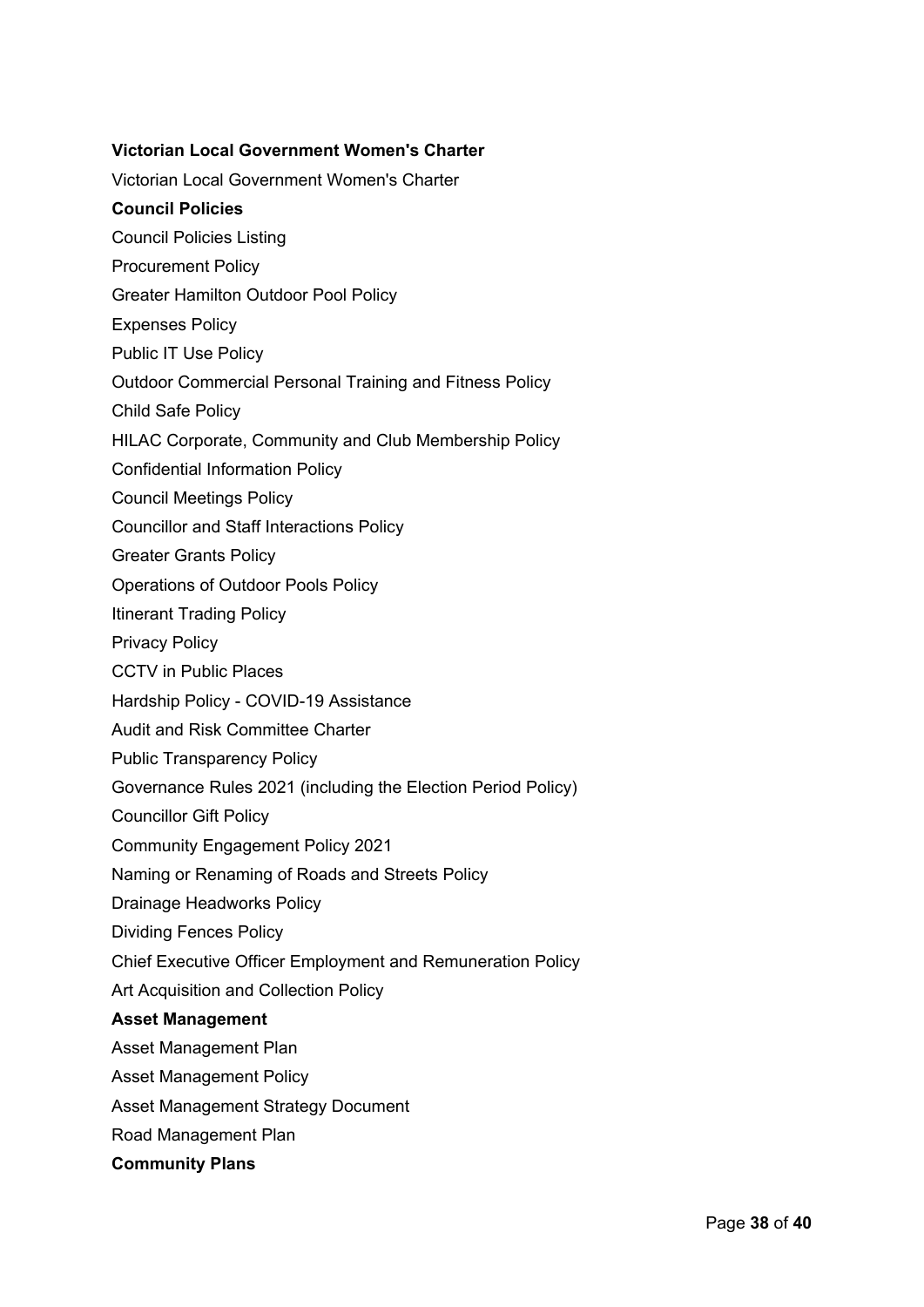[Balmoral Community Plan](http://www.sthgrampians.vic.gov.au/files/Public_Documents/Balmoral_Community_Plan.pdf) [Branxholme Community Plan -](http://www.sthgrampians.vic.gov.au/files/Public_Documents/Branxholme-Community-Plan-Part-One.pdf) Part One [Branxholme Community Plan -](http://www.sthgrampians.vic.gov.au/files/Public_Documents/Branxholme-Community-Plan-Part-Two.pdf) Part Two [Cavendish Community Plan](http://www.sthgrampians.vic.gov.au/files/Public_Documents/Cavendish_Community_Plan.pdf) [Coleraine Community Plan](http://www.sthgrampians.vic.gov.au/files/Public_Documents/Coleraine_Community_Plan_2011.pdf) [Glenthompson Community Plan](http://www.sthgrampians.vic.gov.au/files/Public_Documents/Glenthompson_Community_Plan.pdf) [Penshurst Community Plan](http://www.sthgrampians.vic.gov.au/files/Public_Documents/Penshurst_Community_Plan_-_DRAFT_-_2017_-_2020.PDF) [Tarrington Community Plan](http://www.sthgrampians.vic.gov.au/files/Public_Documents/Tarrington_Community_Plan_2015-21.PDF)